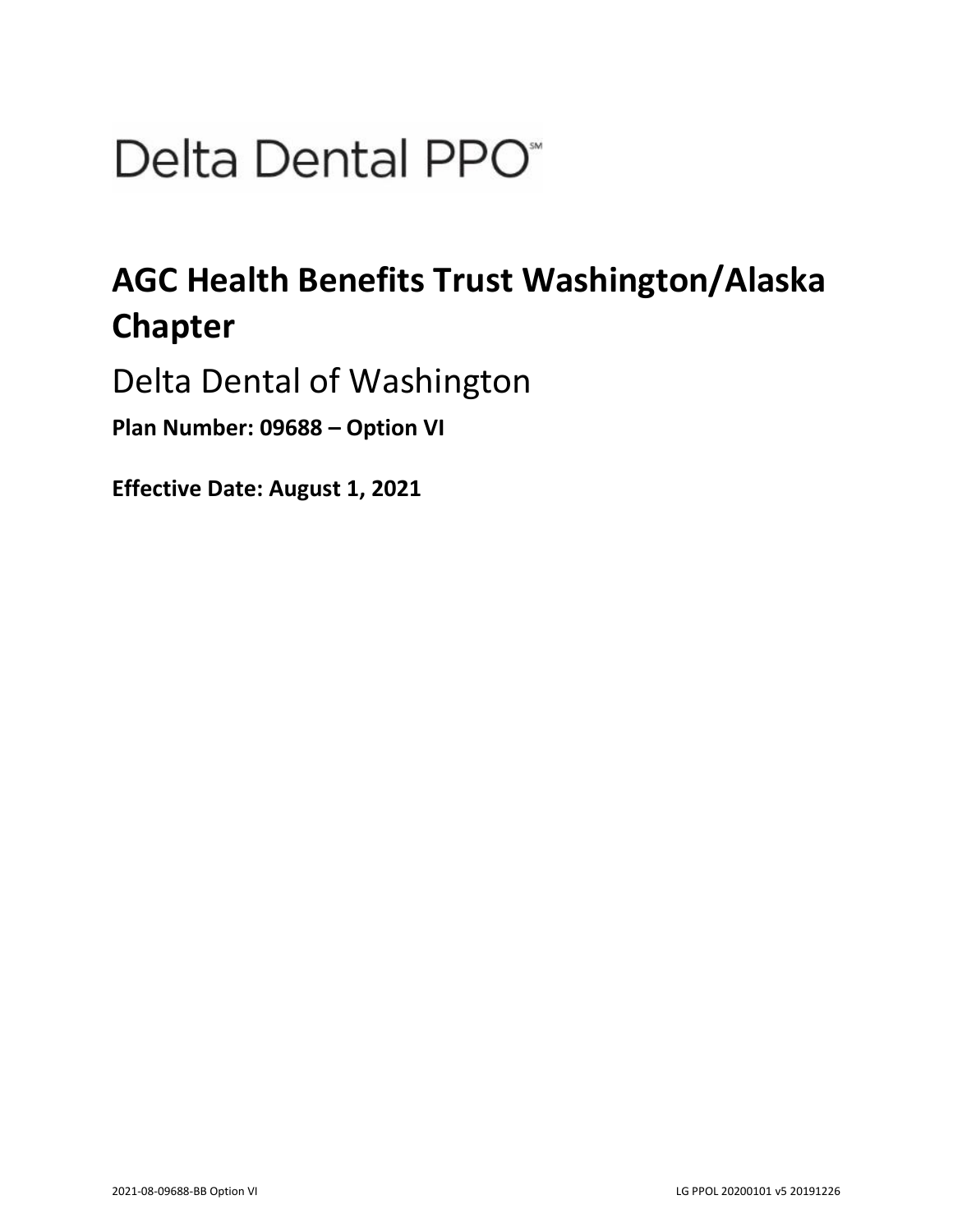Welcome to your dental plan, administered by Delta Dental of Washington, a founding member of the nationwide Delta Dental Plans Association.

We believe everyone can enjoy good oral and overall health, with no one left behind. It drives everything we do and has been our sole focus for over 60 years.

Your plan is a resource to make it easy for you to care for your smile. This benefit booklet summarizes your coverage and describes how your benefits may be used. Understanding your benefits is the first step to getting the most from your dental plan. Review this booklet before you visit your dentist and keep it for your reference.

You deserve a healthy smile. We're happy to help you protect it.

#### **Questions Regarding Your Plan**

If you have questions regarding your dental benefits plan, please call or email our Customer Service Department at:

800-554-1907

CService@DeltaDentalWA.com

Written inquiries may be sent to:

Delta Dental of Washington

Customer Service Department

P.O. Box 75983

Seattle, WA 98175-0983

For the most current listing of Delta Dental Participating Dentists, visit our online directory at www.DeltaDentalWA.com or call us at 800-554-1907.

#### **Communication Access for Individuals who are Deaf, Hard of Hearing, Deaf-Blind or Speech-Disabled**

Communication with Delta Dental of Washington for people who are deaf, hard of hearing, deaf-blind and/or speech disabled is available through Washington Relay Service. This is a free telecommunications relay service provided by the Washington State Office of the Deaf and Hard of Hearing.

The relay service allows individuals who use a Teletypewriter (TTY) to communicate with Delta Dental of Washington through specially trained communications assistants.

Dial 711 (the statewide telephone relay number) or 800-833-6384 to connect with a Washington Relay Service communications assistant. Ask them to dial Delta Dental of Washington Customer Service at 800-554-1907. They will then relay the conversation between you and our customer service representatives.

This service is free of charge in local calling areas. Calls can be made anywhere in the world, 24 hours a day, 365 days a year, with no restrictions on the number, length or type of calls. All calls are confidential, and no records of any conversation are maintained.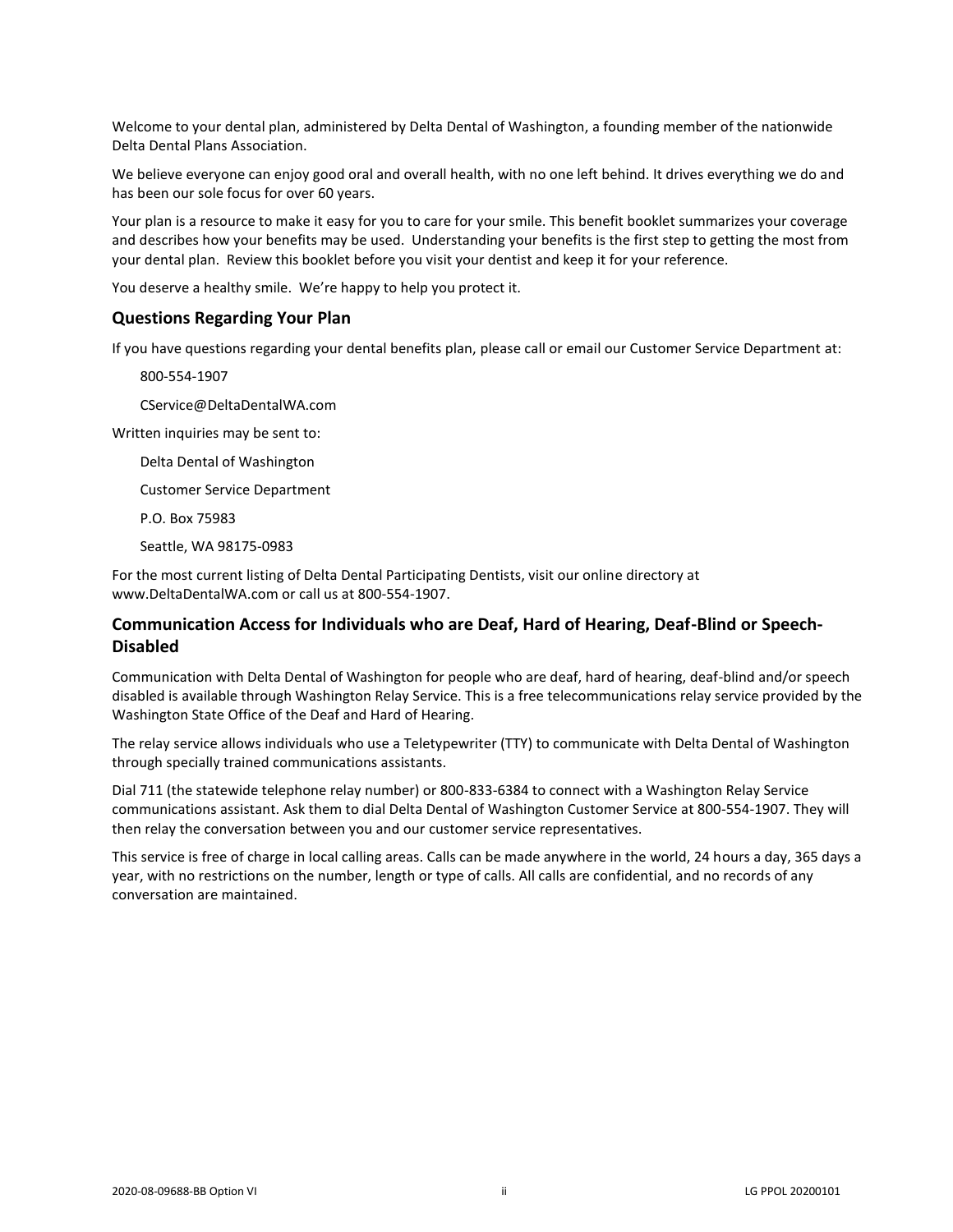### **Table of Contents**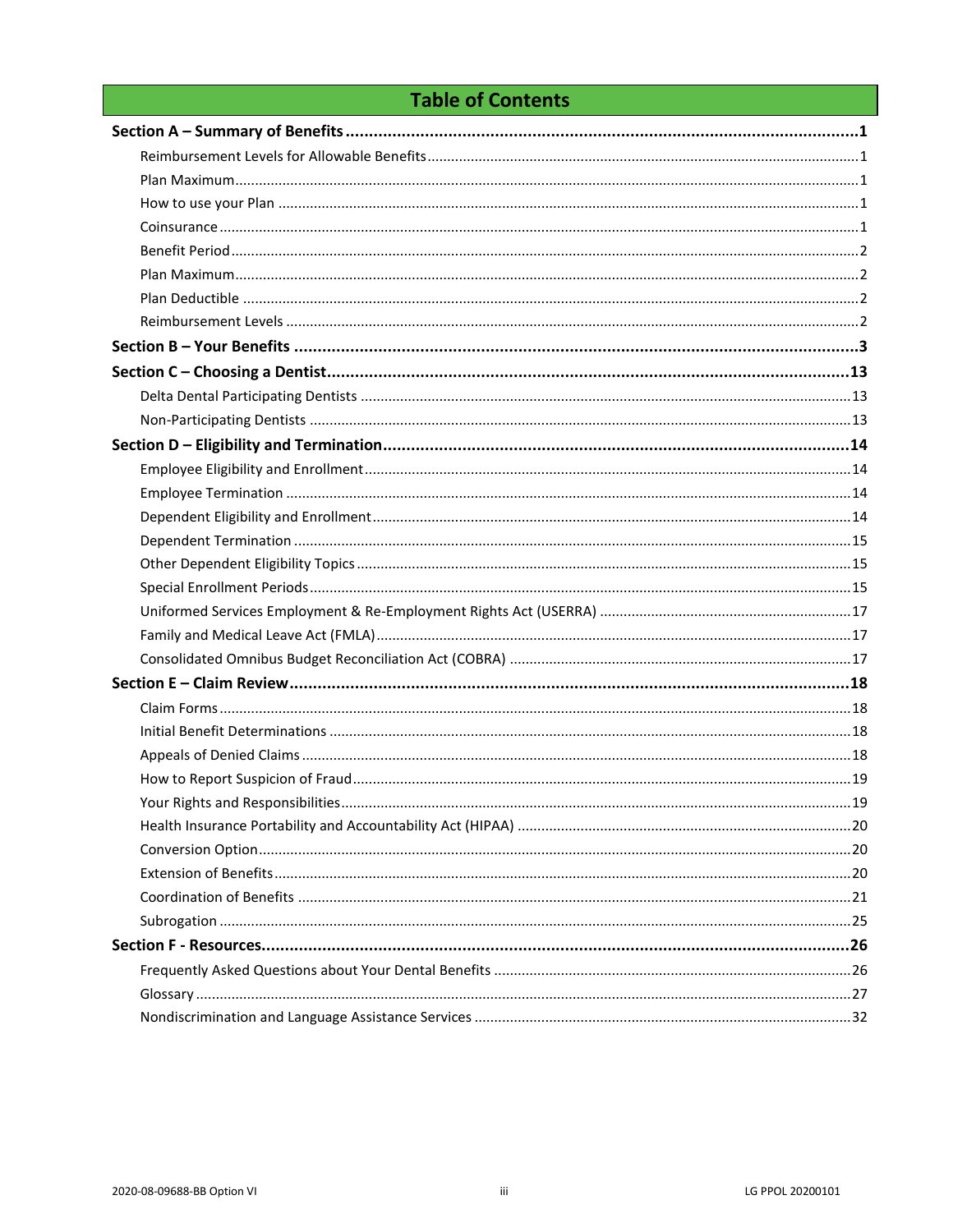#### **Section A – Summary of Benefits**

#### <span id="page-3-1"></span><span id="page-3-0"></span>**Reimbursement Levels for Allowable Benefits**

#### **In-Network – Delta Dental PPO Dentists**

#### **Out-of-Network – Non-Delta Dental PPO**

#### <span id="page-3-2"></span>**Plan Maximum**

| Annual Plan Maximum per Person* |  |  |  |  |
|---------------------------------|--|--|--|--|
|---------------------------------|--|--|--|--|

\*Class I Covered Dental Benefits do not accrue towards the Annual Plan Maximum.

The payment level for covered dental expenses arising as a direct result of an accidental injury is 100 percent, up to the unused Plan Maximum.

All Enrolled Employees and Enrolled Dependents are eligible for Class I, Class II, Class III Covered Dental Benefits, and accidental injury benefits.

The annual deductible is waived for:

- Class I Covered Dental Benefits.
- $\Diamond$  Accidental Injury Benefits.

#### <span id="page-3-3"></span>**How to use your Plan**

The best way to take full advantage of your dental Plan is to know its features. You can learn them by reading this benefit booklet before you go to the dentist. This benefit booklet is designed to give you a clear understanding of how your dental coverage works and how to make it work for you. It also answers some common questions. If you have questions or do not understand something please give us a call at 800-554-1907. We're more than happy to help.

Consult your provider regarding any charges that may be your responsibility before treatment begins.

#### <span id="page-3-4"></span>**Coinsurance**

DDWA will pay a percentage of the cost of your treatment and you are responsible for paying the allowable balance. The part you pay is called the coinsurance. If your plan has a deductible, you are responsible for the coinsurance even after a deductible is met.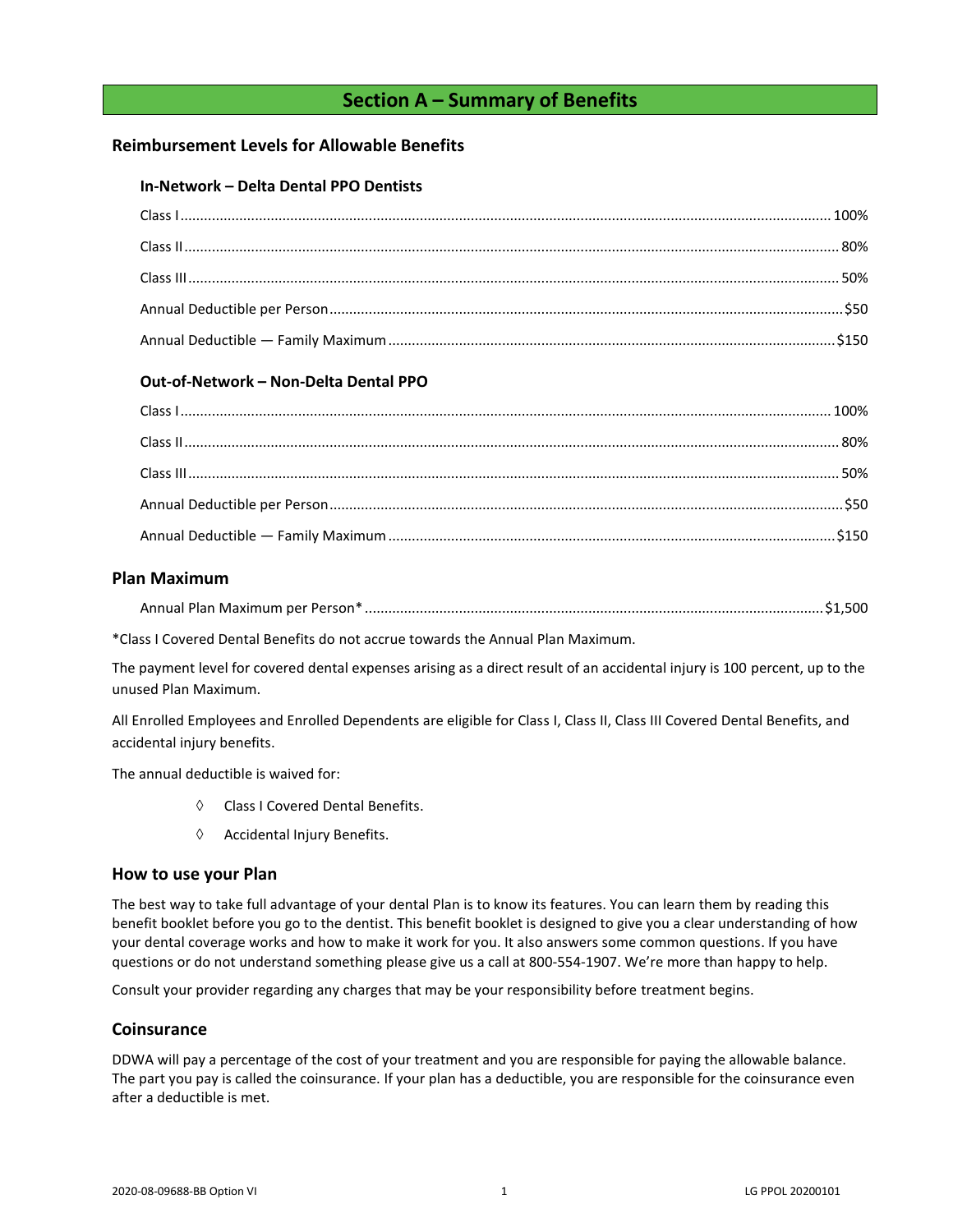Please see your "Reimbursement Levels for Allowable Benefits" under the "Summary of Benefits" section for details on the coinsurance required by your plan.

#### <span id="page-4-0"></span>**Benefit Period**

Most dental benefits are calculated within a "benefit period," which is typically for one year. For this Plan, the benefit period is the 12-month period starting the first day of January and ending the last day of December.

#### <span id="page-4-1"></span>**Plan Maximum**

The Plan Maximum is the maximum dollar amount DDWA will pay toward the cost of dental care within a specific benefit period. The maximum amount payable for Covered Dental Benefits in each benefit period is listed in the "Summary of Benefits" section in this booklet.

Charges for dental procedures requiring multiple treatment dates are considered incurred on the date the services are completed, also known as the seat date. Amounts paid for such procedures will be applied to the Plan Maximum based on the incurred date.

#### <span id="page-4-2"></span>**Plan Deductible**

Your Plan has a deductible, which can be found in the "Summary of Benefits" section. This means that from the first payment or payments DDWA makes for Covered Dental Benefits, a deduction is taken. This deduction is owed to the provider by you. Once an Enrolled Person has satisfied the deductible during the benefit period, no further deduction will be taken for that Enrolled Person until the next benefit period.

Your family maximum is also listed in the "Summary of Benefits" section. Once a family has satisfied the maximum deductible amount during the benefit period, no further deduction will apply to any member of that family until the next benefit period.

#### <span id="page-4-3"></span>**Reimbursement Levels**

Your dental Plan offers different classes of covered treatment. Each class also specifies limitations and exclusions. For more information about reimbursement levels for your plan, see the "Summary of Benefits" section in the front of this benefit booklet.

Refer to the "Benefits Covered by Your Plan" section of this benefit booklet for specific Covered Dental Benefits under this Plan.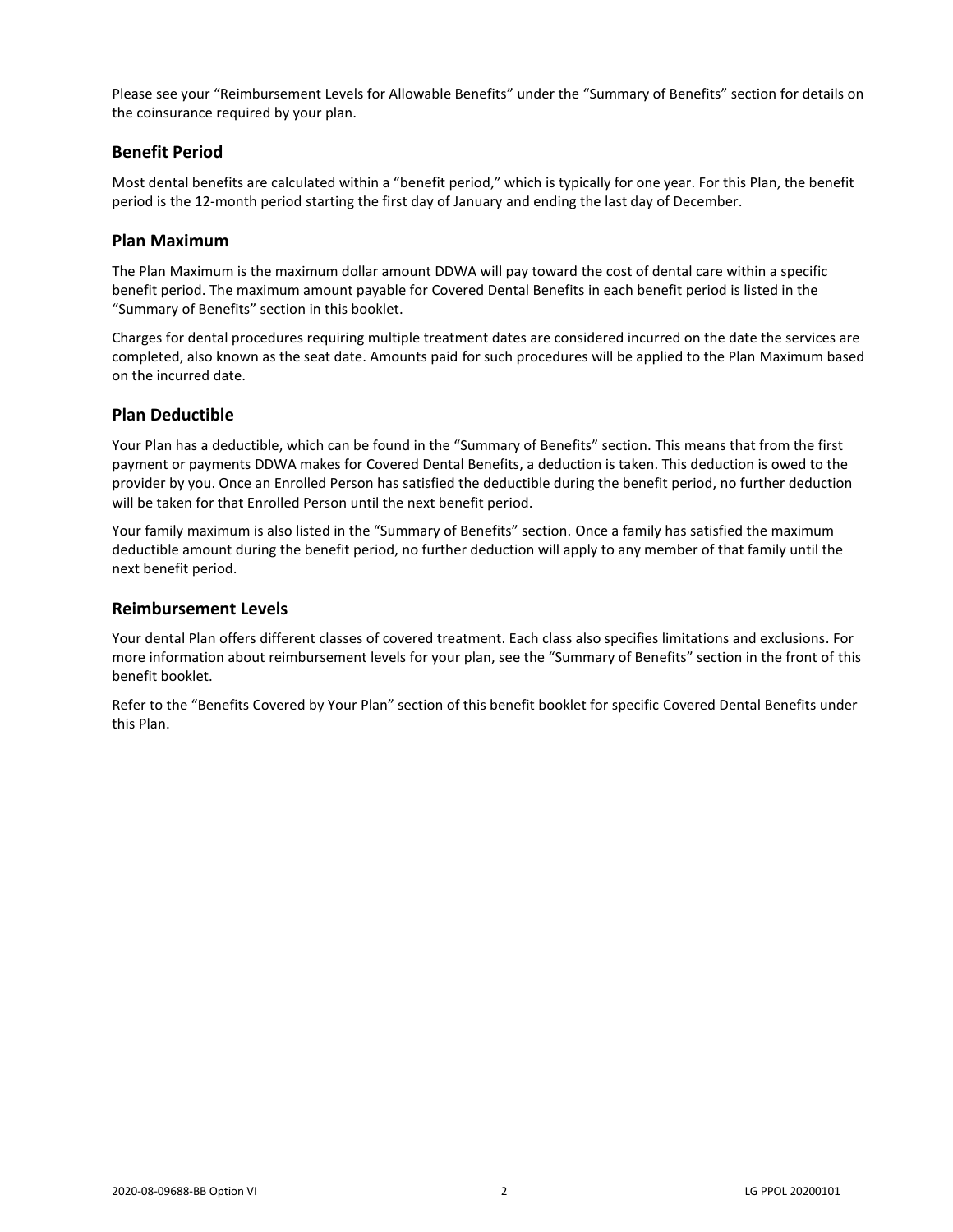#### **Section B – Your Benefits**

#### <span id="page-5-0"></span>**Benefits Covered By Your Plan**

The following are the Covered Dental Benefits under this Plan and are subject to the limitations and exclusions (refer also to "General Exclusions" section) contained in this benefit booklet. Such benefits (as defined) are available only when provided by a licensed dentist or other licensed professional when appropriate and necessary as determined by the standards of generally accepted dental practice and DDWA.

Note: Please be sure to consult your provider before treatment begins regarding any charges that may be your responsibility.

The amounts payable by DDWA for Covered Dental Benefits are described on your "Summary of Benefits" section of this benefit booklet.

#### **Class I Benefits**

#### **Class I Diagnostic**

#### **Covered Dental Benefits**

- Comprehensive, or detailed and extensive oral evaluation.
- Diagnostic evaluation for routine or emergency purposes (dental exam).
- X-rays.

#### **Limitations**

- ♦ Comprehensive, or detailed and extensive oral evaluation is covered once in the patient's lifetime by the same dentist. Subsequent comprehensive or detailed and extensive oral evaluations from the same dentist are paid as a periodic oral evaluation.
- ♦ Routine evaluation is covered twice in a benefit period. Routine evaluation includes all evaluations except limited problem-focused evaluations.
- ⧫ Limited problem-focused evaluations are covered twice in a benefit period.
- Bitewing x-rays are covered once in a benefit period.
- ◆ A complete series or panoramic x-ray is covered once in a five-year period from the date of service.
	- $\Diamond$  Any number or combination of x-rays, billed for the same date of service, which equals or exceeds the allowed fee for a complete series, is considered a complete series for payment purposes.

#### **Exclusions**

- Consultations diagnostic services provided by a dentist other than the requesting dentist.
- Study models.
- Diagnostic services and x-rays related to temporomandibular joints (jaw joints) are not a Class I paid Covered Dental Benefit.

#### **Class I Preventive**

#### **Covered Dental Benefits**

- Prophylaxis (cleaning).
- ⧫ Periodontal maintenance**.**
- ⧫ Topical application of fluoride including fluoridated varnishes.
- Sealants.
- Space maintainers.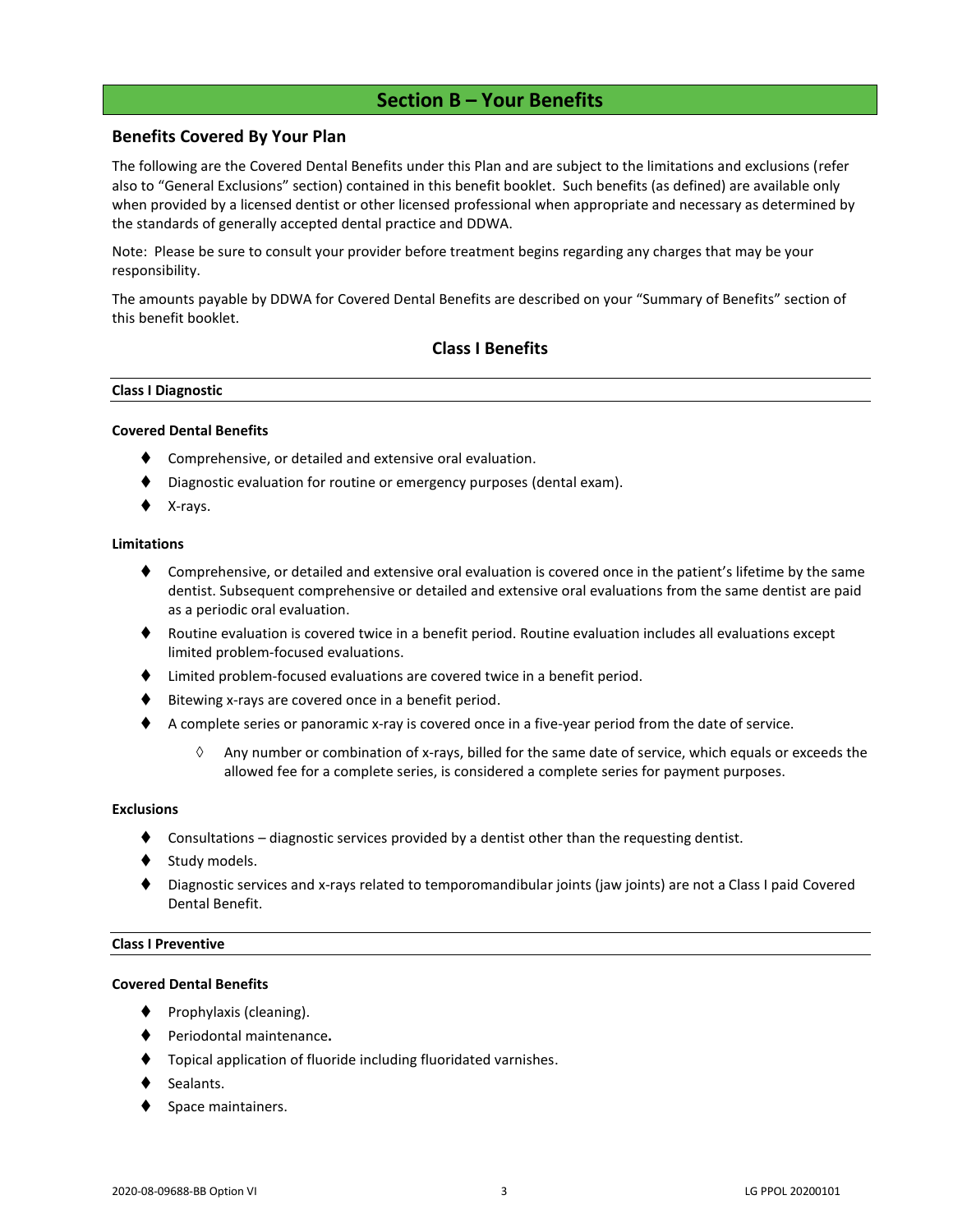⧫ Preventive resin restoration.

#### **Limitations**

- ⧫ Any combination of prophylaxis (cleaning) and periodontal maintenance is covered twice in a benefit period.
	- $\Diamond$  Periodontal maintenance procedures are covered only if a patient has completed active periodontal treatment.
- ⧫ For any combination of adult prophylaxis (cleaning) and periodontal maintenance, third and fourth occurrences may be covered if your gums have Pocket depth readings of 5mm or greater.\*
- ⧫ Topical application of fluoride is limited to two covered procedures in a benefit period.
- ⧫ The application of a sealant is a Covered Dental Benefit once in a two-year period per tooth from the date of service.
	- $\Diamond$  Benefit coverage for application of sealants is limited to permanent molars that have no restorations (includes preventive resin restorations) on the occlusal (biting) surface.
- Space maintainers are covered once in a patient's lifetime through age 17 for the same quadrant.
- ⧫ The application of a preventive resin restoration is a Covered Dental Benefit once in a two-year period per tooth from the date of service.
	- $\Diamond$  Payment for a preventive resin restoration will be for permanent molars with no restorations on the occlusal (biting) surface.
	- $\Diamond$  The application of a preventive resin restoration is not a Covered Dental Benefit for two years after a sealant or preventive resin restoration on the same tooth.

\*Note: These benefits are available only under certain conditions of oral health. It is strongly recommended that you have your dentist submit a Confirmation of Treatment and Cost request to determine if treatment is a covered dental benefit. A Confirmation of Treatment and Cost is not a guarantee of payment. See the "Confirmation of Treatment and Cost" section for additional information.

#### **Exclusions**

⧫ Plaque control program (oral hygiene instruction, dietary instruction and home fluoride kits).

#### **Class I Periodontics**

#### **Covered Dental Benefits**

- ◆ Prescription-strength fluoride toothpaste.
- ⧫ Prescription-strength antimicrobial rinses.

#### **Limitations**

- ◆ Prescription-strength fluoride toothpaste and antimicrobial rinse are Covered Dental Benefits following periodontal surgery or other covered periodontal procedures when dispensed in a dental office.
- ⧫ Proof of a periodontal procedure must accompany the claim or the patient's history with DDWA must show a periodontal procedure within the previous 180 days.
- ⧫ Prescription-strength antimicrobial rinse may be dispensed once per course of periodontal treatment, which may include several visits.
- Prescription-strength antimicrobial rinse is available for women during pregnancy without any periodontal procedure.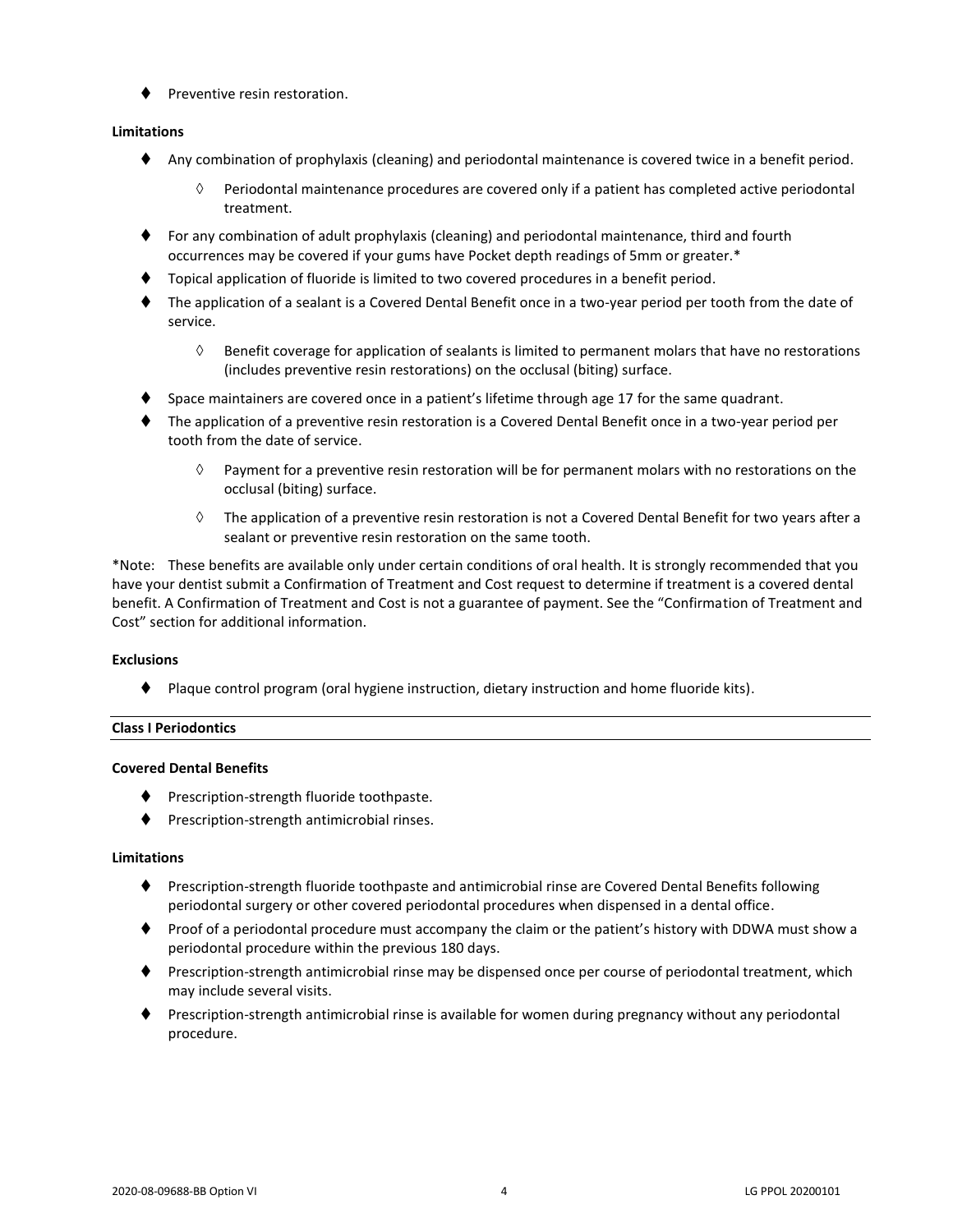#### **Class II Sedation**

#### **Covered Dental Benefits**

- ⧫ General anesthesia.
- ⧫ Intravenous moderate sedation.

#### **Limitations**

- ◆ General anesthesia is a Covered Dental Benefit only in conjunction with certain covered endodontic, periodontic and oral surgery procedures, as determined by DDWA, or when medically necessary, for children through age six, or a physically or developmentally disabled person, when in conjunction with Class I, II, and  $III.*$
- ⧫ Intravenous moderate sedation is covered in conjunction with certain covered endodontic, periodontic and oral surgery procedures, as determined by DDWA.\*
- ◆ Sedation, which is either general anesthesia or intravenous moderate sedation, is a Covered Dental Benefit only once per day.

\*Note: These benefits are available only under certain conditions of oral health. It is strongly recommended that you have your dentist submit a Confirmation of Treatment and Cost request to determine if the treatment is a covered dental benefit. A Confirmation of Treatment and Cost is not a guarantee of payment. See the "Confirmation of Treatment and Cost" section" for additional information.

#### **Exclusions**

♦ General anesthesia or intravenous moderate sedation for routine post-operative procedures is not a paid Covered Dental Benefit except as described above for children through the age of six or a physically or developmentally disabled person.

#### **Class II Palliative Treatment**

#### **Covered Dental Benefits**

⧫ Palliative treatment for pain.

#### **Limitations**

⧫ Postoperative care and treatment of routine post-surgical complications are included in the initial cost for surgical treatment if performed within 30 days.

#### **Class II Restorative**

#### **Covered Dental Benefits**

- ◆ Restorations (fillings).
- Stainless steel crowns.

#### **Limitations**

- ♦ Restorations on the same surface(s) of the same tooth are covered once in a two-year period from the date of service.
- ♦ Restorations are covered for the following reasons:
	- $\Diamond$  Treatment of carious lesions (visible destruction of hard tooth structure resulting from the process of dental decay).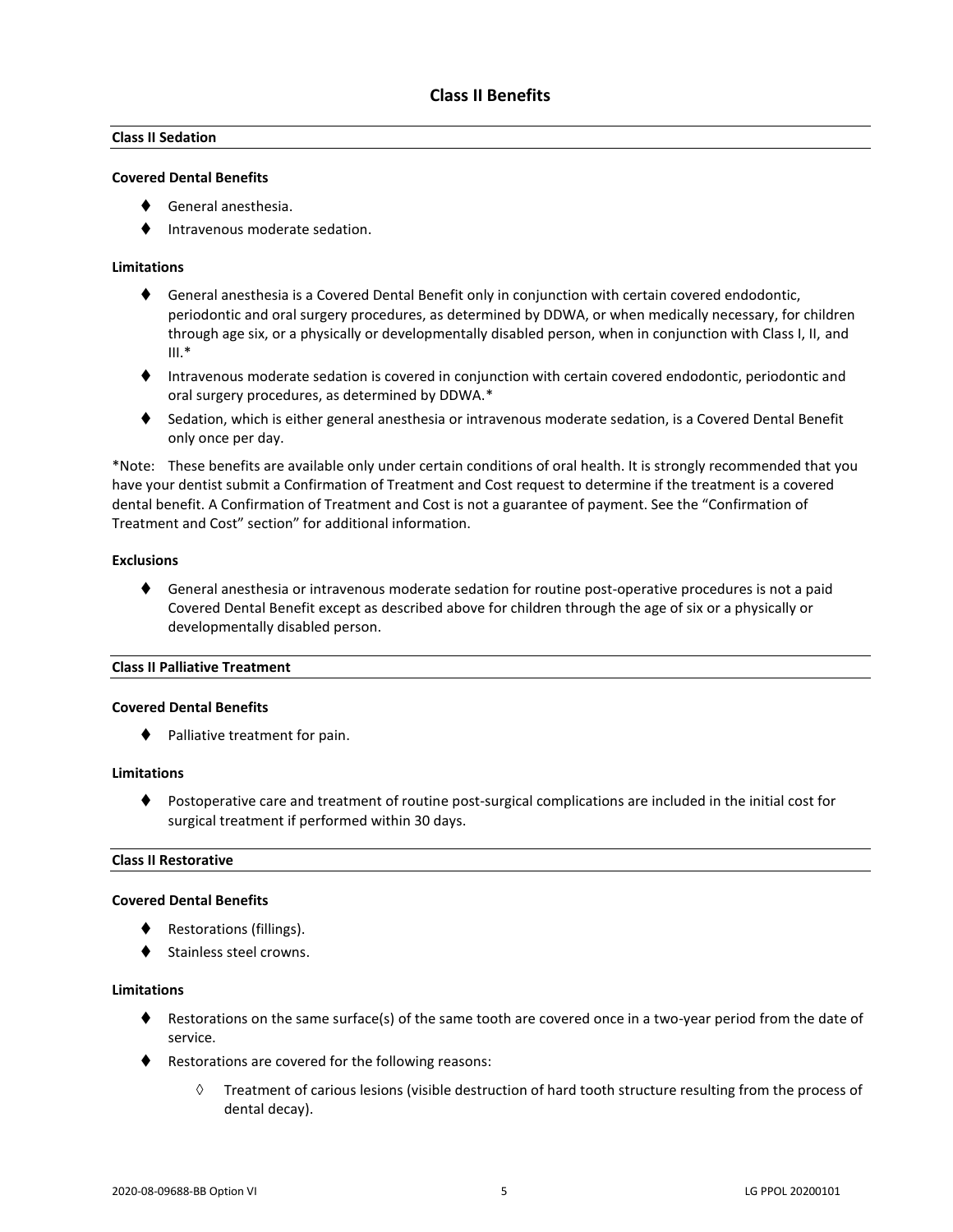- $\Diamond$  Fracture resulting in significant loss of tooth structure (missing cusp).
- $\Diamond$  Fracture resulting in significant damage to an existing restoration.
- ♦ If a resin-based composite or glass ionomer restoration is placed in a posterior tooth (except those placed in the buccal (facial) surface of bicuspids), it will be considered an elective procedure and an amalgam allowance will be made, with any difference in cost being the responsibility of the patient.
- ◆ Stainless steel crowns are covered once in a two-year period from the date of service.

#### **Exclusions**

- ◆ Overhang removal.
- Copings.
- ◆ Re-contouring or polishing of a restoration.
- ♦ Restorations necessary to correct vertical dimension or to alter the morphology (shape) or occlusion.

#### **Please also see:**

⧫ Refer to "Class III Restorative" for more information regarding coverage for crowns (other than stainless steel), inlays, veneers or onlays.

#### **Class II Oral Surgery**

#### **Covered Dental Benefits**

- Removal of teeth.
- ♦ Preparation of the mouth for insertion of dentures.
- ⧫ Treatment of pathological conditions and traumatic injuries of the mouth.

#### **Exclusions**

- ◆ Bone replacement graft for ridge preservation.
- ♦ Bone grafts, of any kind, to the upper or lower jaws not associated with periodontal treatment of teeth.
- ♦ Orthognathic surgery or treatment.
- ◆ Tooth transplants.
- Materials placed in tooth extraction sockets for the purpose of generating osseous filling.

#### **Please also see:**

⧫ "Class II Sedation "section for additional information.

#### **Class II Periodontics**

#### **Covered Dental Benefits**

- ♦ Surgical and nonsurgical procedures for treatment of the tissues supporting the teeth.
- ⧫ Periodontal scaling/root planing.
- ◆ Periodontal surgery.
- ⧫ Limited adjustments to occlusion (eight teeth or fewer).
- ⧫ Localized delivery of antimicrobial agents.\*
- ⧫ Gingivectomy.

#### **Limitations**

♦ Periodontal scaling/root planing is covered once in a 36-month period from the date of service.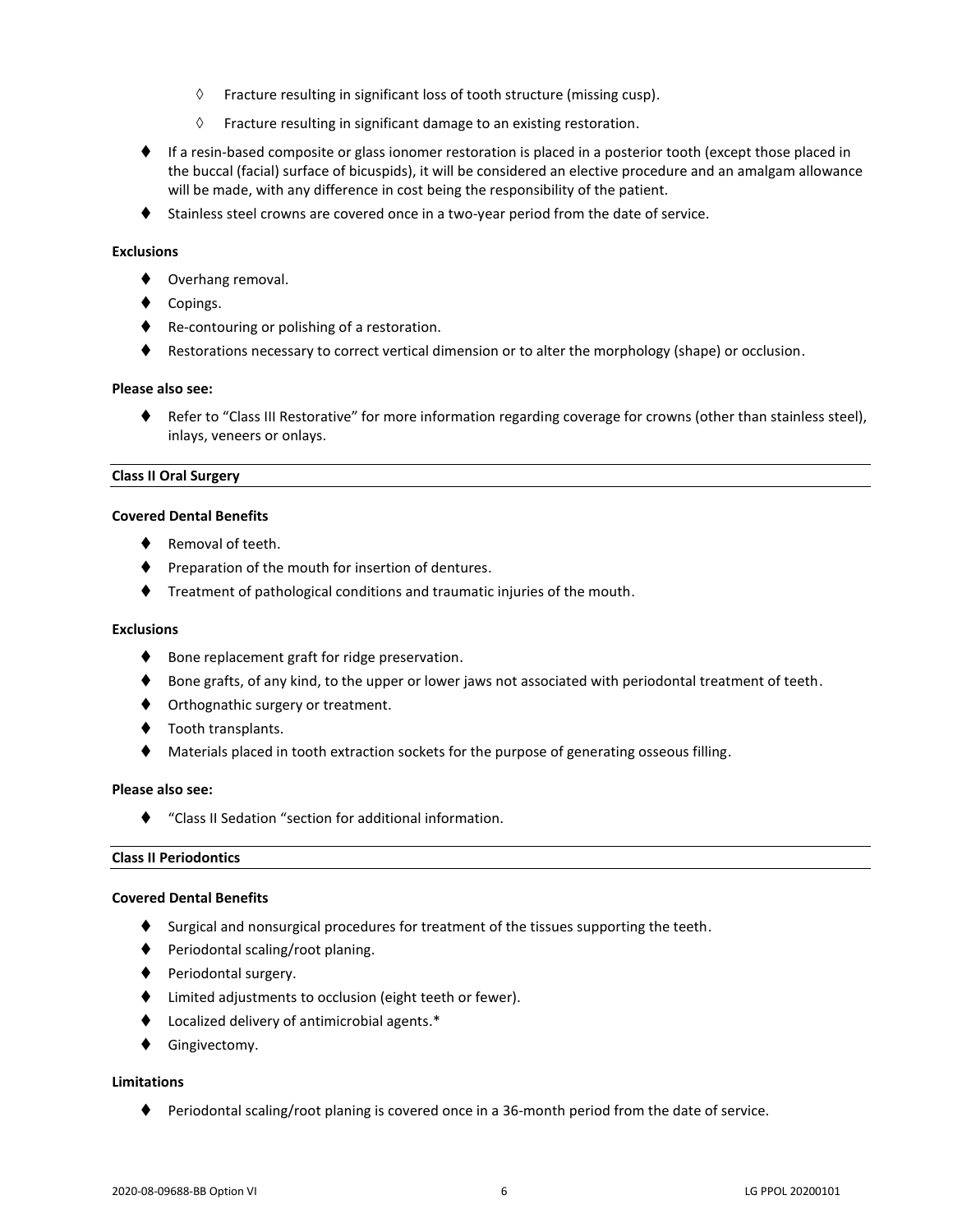- Limited occlusal adjustments are covered once in a 12-month period from the date of service.
- ⧫ Periodontal surgery (per site) is covered once in a three-year period from the date of service.
	- $\Diamond$  Periodontal surgery must be preceded by scaling and root planing done a minimum of six weeks and a maximum of six months prior to treatment, or the patient must have been in active supportive periodontal therapy.
- Soft tissue grafts (per site) are covered once in a three-year period from the date of service.
- ⧫ Localized delivery of antimicrobial agents is a Covered Dental Benefit under certain conditions of oral health, such as periodontal Pocket depth readings of 5mm or greater.\*
	- When covered, localized delivery of antimicrobial agents is limited to two teeth per quadrant and up to two times (per tooth) in a benefit period.
	- $\Diamond$  When covered, localized delivery of antimicrobial agents must be preceded by scaling and root planing done a minimum of six weeks and a maximum of six months prior to treatment, or the patient must have been in active supportive periodontal therapy.

\*Note: Some benefits are available only under certain conditions of oral health. It is strongly recommended that you have your dentist submit a Confirmation of Treatment and Cost request to determine if the treatment is a Covered Dental Benefit. A Confirmation of Treatment and Cost is not a guarantee of payment. See the "Confirmation of Treatment and Cost "section for additional information.

#### **Please also see:**

- ⧫ "Class I Preventive" section for prophylaxis (cleaning) benefits.
- ⧫ "Class II Sedation" section for additional information.
- ⧫ "Class III Periodontics" section for complete occlusal equilibration or occlusal guard.

#### **Class II Endodontics**

#### **Covered Dental Benefits**

⧫ Procedures for pulpal and root canal treatment, including pulp exposure treatment, pulpotomy, and apicoectomy.

#### **Limitations**

- Root canal treatment on the same tooth is covered once in a two-year period from the date of service.
- ♦ Re-treatment of the same tooth is allowed only when performed by a dentist other than the dentist who performed the original treatment and only if the re-treatment is performed in a dental office other than the office where the original treatment was performed.

#### **Exclusions**

⧫ Bleaching of teeth.

#### **Please also see:**

⧫ "Class II Sedation" section for additional information.

#### **Class III Benefits**

#### **Class III Periodontics**

These benefits are available for patients with periodontal Pocket depth readings of 5mm or greater only, as determined by your dentist. It is strongly recommended that prior to treatment you have your dentist submit a Confirmation of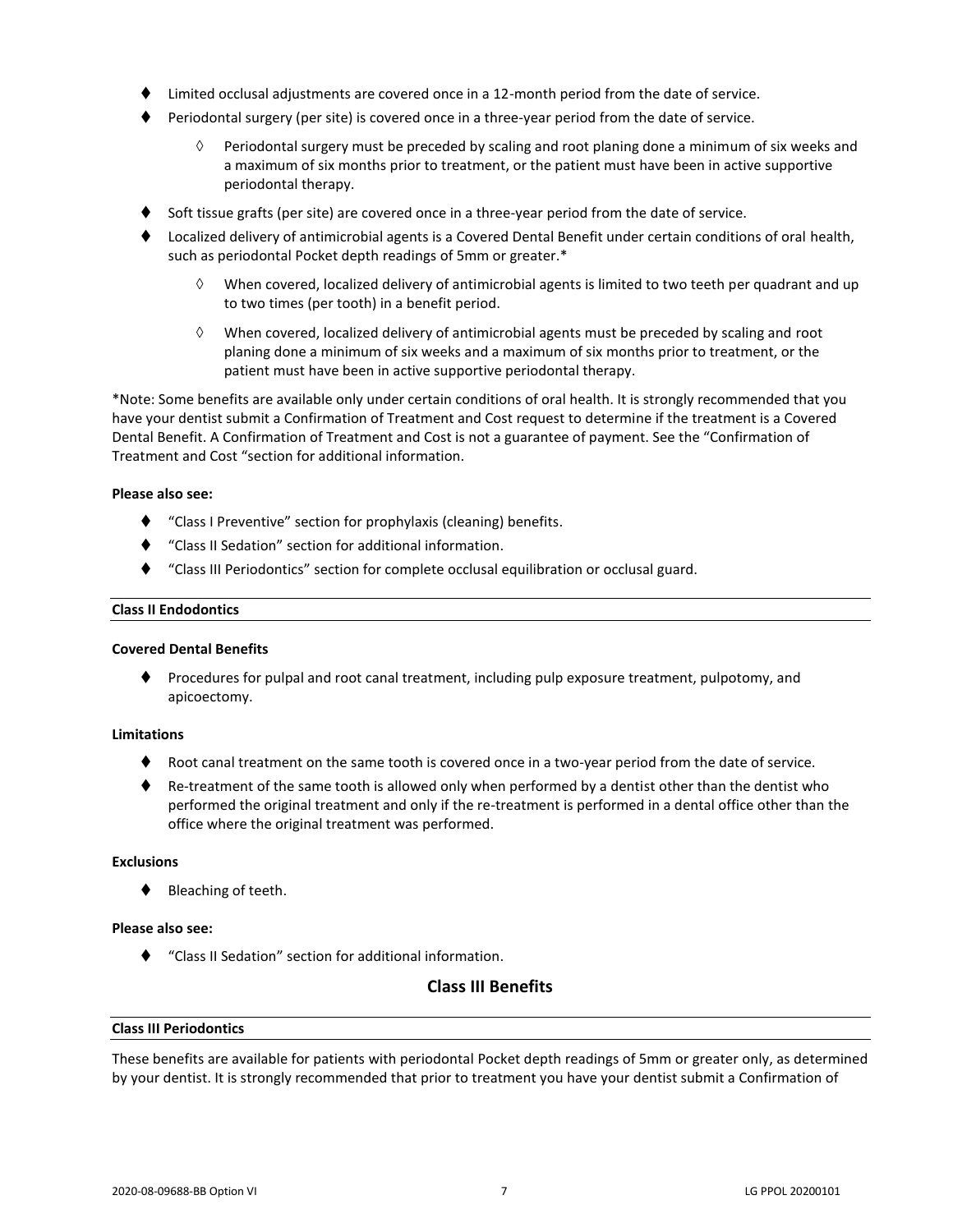Treatment and Cost to determine if the planned treatment is a Covered Dental Benefit. A Confirmation of Treatment and Cost is not a guarantee of payment.

#### **Covered Dental Benefits**

- ◆ Occlusal-guard (nightguard).
- ◆ Repair and relines of occlusal-guard.
- Complete occlusal equilibration.

#### **Limitations**

- ⧫ Occlusal-guard is covered once in a three-year period from the date of service.
- ⧫ Repair and relines done more than six months after the date of initial placement are covered.
- Complete occlusal equilibration is covered once in a lifetime.

#### **Class III Restorative**

#### **Covered Dental Benefits**

- ⧫ Crowns, veneers, and onlays for treatment of carious lesions (visible destruction of hard tooth structure resulting from the process of removing dental decay) or fracture resulting in significant loss of tooth structure (e.g., missing cusps or broken incisal edge).
- ◆ Crown buildups.
- Post and core on endodontically-treated teeth.
- ◆ Implant-supported crown.

#### **Limitations**

- ♦ A crown, veneer, or onlay on the same tooth is covered once in a seven-year period from the seat date.
- ♦ An implant-supported crown on the same tooth is covered once in a seven-year period from the original seat date of a previous crown on the same tooth.
- ◆ An inlay (as a single tooth restoration) will be considered as elective treatment and an amalgam allowance will be made, with any difference in cost being the responsibility of the Enrolled Person, once in a two-year period from the seat date.
- ⧫ Payment for a crown, veneer, inlay, or onlay shall be paid based upon the date that the treatment or procedure is completed.
- ♦ A crown buildup is covered for a non-endodontically treated posterior (back) tooth only when one cusp is missing down to, or closer than, 2mm from the gum tissue in preparation for a restorative crown.
- ♦ A crown buildup is covered for an endodontically or a non-endodontically treated anterior (front) tooth only when more than 1/2 of the mesial-distal width of the incisal edge is missing down past the junction of the incisal and middle third of the tooth in preparation for a restorative crown.
- ◆ A crown buildup is covered once in a seven-year period on the same tooth from the date of service.
- ♦ A post and core is covered once in a seven-year period on the same tooth from the date of service.
- ◆ Crown buildups or post and cores are not a paid Covered Dental Benefit within two years of a restoration on the same tooth from the date of service.
- ◆ A crown used for purposes of re-contouring or repositioning a tooth to provide additional retention for a removable partial denture is not a paid Covered Dental Benefit unless the tooth is decayed to the extent that a crown would be required to restore the tooth whether or not a removable partial denture is part of the treatment.

#### **Exclusions**

Copings.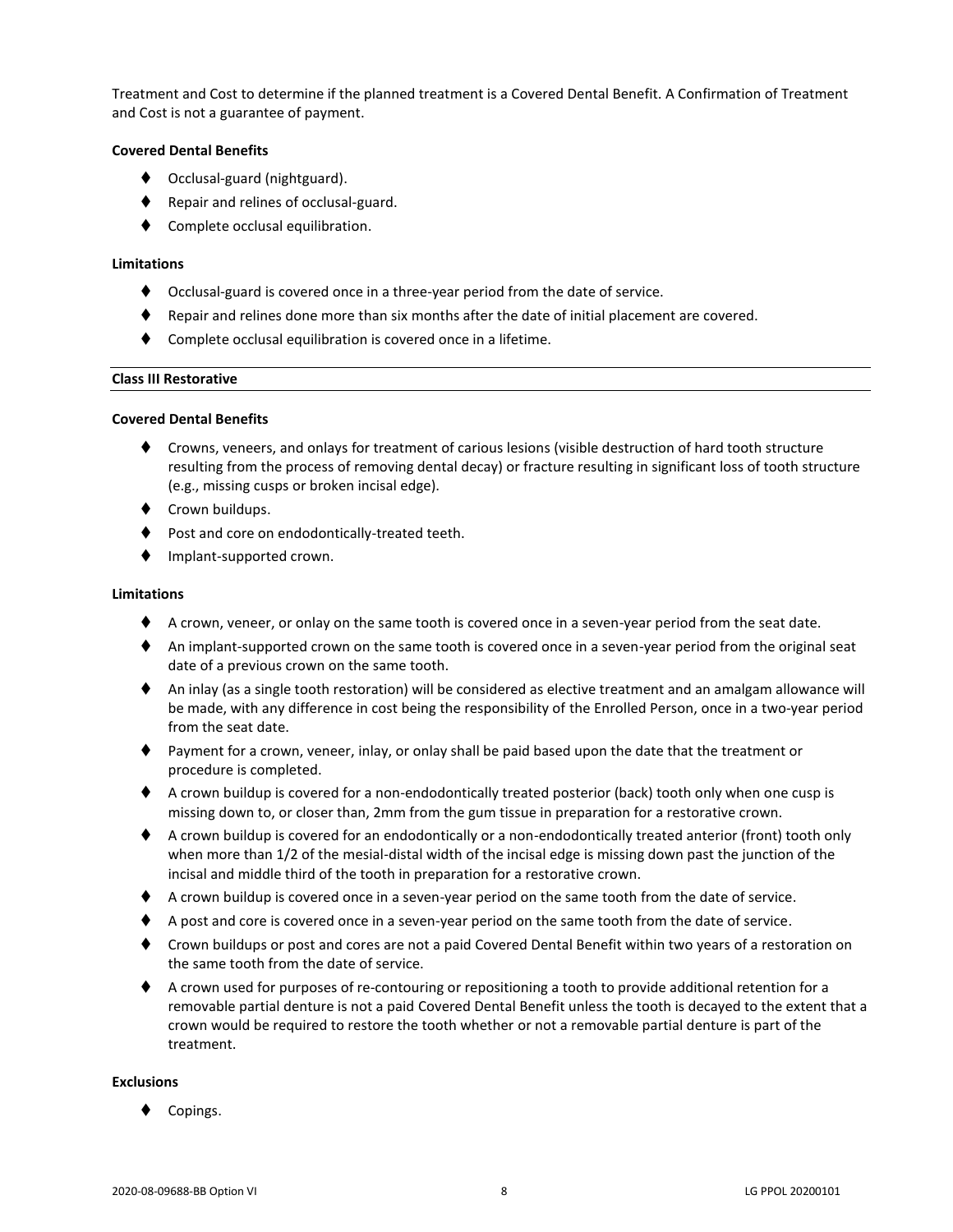- A core buildup is not billable with placement of an onlay, 3/4 crown, inlay or veneer.
- ♦ A crown or onlay is not a paid Covered Dental Benefit when used to repair micro-fractures of tooth structure when the tooth is asymptomatic (displays no symptoms) or there is an existing restoration with no evidence of decay or other significant pathology.
- ◆ A crown or onlay placed because of weakened cusps or existing large restorations.

#### **Class III Prosthodontics**

#### **Covered Dental Benefits**

- Dentures.
- ⧫ Fixed partial dentures (fixed bridges).
- Inlays when used as a retainer for a fixed partial denture (fixed bridge).
- ◆ Removable partial dentures.
- ◆ Adjustment or repair of an existing prosthetic appliance.
- Surgical placement or removal of implants or attachments to implants.

#### **Limitations**

- Replacement of an existing removable partial denture is covered once every seven years from the delivery date and only then if it is unserviceable and cannot be made serviceable.
- ⧫ Payment for dentures, fixed partial dentures (fixed bridges), inlays (only when used as a retainer for a fixed bridge), and removable partial dentures shall be paid upon the seat/delivery date.
- ♦ Implants and superstructures are covered once every seven years.
- ⧫ **Temporary Denture -** DDWA will allow the amount of a reline toward the cost of an interim partial or full denture. After placement of the permanent prosthesis, an initial reline will be a benefit after six months.
- ⧫ **Denture adjustments and relines –** Denture adjustments and relines done more than six months after the initial placement are covered. Subsequent relines or rebases (but not both) will be covered once in a 12 month period from the date of service.

#### **Exclusions**

- ⧫ Crowns in conjunction with overdentures.
- ⧫ Duplicate dentures.
- ⧫ Personalized dentures.
- ◆ Copings.
- ◆ Maintenance or cleaning of a prosthetic appliance.

#### **Other Benefits**

#### **Well Baby Checkups**

Please ensure your infant child is enrolled in your dental plan to receive these benefits.

For your infant child (three years of age and under), Delta Dental of Washington offers coverage for an oral evaluation and fluoride treatment through your family physician. Many physicians are trained to offer these evaluations, so please inquire when scheduling an appointment to be sure your physician offers this type of service. When visiting a physician with your infant, DDWA will reimburse the physician as a Non-Participating Provider, on your behalf for Oral Evaluation and Topical Application of Fluoride services performed. Reimbursement will be based on 100 percent of the applicable Non-Participating Provider fee for either Oral Evaluation or Topical Application of Fluoride, or both, depending on actual services provided.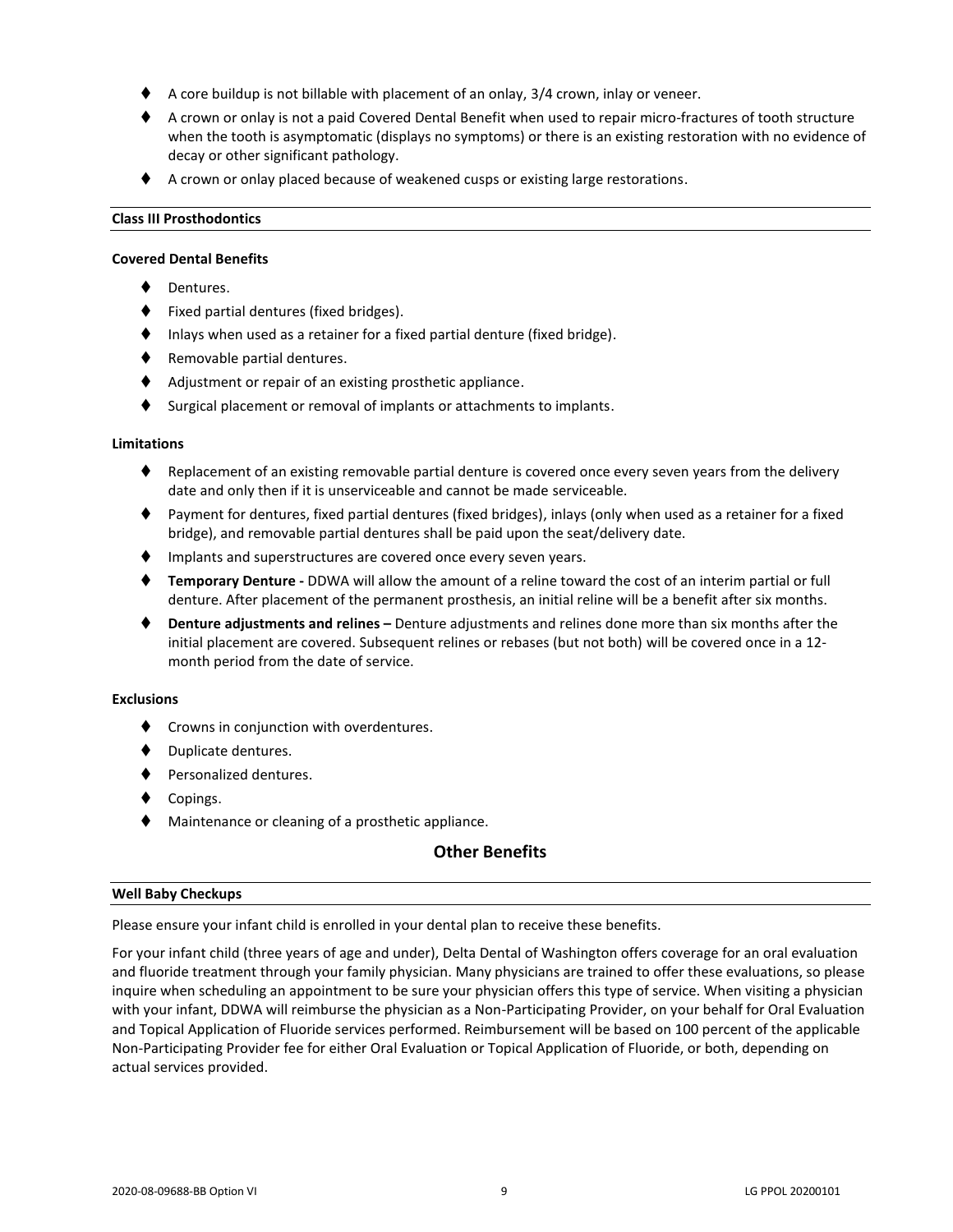Please see the "Benefits Covered by Your Plan" section of this booklet for any other limitations. Also, please be aware that DDWA has no control over the charges or billing practices of non-dentist providers which may affect the amount DDWA will pay and your financial responsibility.

If your provider has received training regarding Well Baby Checkups from DDWA they will have been provided instructions on how to submit a claim form. If your provider has not received training from DDWA, or if any provider has questions regarding how to file a claim they may contact us at 800-554-1907 for information on submitting a standard claim form for this service. If you have paid your provider directly and have a receipt for these services, please call us at 800-554-1907 for information on how to obtain reimbursement.

#### **Accidental Injury**

DDWA will pay 100 percent of the filed fee or the maximum allowable fee for Class I, Class II, and Class III Covered Dental Benefit expenses arising as a direct result of an accidental bodily injury. However, payment for accidental injury claims will not exceed the unused Plan Maximum. A bodily injury does not include teeth broken or damaged during the act of chewing or biting on foreign objects. Coverage is available during the benefit period and includes necessary procedures for dental diagnosis and treatment rendered within 180 days following the date of the accident.

#### **General Exclusions**

This Plan does not cover every part of the dental care you may need. The benefits under this plan are subject to limitations listed above which affect the benefits you receive or how often some procedures will be covered. Additionally, there are exclusions to the type of services covered. These limitations and exclusions are detailed with the specific benefits listed above and in this General Exclusion section. These limitations and exclusions warrant careful reading.

These items are not paid Covered Dental Benefits under this Plan.

- 1) Dentistry for cosmetic reasons.
- 2) Restorations or appliances necessary to correct vertical dimension or to restore the occlusion, which include restoration of tooth structure lost from attrition, abrasion or erosion, and restorations for malalignment of teeth.
- 3) Services for injuries or conditions that are compensable under Worker's Compensation or Employers' Liability laws, and services that are provided to the covered person by any federal, state or provincial government agency or provided without cost to the covered person by any municipality, county, or other political subdivision, other than medical assistance in this state, under medical assistance RCW 74.09.500, or any other state, under 42 U.S.C., Section 1396a, section 1902 of the Social Security Act.
- 4) Application of desensitizing agents (treatment for sensitivity or adhesive resin application).
- 5) Experimental services or supplies.
	- a) This includes:
		- i) Procedures, services or supplies are those whose use and acceptance as a course of dental treatment for a specific condition is still under investigation/observation. In determining whether services are experimental, DDWA, in conjunction with the American Dental Association, will consider them if:
			- (1) The services are in general use in the dental community in the state of Washington;
			- (2) The services are under continued scientific testing and research;
			- (3) The services show a demonstrable benefit for a particular dental condition; and
			- (4) They are proven to be safe and effective.
	- b) Any individual whose claim is denied due to this experimental exclusion clause will be notified of the denial within 20 working days of receipt of a fully documented request.
	- c) Any denial of benefits by DDWA on the grounds that a given procedure is deemed experimental may be appealed to DDWA. DDWA will respond to such an appeal within 20 working days after receipt of all documentation reasonably required to make a decision. The 20-day period may be extended only with written consent of the covered person.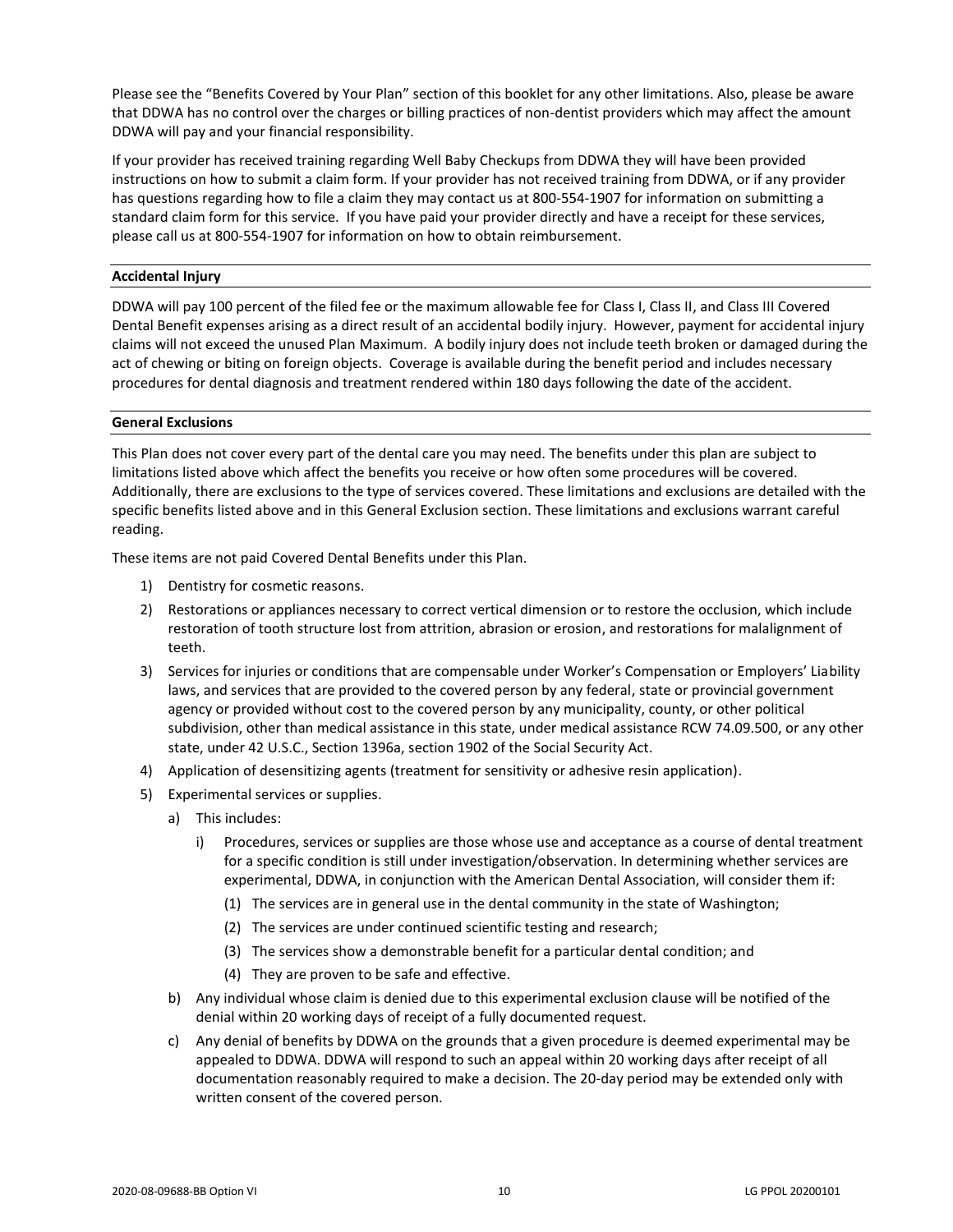- d) Whenever DDWA makes an adverse determination and delay would jeopardize the covered person's life or materially jeopardize the covered person's health, DDWA shall expedite and process either a written or an oral appeal and issue a decision no later than 72 hours after receipt of the appeal. If the treating Licensed Professional determines that delay could jeopardize the covered person's health or ability to regain maximum function, DDWA shall presume the need for expeditious determination in any independent review.
- 6) Analgesics such as nitrous oxide, conscious sedation, euphoric drugs or injections of anesthetic not in conjunction with a dental service; or injection of any medication or drug not associated with the delivery of a covered dental service.
- 7) Prescription drugs.
- 8) Hospitalization charges and any additional fees charged by the dentist for hospital treatment.
- 9) Charges for missed appointments.
- 10) Behavior management.
- 11) Completing claim forms.
- 12) Habit-breaking appliances which are, fixed or removable device(s) fabricated to help prevent potentially harmful oral health habits (e.g., chronic thumb sucking appliance, tongue thrusting appliance etc.), this does not include Occlusal-guard, see "Class III Periodontics" for benefit information.
- 13) Orthodontic services or supplies.
- 14) TMJ services or supplies.
- 15) This Plan does not provide benefits for services or supplies to the extent that those services and supplies are payable under any motor vehicle medical, motor vehicle no-fault, uninsured motorist, underinsured motorist, personal injury protection (PIP), commercial liability, homeowner's policy, or other similar type of coverage.
- 16) All other services not specifically included in this Plan as Covered Dental Benefits.

DDWA shall determine whether services are Covered Dental Benefits in accordance with a standard dental practice and the Limitations and Exclusions shown in this benefits booklet. Should there be a disagreement regarding the interpretation of such benefits, the subscriber shall have the right to appeal the determination in accordance with the non-binding appeals process in this benefit booklet and may seek judicial review of any denial of coverage of benefits.

#### **Necessary vs. Not Covered Treatment**

Your dentist may recommend a treatment plan that includes services which may not be covered by this Plan. DDWA does not specify which treatment should be performed, only which treatment will be paid for under your Plan. While a treatment may be appropriate for managing a specific condition of oral health, it must still meet the provisions of the dental Plan in order to be a paid Covered Dental Benefit. Prior to treatment, you and your dentist should discuss which services may not be covered as well as any fees that are your responsibility. For further information see the "Confirmation of Treatment and Cost" section.

#### **Confirmation of Treatment and Cost**

A Confirmation of Treatment and Cost, also known as a predetermination of benefits, is a request made by your dentist to DDWA to determine your benefits for a particular service. This Confirmation of Treatment and Cost will provide you and your dentist with general coverage information regarding your benefits and your potential out-of-pocket cost for services.

A Confirmation of Treatment and Cost is not an authorization for services but a notification of Covered Dental Benefits available at the time the Confirmation of Treatment and Cost is made and is not a guarantee of payment (please refer to the "Initial Benefit Determination" section regarding claims requirements).

A standard Confirmation of Treatment and Cost is processed within 15 days from the date of receipt of all appropriate information. If the information received is incomplete DDWA will notify you and your Dentist in writing that additional information is required in order to process the Confirmation of Treatment and Cost. Once the additional information is available your Dentist should submit a new request for a Confirmation of Treatment and Cost to DDWA.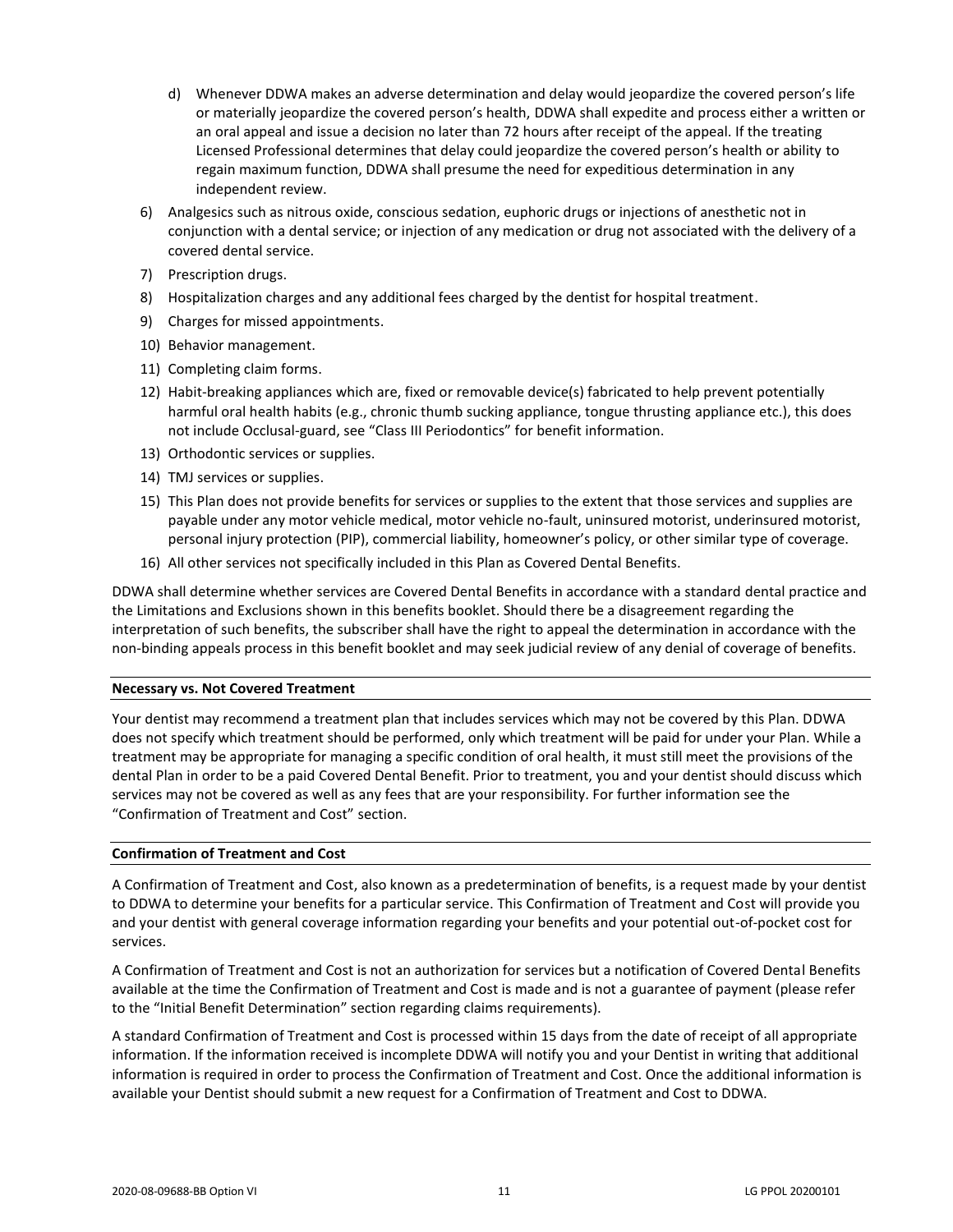In the event your benefits are changed, terminated, or you are no longer covered under this Plan, the Confirmation of Treatment and Cost is no longer valid. DDWA will make payments based on your coverage at the time treatment is provided.

#### **Urgent Confirmation of Treatment and Cost Requests**

Should a Confirmation of Treatment and Cost request be of an urgent nature, whereby a delay in the standard process may seriously jeopardize life, health, the ability to regain maximum function, or could cause severe pain in the opinion of a physician or dentist who has knowledge of the medical condition, DDWA will review the request within 72 hours from the receipt of the request and all supporting documentation. When practical, DDWA may provide notice of the determination orally with written or electronic confirmation to follow within 72 hours.

Immediate treatment is allowed without a requirement to obtain a Confirmation of Treatment and Cost in an emergency situation subject to the contract provisions.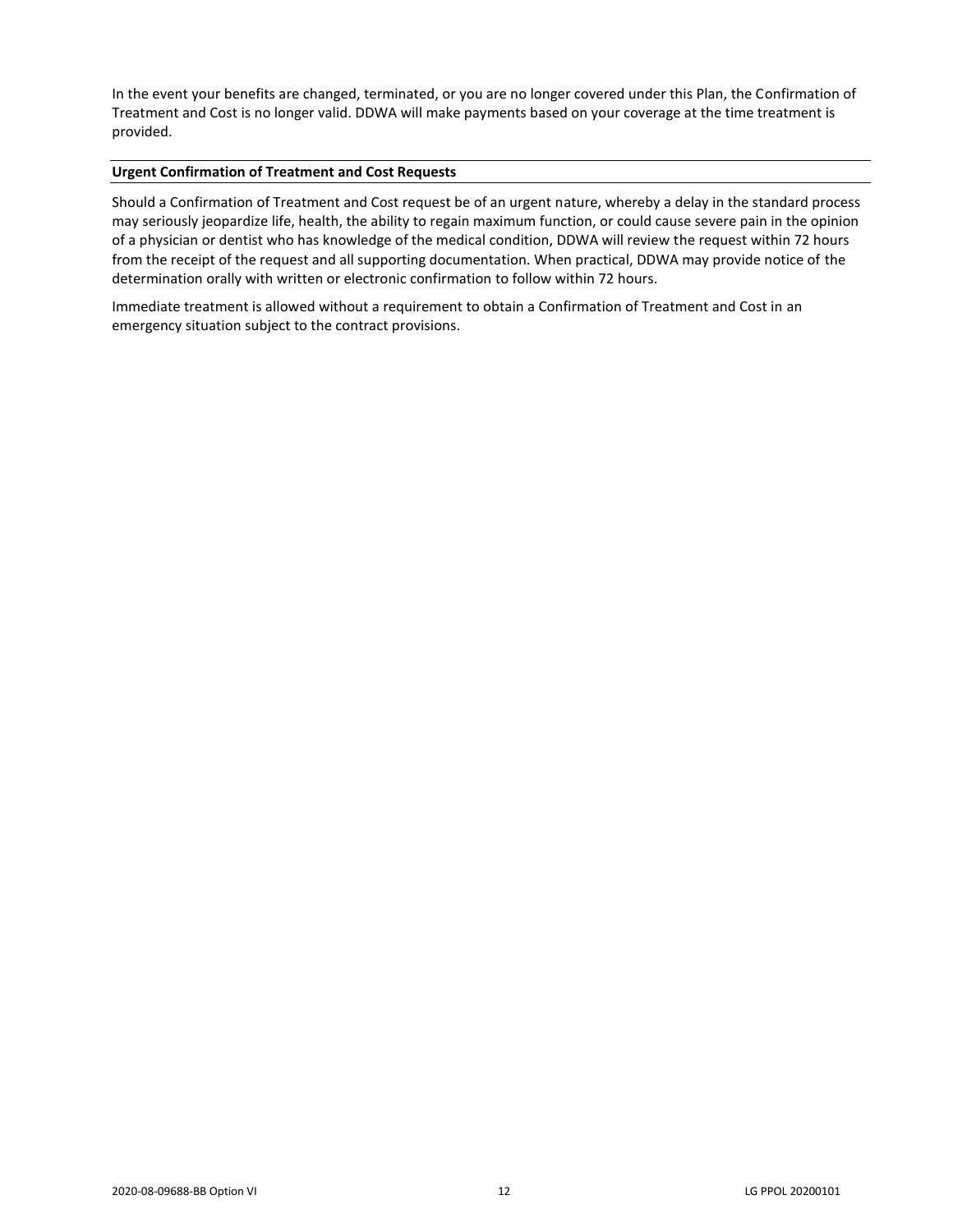#### **Section C – Choosing a Dentist**

<span id="page-15-0"></span>You may select any licensed dentist to provide services under this Plan; however, if you choose a dentist outside of the Delta Dental PPO Network, your costs may be higher than if you were to choose a Delta Dental PPO Dentist. Dentists that do not participate in the Delta Dental PPO Network have not contracted with DDWA to charge our established PPO fees for covered services. As a result, your choice of dentists could substantially impact your out-of-pocket costs.

Once you choose a dentist, tell them that you are covered by a DDWA dental plan and provide them the name and number of your group and your member identification number. Your group information can be found on the identification card document provided to you at enrollment, or printed from www.DeltaDentalWA.com. You may also obtain your group information and your member identification number by calling our Customer Service Department at 800-554-1907 or through our website at www.DeltaDentalWa.com.

Delta Dental of Washington uses randomly selected identification numbers or universal identifiers to ensure the privacy of your information and to help protect against identity theft.

Please note that ID cards are not required to see your dentist, but are provided for your convenience.

#### <span id="page-15-1"></span>**Delta Dental Participating Dentists**

Dentists who have agreed to provide treatment to patients covered by a DDWA plan are called 'Participating' Dentists. For your Plan, Participating Dentists may be either Delta Dental Premier Dentists or Delta Dental PPO Dentists. You can find the most current listing of Participating Dentists by going online to the Delta Dental of Washington website at www.DeltaDentalWA.com. You may also call us at 800-554-1907.

#### **Delta Dental Premier Dentists**

Premier Dentists have agreed to provide services for their filed fee under our standard agreement.

#### **Delta Dental PPO Dentists**

Our PPO Dentists have agreed to provide services at a fee lower than their original filed fee. Because of this, selecting a PPO Dentist may be a more cost effective option for you.

If you select a Delta Dental Participating Dentist they will complete and submit claim forms, and receive payment directly from DDWA on your behalf. You will not be charged more than the Participating Dentist's approved fee. You will be responsible only for stated coinsurances, deductibles, any amount over the Plan Maximum and for any elective care you choose to receive outside the Covered Dental Benefits.

#### <span id="page-15-2"></span>**Non-Participating Dentists**

If you select a dentist who is not a Delta Dental Participating Dentist, you are responsible for ensuring either you or your dentist completes and submits a claim form. We accept any American Dental Association-approved claim form that you or your dentist may provide. You can also download claim forms from our website at www.DeltaDentalWA.com or obtain a form by calling us at 800-554-1907.

Payment for services performed by a Non-Participating Dentist will be based on their actual charges or DDWA's maximum allowable fees for Non-Participating Dentists, whichever is less. You will be responsible for paying any balance remaining to the dentist. Please be aware that DDWA has no control over Non-Participating Dentist's charges or billing practices.

#### **Out-of-State Dentists**

If you receive treatment from a Non-Participating Dentist outside of the state of Washington, your coinsurance amounts will be based on the coinsurance percentage established for a Delta Dental PPO Dentist. Allowable amounts paid for covered services will be based on the maximum allowable fee for a Participating Dentist in that state, or their actual fee, whichever is less.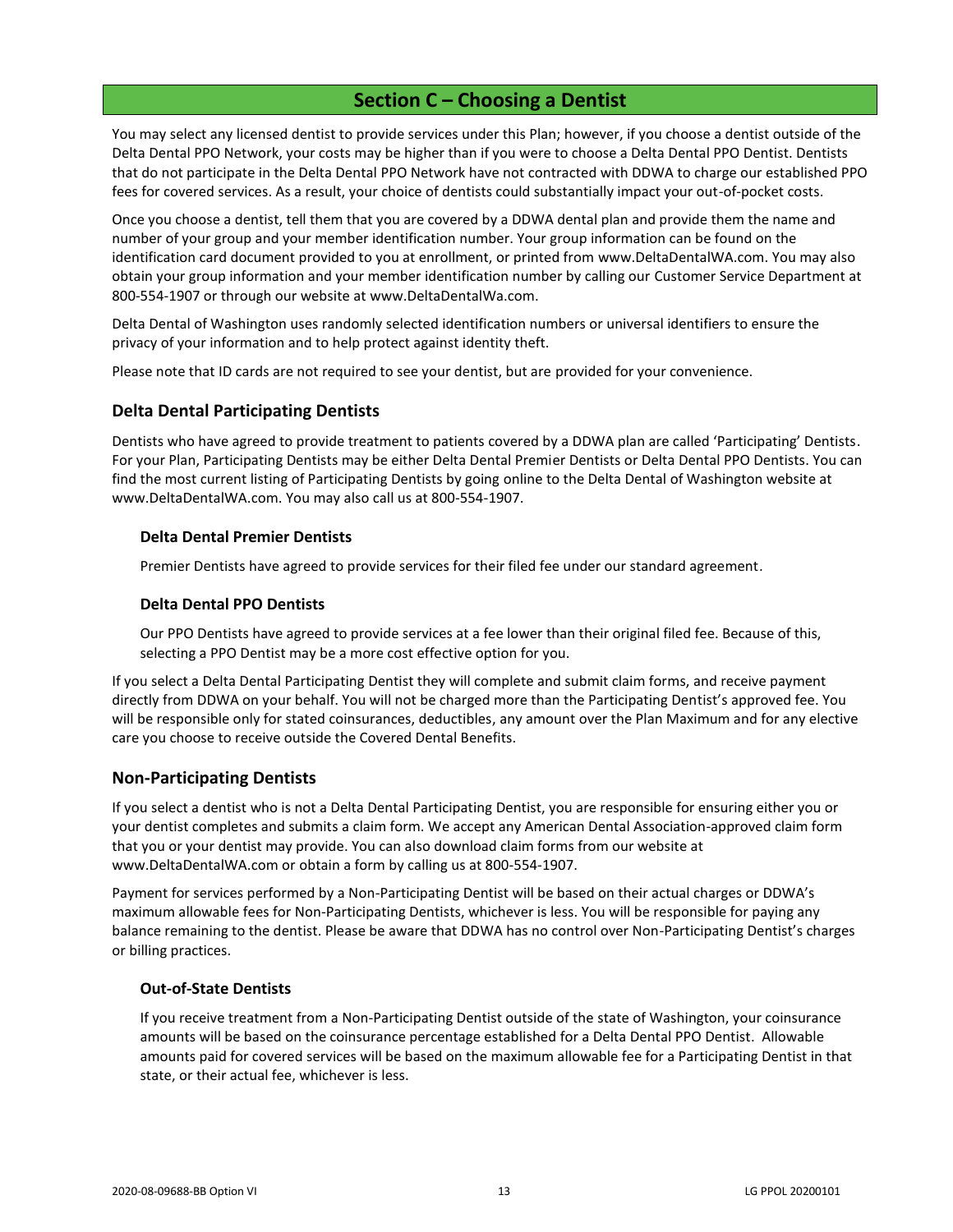#### **Section D – Eligibility and Termination**

#### <span id="page-16-1"></span><span id="page-16-0"></span>**Employee Eligibility and Enrollment**

An Eligible Employee is an employee who meets the qualifications for eligibility established by Group.

Eligible Employees become Enrolled Employees once they have fully completed the enrollment process and DDWA has received the employer contributions for their enrollment.

New employees are eligible to enroll in this Plan on the first day of the month after satisfying any waiting period established by the Group.

You must complete the enrollment process in order to receive benefits.

#### <span id="page-16-2"></span>**Employee Termination**

Eligibility and Coverage terminates at the end of the month in which you cease to be an employee or at the end of the month for which timely payment of monthly Premiums was made by Group on your behalf to DDWA, or upon termination of Group's Contract with DDWA, whichever occurs first.

In the event of a suspension or termination of compensation, directly or indirectly as a result of a strike, lockout, or other labor dispute, an Enrolled Employee may continue coverage by paying the applicable Premium directly to the employer for a period not to exceed six months. Payments of premiums must be made when due, or DDWA may terminate the coverage.

The benefits under your DDWA dental Plan may be continued provided you are eligible for Federal Family and Medical Leave Act (FMLA) and you are on a leave of absence that meets the FMLA criteria. For further information, contact your employer.

#### <span id="page-16-3"></span>**Dependent Eligibility and Enrollment**

Eligible Dependents are your spouse or domestic partner, and children of yours, your spouse, or your domestic partner, from birth through age 25. Children include biological children, stepchildren, foster children and adopted children. A dependent's spouse and/or child(ren) are not eligible for coverage under this Plan.

Non-registered domestic partnership is a relationship whereby two people:

- 1) Share the same regular and permanent resident;
- 2) Have a close personal committed relationship;
- 3) Are jointly responsible for "basic living expenses" such as food, shelter and similar expenses;
- 4) Are not married to anyone;
- 5) Are each 18 years of age or older;
- 6) Are not related by blood closer than would bar marriage in their state of residence;
- 7) Were mentally competent to consent to contract when the domestic partnership began; and
- 8) Are each other's sole domestic partner and are responsible for each other's common welfare.

Eligible Dependents may not enroll in this Plan unless the employee is an Enrolled Employee.

A new family member, with the exception of newborns, adopted and foster children, should be enrolled on the first day of the month following the date he or she qualifies as an Eligible Dependent.

A newborn shall be covered from and after the moment of birth, and an adopted child or child placed in anticipation of adoption shall be covered from the date of assumption of a legal obligation for total or partial support or upon placement of the child in anticipation of adoption. A foster child is covered from the time of placement.

A child will be considered an Eligible Dependent as an adopted child if one of the following conditions are met: 1) the child has been placed with the eligible Enrolled Employee for the purpose of adoption under the laws of the state in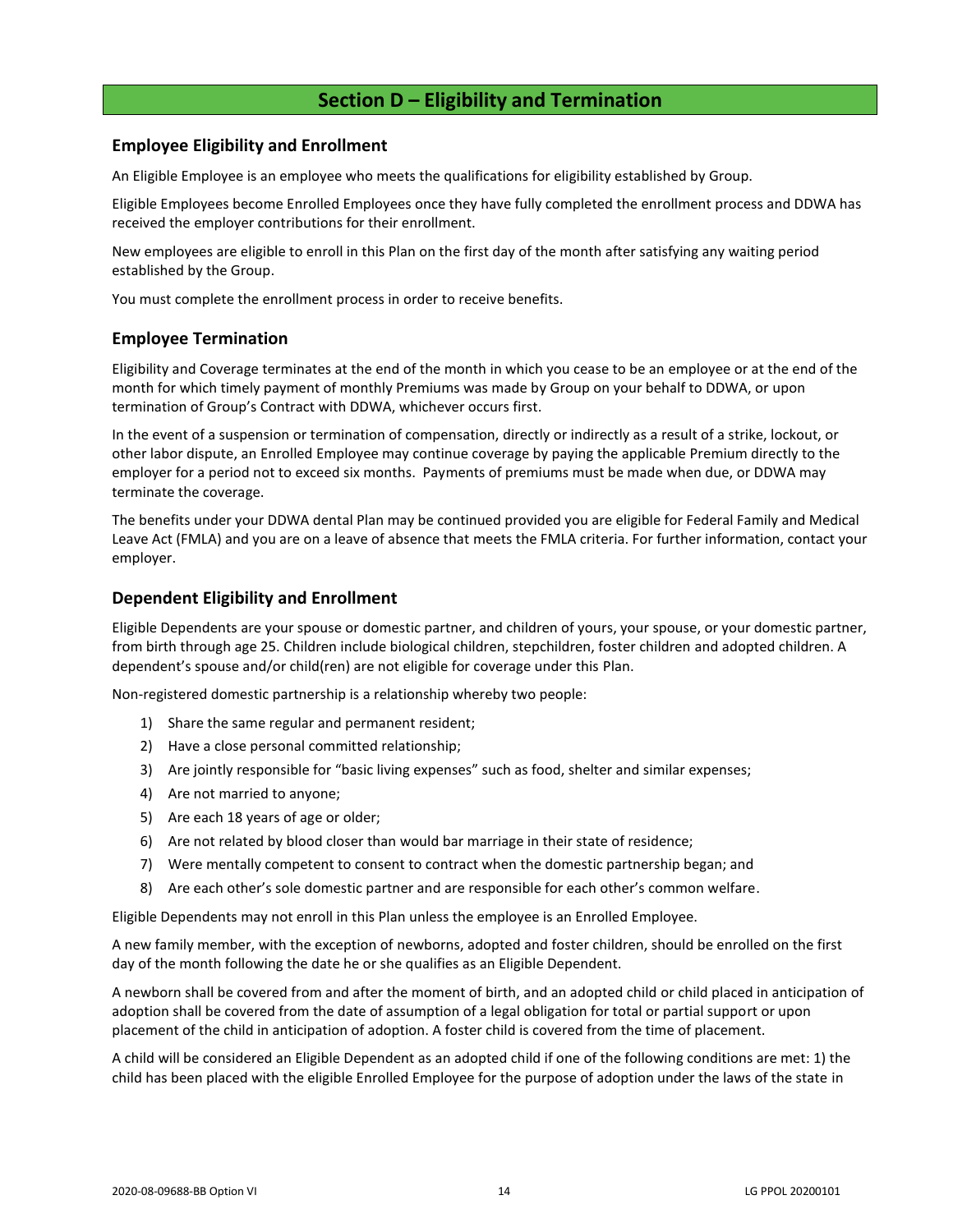which the employee resides; or 2) the employee has assumed a legal obligation for total or partial support of the child in anticipation of adoption.

When additional premium is required for a newborn or adopted child or child placed in anticipation of adoption, enrollment must be received by DDWA within the timeframe listed under "Marriage, Birth and Adoption" section, which is no less than 60 days from the date of the qualifying event.

When additional premium is not required, we encourage enrollment as soon as possible to prevent delays in claims processing but coverage will be provided in any event. Dental coverage provided shall include, but is not limited to, coverage for congenital anomalies of infant children.

Enrolled employees who choose not to enroll an Eligible Dependent during the initial enrollment period of the dental Plan may enroll the Eligible Dependent only during an Open Enrollment, except under special enrollment. See the "Special Enrollment" section for more information. An enrolled dependent is an Eligible Dependent that has completed the enrollment process.

#### <span id="page-17-0"></span>**Dependent Termination**

Enrolled Dependent coverage terminates at the end of the month in which the enrolled employee's coverage terminates, or when the dependent ceases to be eligible, whichever occurs first.

Unless otherwise indicated, an Enrolled Dependent shall cease to be enrolled in this Plan on the last day of the month of the Enrolled Employee's employment, or when the person no longer meets the definition of an Eligible Dependent, or the end of the calendar month for which Group has made timely payment of the monthly Premiums on behalf of the Enrolled Employee to DDWA, or upon termination of Group's Contract with DDWA, whichever occur first.

A Dependent may be enrolled or terminated from coverage or reinstate coverage under this Plan during Open Enrollment or during a Special Enrollment Period following a qualifying event as defined in the "Special Enrollment" section.

#### <span id="page-17-1"></span>**Other Dependent Eligibility Topics**

Coverage for an Enrolled Dependent child who attains the limiting age while covered under this Plan will not be terminated if the child is and continues to be both 1) incapable of self-sustaining employment by reasons of developmental disability (attributable to intellectual disability or related conditions which include cerebral palsy, epilepsy, autism, or another neurological condition which is closely related to intellectual disability or which requires treatment similar to that required for intellectually disabled individuals) or physical handicap; and 2) chiefly dependent upon the Enrolled Person for support and maintenance. Continued coverage requires that proof of incapacity and dependency be furnished to DDWA within 31 days of the dependent's attainment of the limiting age. DDWA reserves the right to periodically verify the disability and dependency but not more frequently than annually after the first two years.

Pursuant to the terms of a Qualified Medical Child Support Order (QMCSO), the Plan also provides coverage for a child, even if the parent does not have legal custody of the child or the child is not dependent on the parent for support. This applies regardless of any enrollment season restrictions that might otherwise exist for dependent coverage. A QMCSO may be either a National Medical Child Support Notice issued by a state child support agency or an order or judgment from a state court or administrative body directing the company to cover a child under the Plan. Federal law provides that a QMCSO must meet certain form and content requirements to be valid. If the parent is not enrolled in the Plan, the parent must enroll for coverage for both the parent and the child. If the plan receives a valid QMCSO and the parent does not enroll the dependent child, the custodial parent or state agency may do so. A child who is eligible for coverage through a QMCSO may not enroll dependents for coverage under the plan.

#### <span id="page-17-2"></span>**Special Enrollment Periods**

Enrollment or termination of you or your Eligible Dependent is allowed at Open Enrollment times, and also during Special Enrollment Periods, which are triggered by the following situations: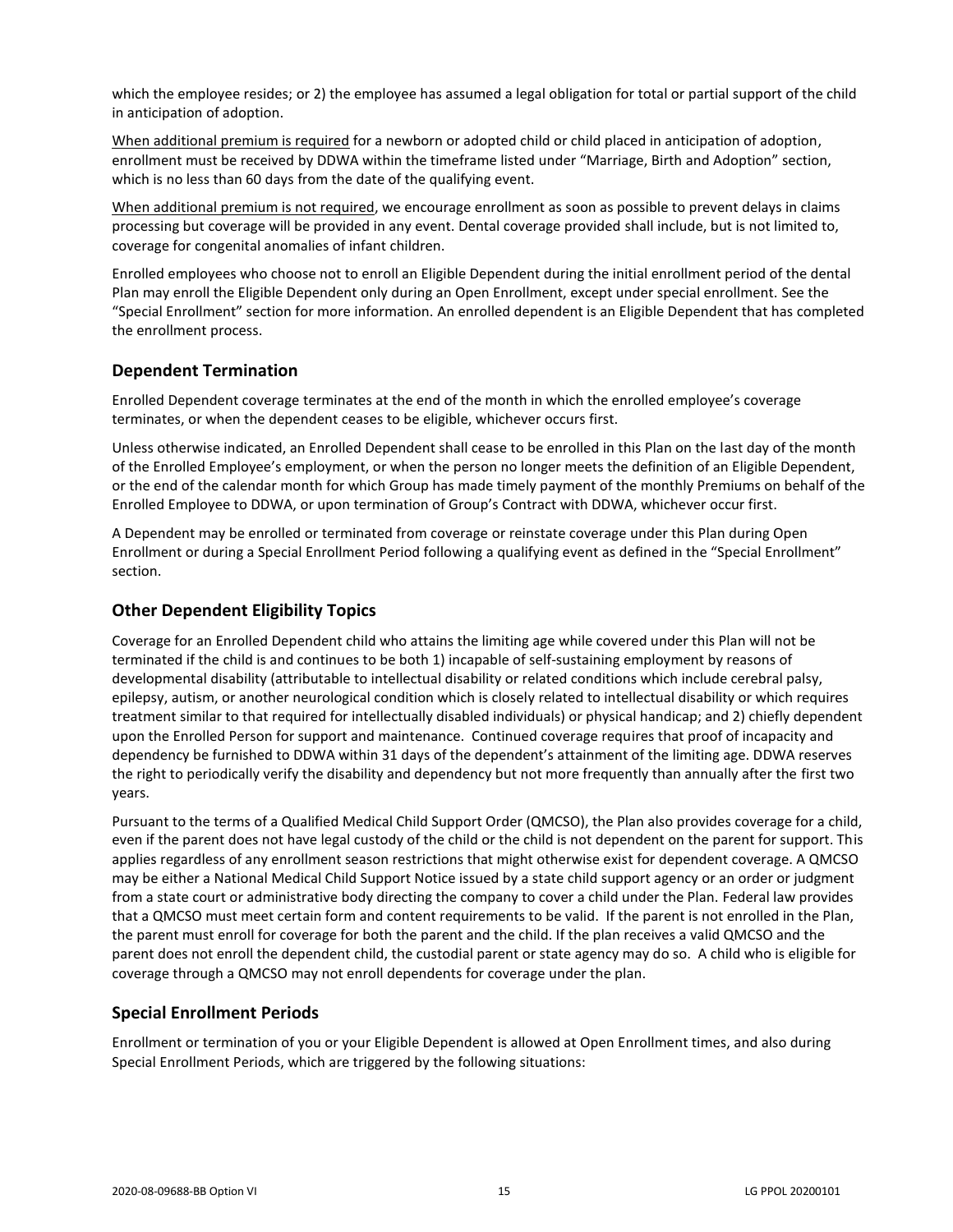#### **Loss of Other Coverage**

If you and/or your Eligible Dependents involuntarily lose coverage or are no longer eligible under another dental plan, you may apply for coverage or make changes under this Plan if the following applies:

- You declined enrollment in this Plan.
- You lose eligibility in another health Plan or your coverage is terminated due to the following:
	- Legal separation or divorce
	- $\Diamond$  Cessation of dependent status
	- $\Diamond$  Death of Employee
	- $\Diamond$  Termination of employment or employer contributions
	- $\Diamond$  Reduction in hours
	- $\Diamond$  Loss of individual or group market coverage because of move from Plan area or termination of benefit plan
	- Exhaustion of COBRA coverage
- ⧫ The enrollment process must be completed within 31 days of losing other coverage. Coverage will be effective the first day of the month following receipt of application.

If these conditions are not met, you must wait until the next Open Enrollment Period, or the occurrence of another valid qualifying election event, to apply for coverage.

#### **Marriage, Birth or Adoption**

If you declined enrollment in this Plan, you may apply for coverage for yourself and your Eligible Dependents in the event of marriage, birth of a child(ren), or when you or your spouse assume legal obligation for total or partial support or upon placement of a child(ren) in anticipation of adoption.

Marriage or Domestic Partner Registration – The enrollment process must be completed within the timeframe established by the Group. If enrollment and payment are not completed within the timeframe established, any changes to enrollment can be made during the next Open Enrollment or upon the occurrence of another valid qualifying election change event.

DDWA considers the terms spouse, marriage, marital, husband, wife, widow, widower, next of kin, and family to apply equally to domestic partnerships or individuals in domestic partnerships, as well as to marital relationships and married persons. References to dissolution of marriage will apply equally to domestic partnerships that have been terminated, dissolved or invalidated. Where necessary, gender-specific terms such as husband and wife used in any part of this benefit booklet will be considered as gender neutral and applicable to individuals in domestic partnerships. DDWA and the group will follow all applicable state and federal requirements, including any applicable regulations.

- ♦ Birth A newborn shall be covered from and after the moment of birth. The enrollment process must be completed within 90 days of the date of birth. If additional Premium for coverage is required and enrollment and payment is completed after 90 days, the enrollment becomes effective on the first day of the month in which enrollment occurs. Enrollment may be completed at any time up to the fourth birthday. Enrollment after the fourth birthday must be coincident with an Open Enrollment period or upon the occurrence of another valid qualifying election change event.
- Adoption The enrollment process must be completed within 90 days of the date of assumption of a legal obligation for total or partial support or upon placement of the child in anticipation of adoption. If an additional Premium for coverage is required and enrollment and payment is not completed within the 90 days, any changes to enrollment can be made during the next Open Enrollment or upon the occurrence of another valid qualifying election change event.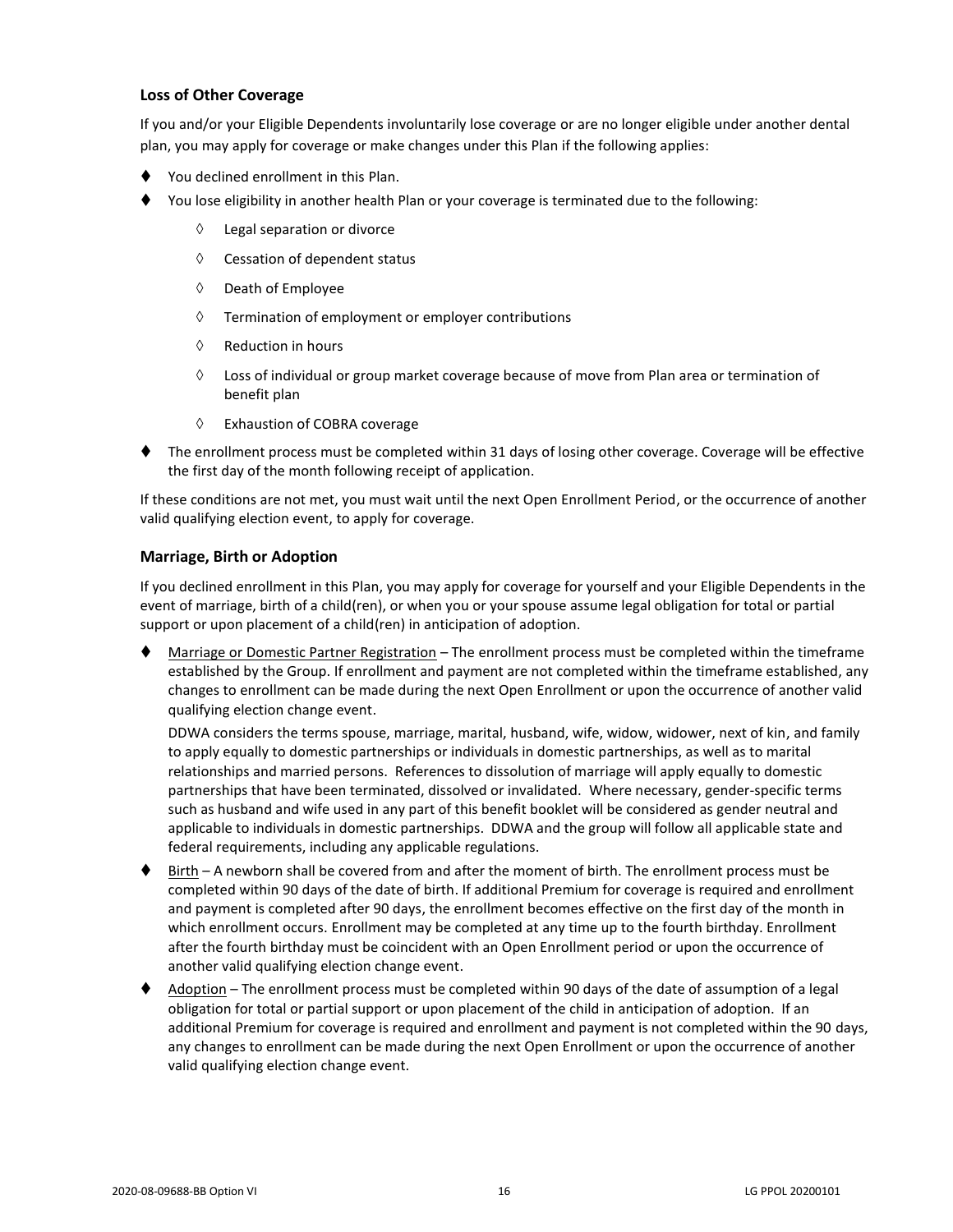#### <span id="page-19-0"></span>**Uniformed Services Employment & Re-Employment Rights Act (USERRA)**

Enrolled Employees who join a branch of military service have the right to continue dental coverage for up to 24 months by paying the monthly Premiums, even if they are employed by groups that are too small to comply with COBRA. For further information on your rights under this act, please contact your legal counsel.

#### <span id="page-19-1"></span>**Family and Medical Leave Act (FMLA)**

The benefits for an enrolled member under this DDWA dental Plan may be continued provided the employee is eligible for the Federal Family and Medical Leave Act (FMLA) and is on a leave of absence that meets the FMLA criteria. For further information, contact your employer.

#### <span id="page-19-2"></span>**Consolidated Omnibus Budget Reconciliation Act (COBRA)**

Federal law requires that should certain qualifying events occur which would have previously terminated coverage, coverage may continue for a period of time on a self-pay basis.

When you terminate for reasons other than gross misconduct, you may continue your dental benefits for up to 18 months by self-paying the required Premium. This option to continue dental benefits terminates if you become eligible for coverage under another group dental plan.

If a dependent no longer meets the eligibility requirements due to the death, divorce, or dissolution of domestic partnership of the employee, or does not meet the age requirement for children, coverage may continue up to three years by self-paying the required Premium. This option to continue dental benefits terminates if the dependent becomes eligible for coverage under another group dental plan.

Contact your employer for further clarification and details of how they plan to implement this continuation of coverage for eligible persons.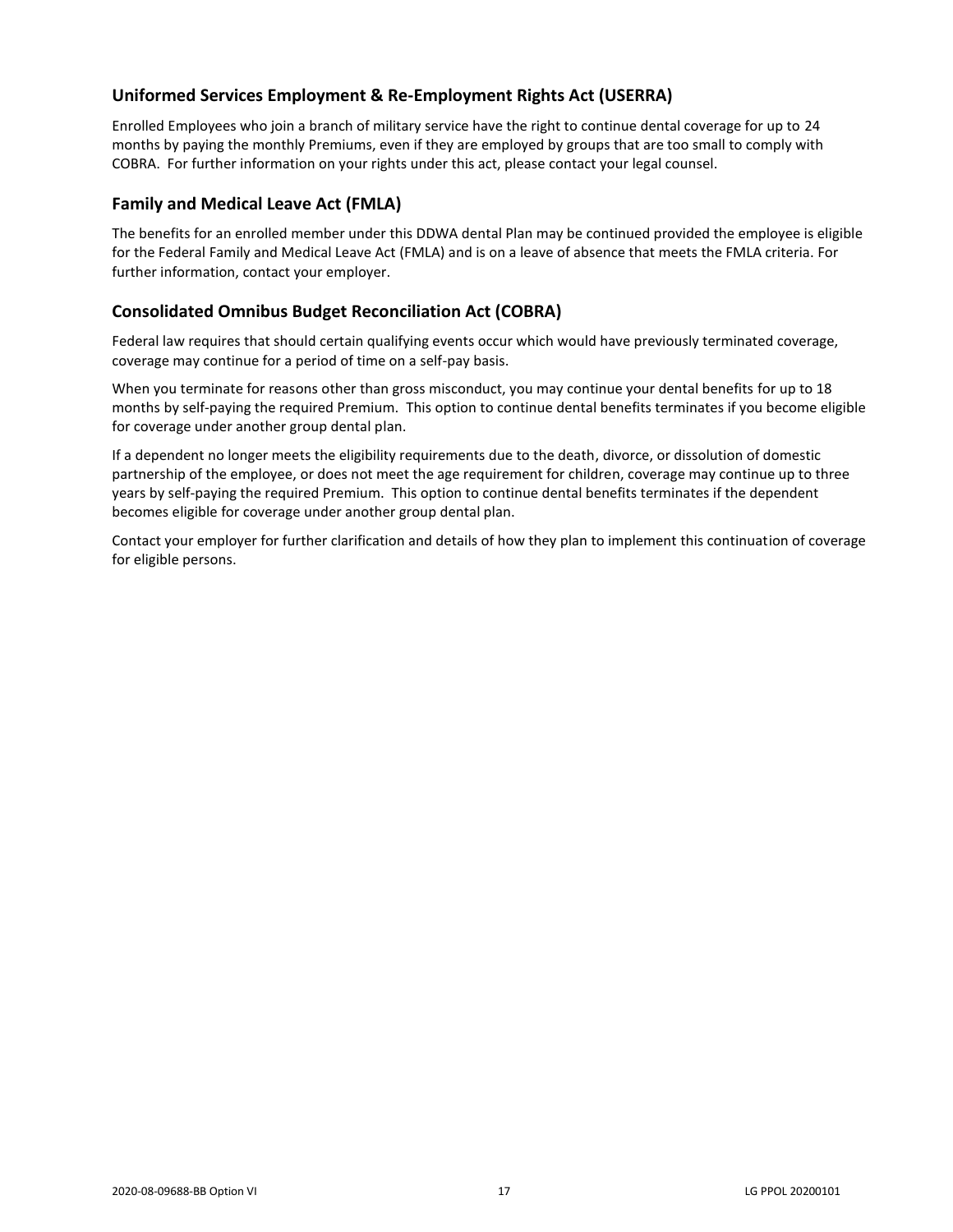#### **Section E – Claim Review**

#### <span id="page-20-1"></span><span id="page-20-0"></span>**Claim Forms**

American Dental Association-approved claim forms may be obtained from your dentist. You may also download claim forms from our website at www.DeltaDentalWA.com or call us at 800-554-1907 to have forms sent to you.

DDWA is not obligated to pay for treatment performed for which claim forms are not submitted within six months after the date of treatment or as soon as medically possible.

#### <span id="page-20-2"></span>**Initial Benefit Determinations**

An initial benefit determination is conducted at the time of claim submission to DDWA for payment modification or denial of payment. In accordance with regulatory requirements, DDWA processes all clean claims within 30 days from the date of receipt. Clean claims are claims that have no defect or impropriety, including a lack of any required substantiating documentation, or particular circumstances requiring special treatment that prevents timely payments from being made on the claim. Claims not meeting this definition are paid or denied within 60 days of receipt.

If a claim is denied, in whole or in part, or is modified, we will send you an Explanation of Benefits (EOB) that will include the following information:

- ⧫ The specific reason for the denial or modification
- ♦ Reference to the specific plan provision on which the determination was based
- ⧫ Your appeal rights should you wish to dispute the original determination

#### <span id="page-20-3"></span>**Appeals of Denied Claims**

#### **How to contact us**

We will accept notice of an Urgent Care, Grievance, or Appeal if made by you, your covered dependent, or an authorized representative of your covered dependent by contacting us at the telephone number below or in writing us at the following address: Delta Dental of Washington, P.O. Box 75983, Seattle, WA 98175-0983. You may include any written comments, documents or other information that you believe supports your claim. For more information please call 800-554-1907.

#### **Authorized Representative**

You may authorize another person to represent you or your dependent and receive communications from DDWA regarding you or your dependent's specific appeal. The authorization must be in writing and signed by you. If an appeal is submitted by another party without this authorization, a request will be made to obtain a completed authorized representative form. The appeal process will not commence until this form is received. Should the form, or any other document confirming the right of the individual to act on your behalf, i.e., power of attorney, not be returned, the appeal will be closed.

#### **Informal Review**

If your claim for dental benefits has been completely or partially denied, or you have received any other adverse benefit determination, you have the right to initiate an appeal. Your first step in the appeal process is to request an informal review of the decision. Either you, or your authorized representative (see the "Authorized Representative" section), must submit your request for a review within 180 days from the date of the adverse benefit determination (please see your Explanation of Benefits form). A request for a review may be made orally or in writing and must include the following information:

- ⧫ Your name, the patient's name (if different) and ID number
- The claim number (from your Explanation of Benefits)
- ⧫ The name of the dentist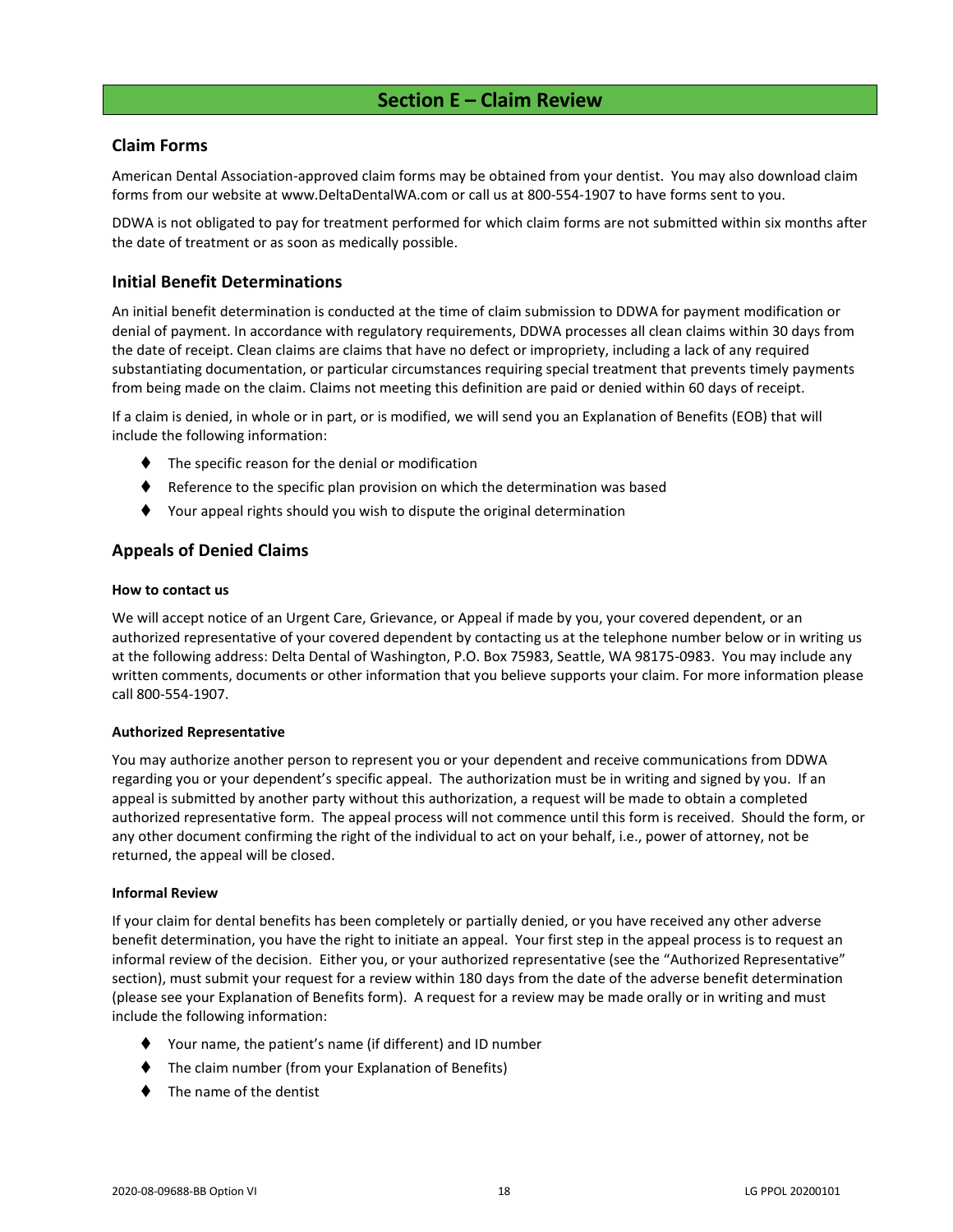DDWA will review your request and send you a notice within 14 days of receiving your request. This notice will either be the determination of our review or a notification that we will require an additional 16 days, for a total of 30 days. When our review is completed, DDWA will send you a written notification of the review decision and provide you information regarding any further appeal rights available should the result be unfavorable to you. Upon request, you will be granted access to, and copies of, all relevant information used in making the review decision. Informal reviews of wholly or partially denied claims are conducted by persons not involved in the initial claim determination.

#### **Formal Review**

If you are dissatisfied with the outcome of the informal review, you may request a formal appeal. Your formal appeal will be reviewed by the DDWA Appeals Committee. This Committee includes only persons who were not involved in either the original decision or the previous review.

Your request for a review by the Appeals Committee must be made within 90 days of the date of the letter notifying you of the informal review decision. Your request should include the information submitted with your informal review request plus a copy of the informal review decision letter. You may also submit any other documentation or information you believe supports your case.

The Appeals Committee will review your claim within 30 days of receiving your request. Upon completion of their review the Appeals Committee will send you written notification of their decision. Upon request, you will be granted access to, and copies of, all relevant information used in making the review decision.

Whenever DDWA makes an adverse determination and delay would jeopardize the covered person's life or materially jeopardize the covered person's health, DDWA shall expedite and process either a written or an oral appeal and issue a decision no later than 72 hours after receipt of the appeal. If the treating Licensed Professional determines that delay could jeopardize the eligible person's health or ability to regain maximum function, DDWA shall presume the need for expeditious review, including the need for an expeditious determination in any independent review consistent with applicable regulations.

#### <span id="page-21-0"></span>**How to Report Suspicion of Fraud**

If you suspect a dental provider, an insurance producer or an individual might be committing insurance fraud, please contact DDWA at 800-554-1907. You may also want to alert any of the appropriate law enforcement authorities including:

- ⧫ The National Insurance Crime Bureau (NICB). You can reach the NICB at 800-835-6422 (callers do not have to disclose their names when reporting fraud to the NICB).
- ⧫ The Office of the Insurance Commissioner (OIC). You can reach the OIC at 360-725-7263 or go to www.insurance.wa.gov for more information.

#### <span id="page-21-1"></span>**Your Rights and Responsibilities**

We view our benefit packages as a partnership between DDWA, our subscribers, and our Participating Dentists. All partners in this process play an important role in achieving quality oral health services. We would like to take a moment and share our views of the rights and responsibilities that make this partnership work.

#### **You Have The Right To:**

- ♦ Seek care from any licensed dentist in Washington or nationally. Our reimbursement for such care varies depending on your choice (Delta Dental Participating Dentist or Non-Participating Dentist), but you can receive care from any dentist you choose.
- ⧫ Participate in decisions about your oral health care.
- Be informed about the oral health options available to you and your family.
- ♦ Request information concerning benefit coverage levels for proposed treatments prior to receiving services.
- ⧫ Have access to specialists when services are required to complete a treatment, diagnosis or when your primary care dentist makes a specific referral for specialty care.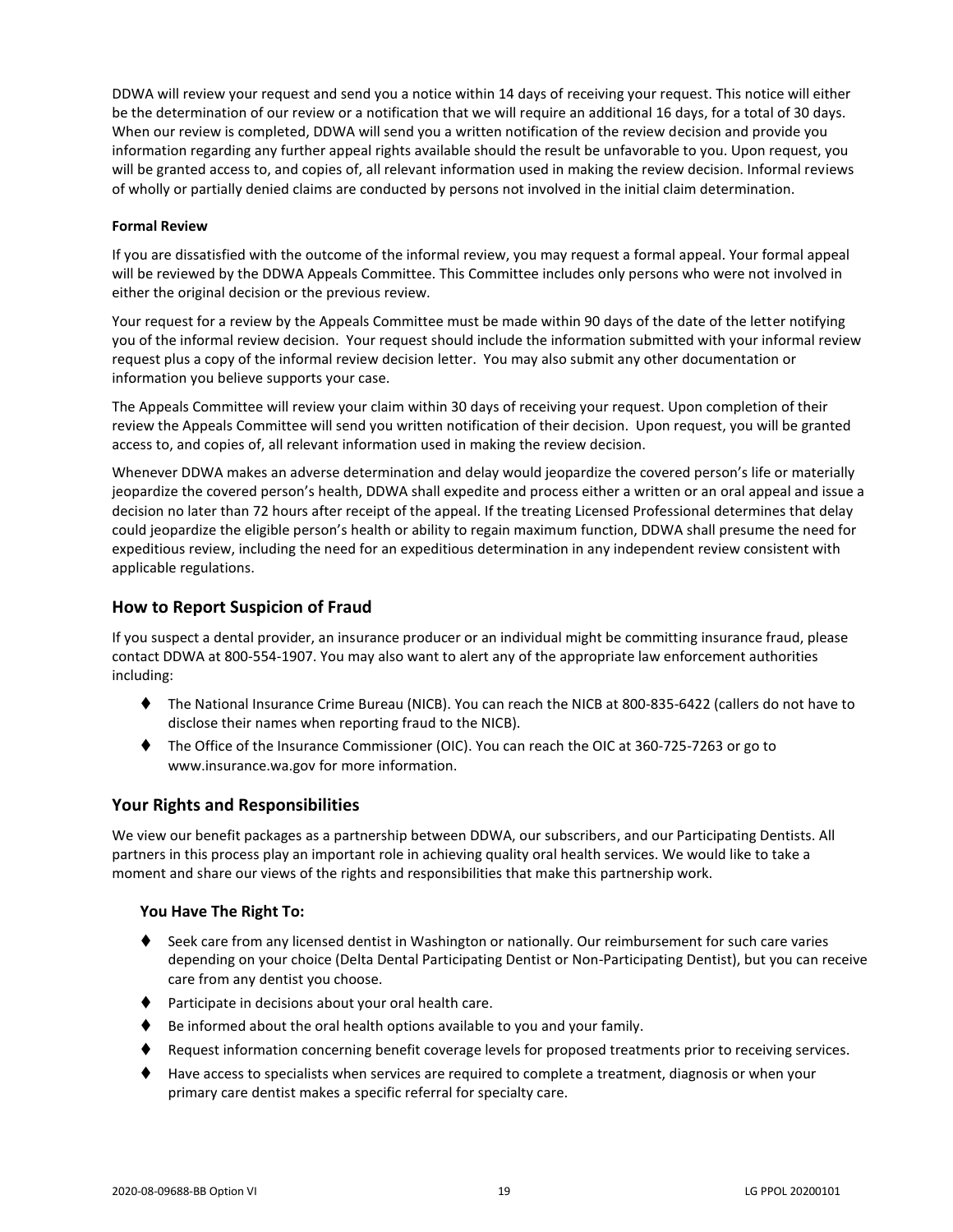- ⧫ Contact the DDWA Customer Service Department during established business hours to ask questions about your oral health benefits. Alternatively, information is available on our website at www.DeltaDentalWA.com.
- ♦ Appeal orally or in writing, decisions or grievances regarding your dental benefit coverage and have these issues resolved in a timely, professional and fair manner.
- ⧫ Have your individual health information kept confidential and used only for resolving health care decisions or claims.
- ⧫ Receive quality care regardless of your gender, race, sexual orientation, marital status, cultural, economic, educational or religious background.

#### **To Receive the Best Oral Health Care Possible, It Is Your Responsibility To:**

- ♦ Know your benefit coverage and how it works.
- ⧫ Arrive at the dental office on time or let the dental office know well in advance if you are unable to keep a scheduled appointment. Some offices require 24-hour notice for appointment cancellations before they will waive service charges.
- ♦ Ask questions about treatment options that are available to you regardless of coverage levels or cost.
- ♦ Give accurate and complete information about your health status and history and the health status and history of your family to all healthcare providers when necessary.
- ♦ Read carefully and ask questions about all forms and documents that you are requested to sign, and request further information about items you do not understand.
- ⧫ Follow instructions given by your dentist or their staff concerning daily oral health improvement or post service care.
- ♦ Send requested documentation to DDWA to assist with the processing of claims, Confirmation of Treatment and Costs, or appeals.
- ⧫ If applicable, pay the dental office any appropriate coinsurance or deductible amounts at time of visit.
- Respect the rights, office policies and property of each dental office you have the opportunity to visit.
- Inform your dentist and your employer promptly of any change to your, or a family member's address, telephone, or family status.

#### <span id="page-22-0"></span>**Health Insurance Portability and Accountability Act (HIPAA)**

Delta Dental of Washington is committed to protecting the privacy of your dental health information in compliance with the Health Insurance Portability and Accountability Act. You can get our Notice of Privacy Practices by visiting www.DeltaDentalWA.com, or by calling DDWA at 800-554-1907.

#### <span id="page-22-1"></span>**Conversion Option**

If your dental coverage stops because your employment or eligibility ends, the group policy ends, or there is an extended strike, lockout or labor dispute, you may apply directly to DDWA to convert your coverage to a Delta Dental Individual and Family plan. You must apply within 31 days of termination of your group coverage or 31 days after you receive notice of termination of coverage, whichever is later. The benefits and premium costs of a Delta Dental Individual and Family plan may be different from those available under your current plan. You may learn about our Individual and Family plans and apply for coverage online at www.DeltaDentalCoversMe.com or by calling 888-899- 3734.

#### <span id="page-22-2"></span>**Extension of Benefits**

In the event a person ceases to be eligible for enrollment, or ceases to be enrolled, or in the event of termination of this Plan, DDWA shall not be required to pay for services beyond the termination date. An exception will be made for the completion of procedures requiring multiple visits that were started while coverage was in effect, are completed within 21 days of the termination date, and are otherwise benefits under the terms of this Plan.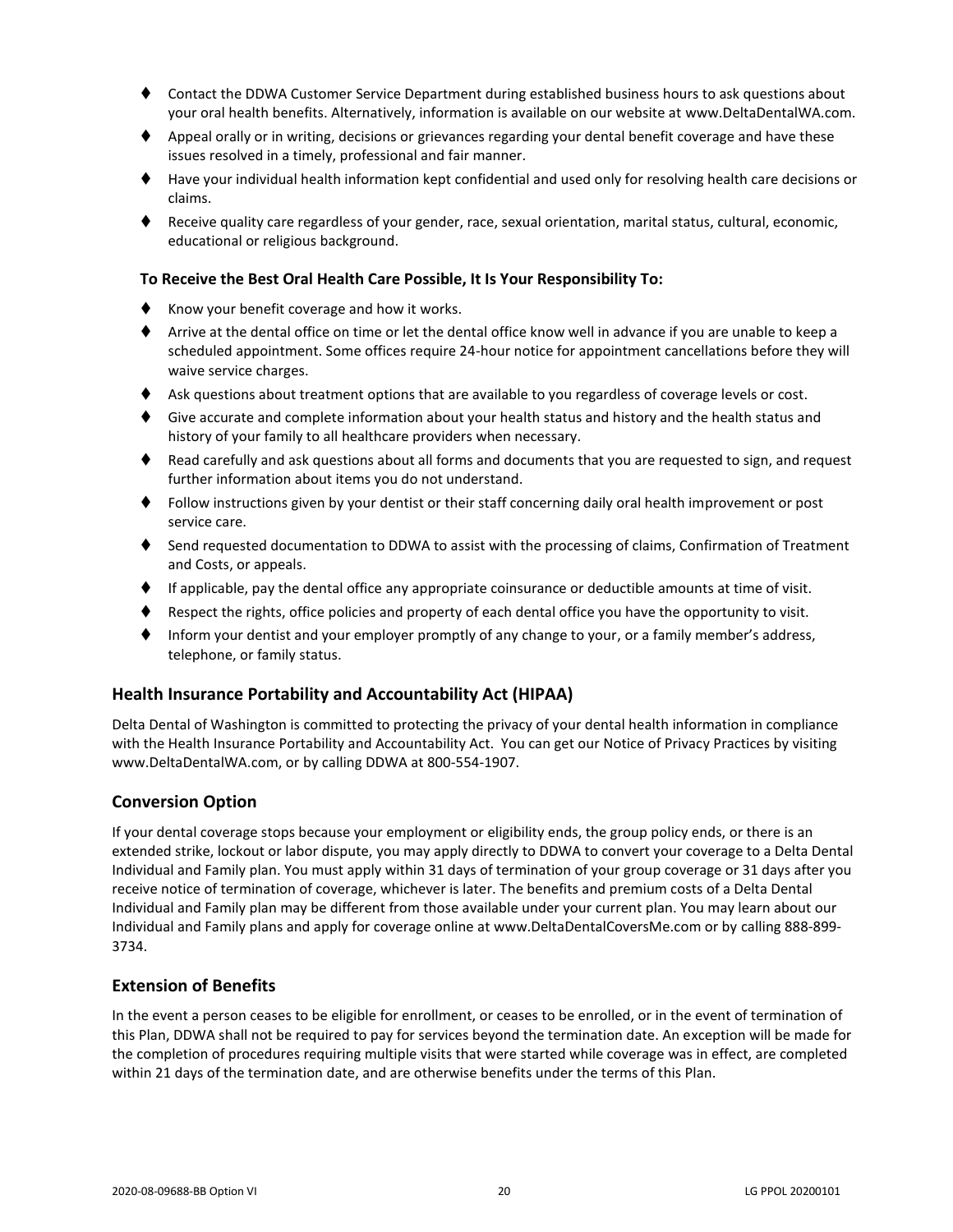#### <span id="page-23-0"></span>**Coordination of Benefits**

Coordination of this Contract's Benefits with Other Benefits: The coordination of benefits (COB) provision applies when you have dental coverage under more than one *Plan*. *Plan* is defined below.

The order of benefit determination rules govern the order in which each *Plan* will pay a claim for benefits. The *Plan* that pays first is called the *Primary Plan*. The *Primary Plan* must pay benefits according to its policy terms without regard to the possibility that another *Plan* may cover some expenses. The *Plan* that pays after the *Primary Plan* is the *Secondary Plan*. The *Secondary Plan* may reduce the benefits it pays so that payments from all *Plan*s do not exceed 100 percent of the total *Allowable Expense*.

**Definitions:** For the purpose of this section, the following definitions shall apply:

A "*Plan*" is any of the following that provides benefits or services for dental care or treatment. If separate contracts are used to provide coordinated coverage for members of a group, the separate contracts are considered parts of the same *Plan* and there is no COB among those separate contracts. However, if COB rules do not apply to all contracts, or to all benefits in the same contract, the contract or benefit to which COB does not apply is treated as a separate *Plan*.

- *Plan* includes: group, individual or blanket disability insurance contracts, and group or individual contracts issued by health care service contractors or health maintenance organizations (HMO), *Closed Panel Plan*s or other forms of group coverage; medical care components of long-term care contracts, such as skilled nursing care; and Medicare or any other federal governmental *Plan*, as permitted by law.
- **■** *Plan* does not include: hospital indemnity or fixed payment coverage or other fixed indemnity or fixed payment coverage; accident only coverage; specified disease or specified accident coverage; limited benefit health coverage, as defined by state law; school accident and similar coverage that cover students for accidents only, including athletic injuries, either on a twenty-four-hour basis or on a "to and from school" basis; benefits for nonmedical components of long-term care policies; automobile insurance policies required by statute to provide medical benefits; Medicare supplement policies; A state Plan under Medicaid; A governmental *plan*, which, by law, provides benefits that are in excess of those of any private insurance Plan or other nongovernmental *plan*; benefits provided as part of a direct agreement with a direct patient-provider primary care practice as defined by law or coverage under other federal governmental *Plan*s, unless permitted by law.

Each contract for coverage under the above bullet points is a separate *Plan*. If a *Plan* has 2 parts and COB rules apply only to one of the 2, each of the parts is treated as a separate *Plan*.

"*This Plan*" means, in a COB provision, the part of the contract providing the dental benefits to which the COB provision applies and which may be reduced because of the benefits of other *Plan*s. Any other part of the contract providing dental benefits is separate from *This Plan*. A contract may apply one COB provision to certain benefits, such as dental benefits, coordinating only with similar benefits, and may apply another COB provision to coordinate other benefits.

The order of benefit determination rules determine whether *This Plan* is a *Primary Plan* or *Secondary Plan* when you have dental coverage under more than one *Plan*.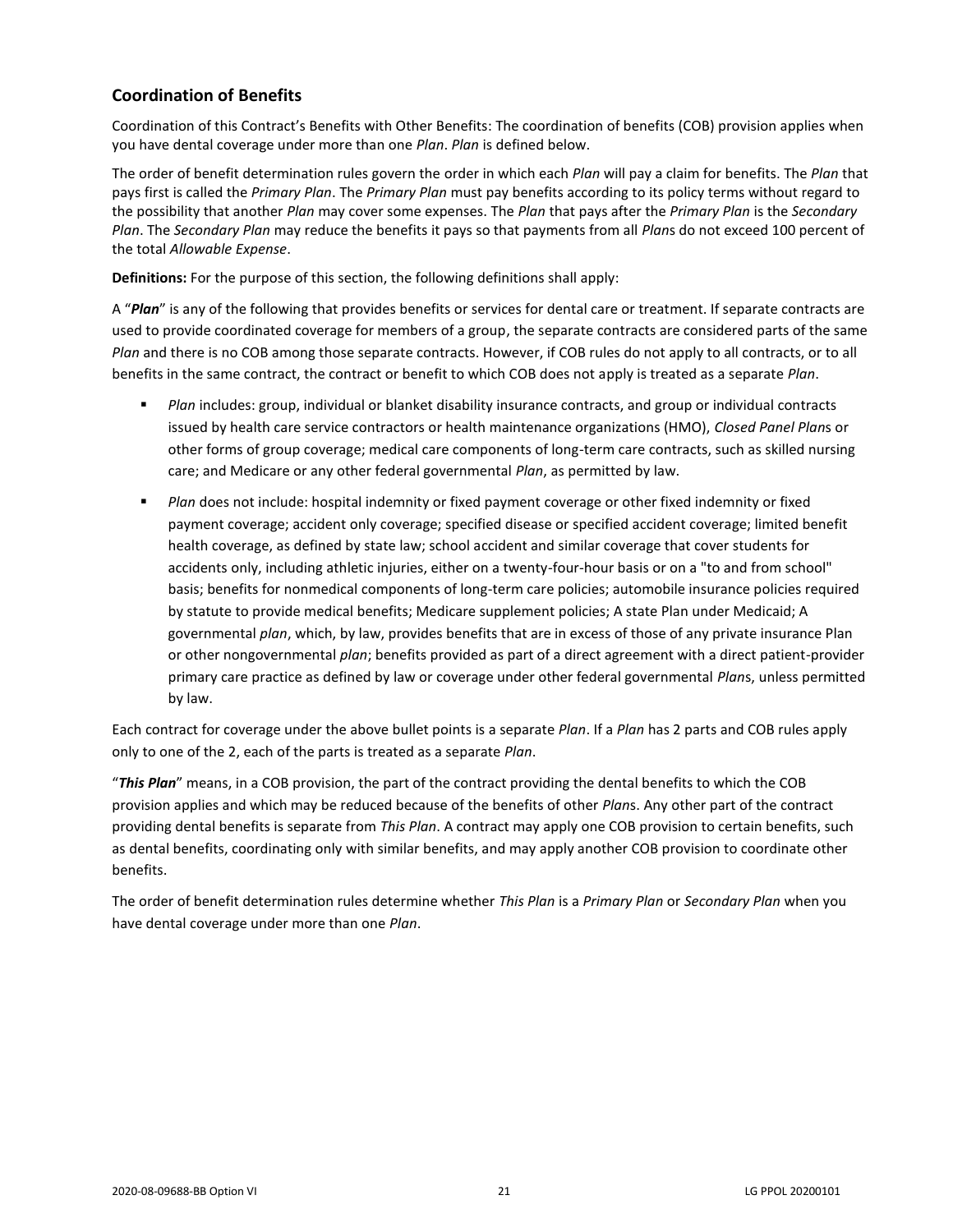When *This Plan* is primary, it determines payment for its benefits first before those of any other *Plan* without considering any other *Plan*'s benefits. When *This Plan* is secondary, it determines its benefits after those of another *Plan* and must make payment in an amount so that, when combined with the amount paid by the *Primary Plan*, the total benefits paid or provided by all *Plan*s for the claim are coordinated up to 100 percent of the total *Allowable Expense* for that claim. This means that when *This Plan* is secondary, it must pay the amount which, when combined with what the *Primary Plan* paid, does not exceed 100 percent of the *Allowable Expense*. In addition, if *This Plan* is secondary, it must calculate its savings (its amount paid subtracted from the amount it would have paid had it been the *Primary Plan*) and record these savings as a benefit reserve for you. This reserve must be used to pay any expenses during that calendar year, whether or not they are an *Allowable Expense* under *This Plan*. If *This Plan* is secondary, it will not be required to pay an amount in excess of its maximum benefit plus any accrued savings.

"**Allowable Expense**" except as outlined below, means any health care expense including coinsurance or copayments and without reduction for any applicable deductible, that is covered in full or in part by any of the plans covering you. When coordinating benefits as the secondary plan, Delta Dental of Washington must pay an amount which, together with the payment made by the primary plan, cannot be less than the same allowable expense as the secondary Plan would have paid if it was the primary plan. In no event will DDWA be required to pay an amount in excess of its maximum benefit plus accrued savings. When Medicare, Part A, Part B, Part C, or Part D is primary, Medicare's allowable amount is the allowable expense.

An expense or a portion of an expense that is not covered by any of the *plan*s is not an allowable expense. The following are examples of expenses that are not *Allowable Expense*s:

- **■** If you are covered by 2 or more Plans that compute their benefit payments on the basis of a maximum allowable amount, relative value schedule reimbursement method or other similar reimbursement method, any amount charged by the provider in excess of the highest reimbursement amount for a specific benefit is not an *Allowable Expense*.
- If you are covered by 2 or more *Plan*s that provide benefits or services on the basis of negotiated fees, an amount in excess of this plan's negotiated fee is not an *Allowable Expense*.

"*Closed Panel Plan*" is a *Plan* that provides dental benefits to you in the form of services through a panel of providers who are primarily employed by the *Plan*, and that excludes coverage for services provided by other providers, except in cases of emergency or referral by a panel member.

"*Custodial Parent*" is the parent awarded custody by a court decree or, in the absence of a court decree, is the parent with whom the child resides more than one-half of the calendar year without regard to any temporary visitation.

**Order of Benefit Determination Rules:** When you are covered by 2 or more *Plan*s, the rules for determining the order of benefit payments are as follows:

The *Primary Plan* must pay or provide its benefits as if the *Secondary Plan* or *Plans* did not exist.

A *Plan* that does not contain a coordination of benefits provision that is consistent with Chapter 284-51 of the Washington Administrative Code is always primary unless the provisions of both *Plan*s state that the complying *Plan* is primary, except coverage that is obtained by virtue of membership in a group that is designed to supplement a part of a basic package of benefits and provides that this supplementary coverage is excess to any other parts of the *Plan* provided by the contract holder.

A *Plan* may consider the benefits paid or provided by another *Plan* in calculating payment of its benefits only when it is secondary to that other *Plan*.

Each *Plan* determines its order of benefits using the first of the following rules that apply: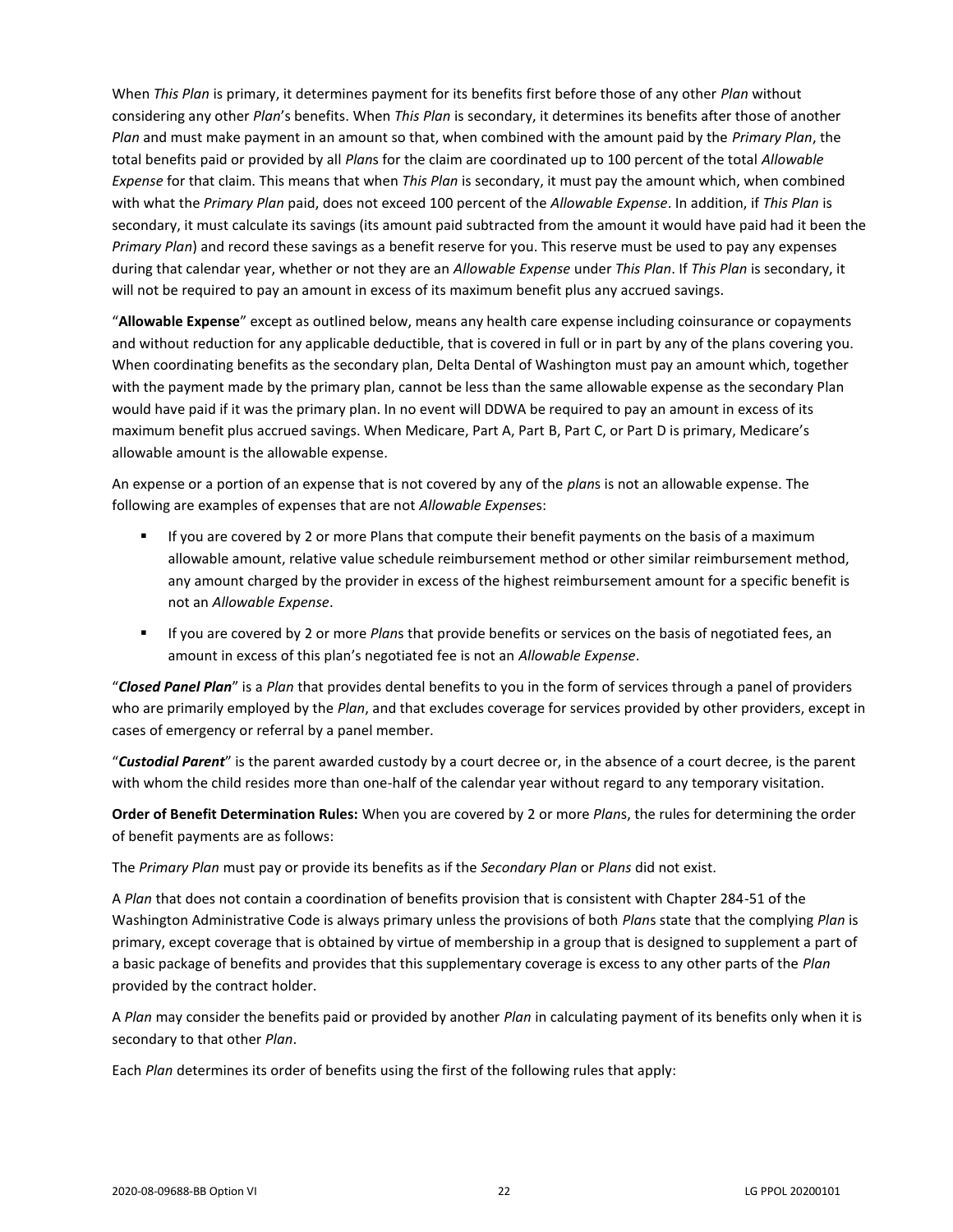"*Non-Dependent or Dependent*" The *Plan* that covers you other than as a *Dependent*, for example as an employee, member, policyholder, subscriber or retiree is the *Primary Plan* and the *Plan* that covers you as a *Dependent* is the *Secondary Plan*. However, if you are a Medicare beneficiary and, as a result of federal law, Medicare is secondary to the *Plan* covering you as a *Dependent*, and primary to the *Plan* covering you as other than a *Dependent* (e.g., a retired employee), then the order of benefits between the 2 *Plan*s is reversed so that the *Plan* covering you as an employee, member, policyholder, subscriber or retiree is the *Secondary Plan* and the other *Plan* is the *Primary Plan*.

"*Dependent Child Covered Under More Than One Plan*" Unless there is a court decree stating otherwise, when a *Dependent* child is covered by more than one *Plan* the order of benefits is determined as follows:

- 1) For a *Dependent* child whose parents are married or are living together, whether or not they have ever been married:
	- a) The *Plan* of the parent whose birthday falls earlier in the calendar year is the *Primary Plan*; or
	- b) If both parents have the same birthday, the *Plan* that has covered the parent the longest is the *Primary Plan*.
- 2) For a *Dependent* child whose parents are divorced or separated or not living together, whether or not they have ever been married:
	- a) If a court decree states that one of the parents is responsible for the Dependent child's dental expenses or dental coverage and the *Plan* of that parent has actual knowledge of those terms, that *Plan* is primary. This rule applies to claims determination periods commencing after the *Plan* is given notice of the court decree;
	- b) If a court decree states one parent is to assume primary financial responsibility for the Dependent child but does not mention responsibility for dental expenses, the *Plan* of the parent assuming financial responsibility is primary;
	- c) If a court decree states that both parents are responsible for the Dependent child's dental expenses or dental coverage, the provisions of point 1) above (for dependent child(ren) whose parents are married or are living together) determine the order of benefits;
	- d) If a court decree states that the parents have joint custody without specifying that one parent has responsibility for the dental expenses or dental coverage of the Dependent child, the provisions of point 1) above (for dependent child(ren) whose parents are married or are living together) determine the order of benefits; or
	- e) If there is no court decree allocating responsibility for the Dependent child's dental expenses or dental coverage, the order of benefits for the child is as follows:
		- I. The *Plan* covering the *Custodial Parent*, first;
		- II. The *Plan* covering the spouse of the *Custodial Parent*, second;
		- III. The *Plan* covering the non*custodial Parent*, third; and then
		- IV. The *Plan* covering the spouse of the non*custodial Parent*, last
- 3) For a *Dependent* child covered under more than one *Plan* of individuals who are not the parents of the child, the provisions of points 1) or 2) above (for *dependent* child(ren) whose parents are married or are living together or for *dependent* child(ren) whose parents are divorced or separated or not living together) determine the order of benefits as if those individuals were the parents of the child.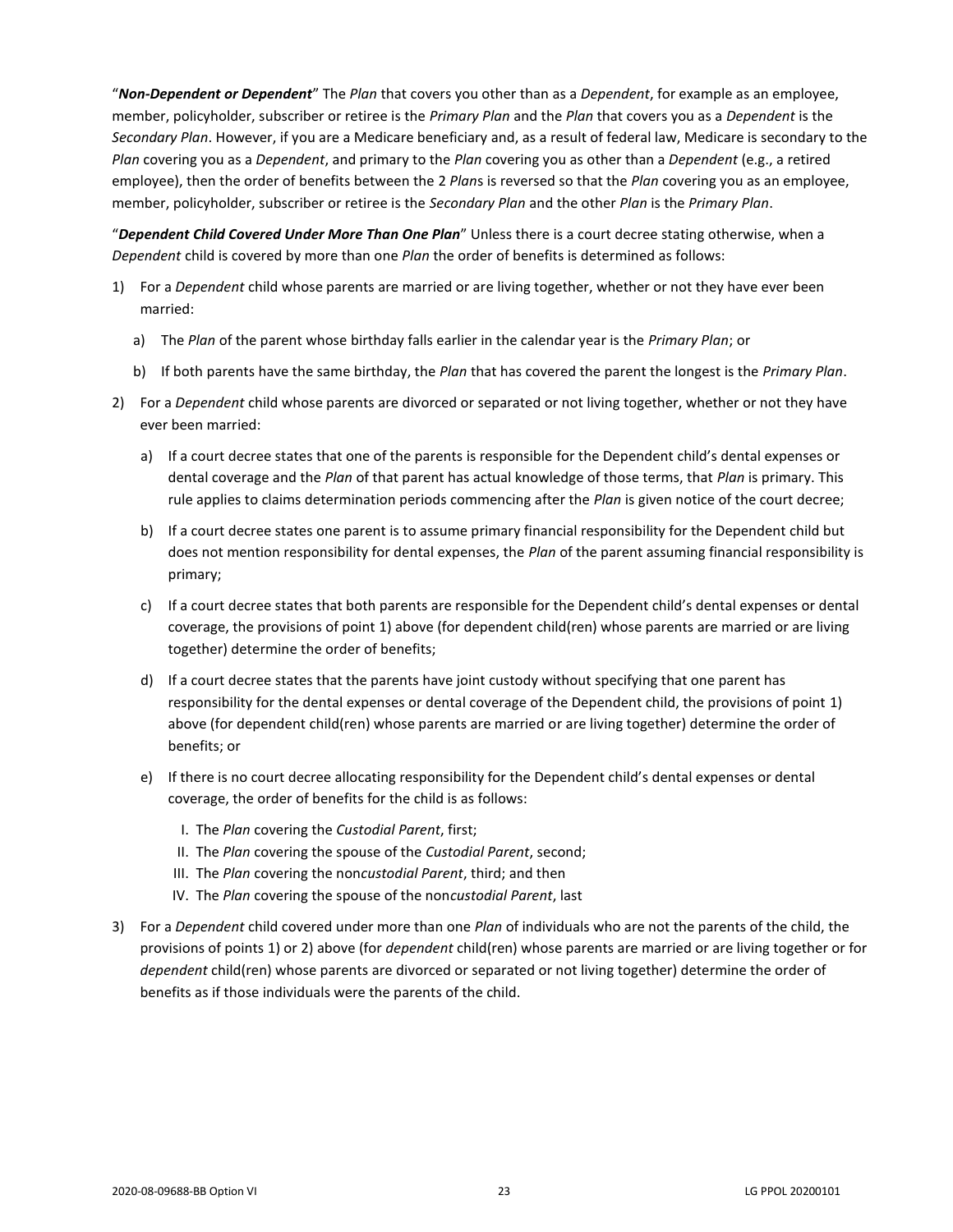"*Active Employee or Retired or Laid-off Employee*": The *Plan* that covers you as an active employee, that is, an employee who is neither laid off nor retired, is the *Primary Plan*. The *Plan* covering you as a retired or laid-off employee is the *Secondary Plan*. The same would hold true if you are a *Dependent* of an active employee and you are a *Dependent* of a retired or laid-off employee. If the other *Plan* does not have this rule, and as a result, the *Plan*s do not agree on the order of benefits, this rule is ignored. This rule does not apply if the rule under the *Non-Dependent* or *Dependent* provision above can determine the order of benefits.

"*COBRA or State Continuation Coverage*"**:** If your coverage is provided under COBRA or under a right of continuation provided by state or other federal law is covered under another *Plan*, the *Plan* covering you as an employee, member, subscriber or retiree or covering you as a *Dependent* of an employee, member, subscriber or retiree is the *Primary Plan* and the COBRA or state or other federal continuation coverage is the *Secondary Plan*. If the other *Plan* does not have this rule, and as a result, the *Plan*s do not agree on the order of benefits, this rule is ignored. This rule does not apply if the rule under the *Non-Dependent* or *Dependent* provision above can determine the order of benefits.

"*Longer or Shorter Length of Coverage*"**:** The *Plan* that covered you as an employee, member, policyholder, subscriber or retiree longer is the *Primary Plan* and the *Plan* that covered you the shorter period of time is the *Secondary Plan*.

If the preceding rules do not determine the order of benefits, the *Allowable Expense*s must be shared equally between the *Plan*s meeting the definition of *Plan*. In addition, *This Plan* will not pay more than it would have paid had it been the *Primary Plan*.

**Effect on the Benefits of** *This Plan***:** When *This Plan* is secondary, it may reduce its benefits so that the total benefits paid or provided by all *Plan*s during a claim determination period are not more than the *Total Allowable Expenses*. In determining the amount to be paid for any claim, the *Secondary Plan* must make payment in an amount so that, when combined with the amount paid by the *Primary Plan*, the total benefits paid or provided by all *Plan*s for the claim do not exceed 100 percent of the total *Allowable Expense* for that claim. Total *Allowable Expense* is the *Allowable Expense* of the *Primary Plan* or the *Secondary Plan up to this plan's allowable expense*. In addition, the *Secondary Plan* must credit to its *Plan* deductible any amounts it would have credited to its deductible in the absence of other dental coverage.

**How We Pay Claims When We Are Secondary:** When we are knowingly the *Secondary Plan*, we will make payment promptly after receiving payment information from your *Primary Plan*. Your *Primary Plan*, and we as your *Secondary Plan*, may ask you and/or your provider for information in order to make payment. To expedite payment, be sure that you and/or your provider supply the information in a timely manner.

If the *Primary Plan* fails to pay within 60 calendar days of receiving all necessary information from you and your provider, you and/or your provider may submit your claim for us to make payment as if we were your *Primary Plan*. In such situations, we are required to pay claims within 30 calendar days of receiving your claim and the notice that your *Primary Plan* has not paid. This provision does not apply if Medicare is the *Primary Plan*. We may recover from the *Primary Plan* any excess amount paid under the "right of recovery" provision in the *plan*.

If there is a difference between the amounts the *plans* allow, we will base our payment on the higher amount. However, if the *Primary Plan* has a contract with the provider, our combined payments will not be more than the amount called for in our contract. Health maintenance organizations (HMOs) and health care service contractors usually have contracts with their providers as do some other *plan*s.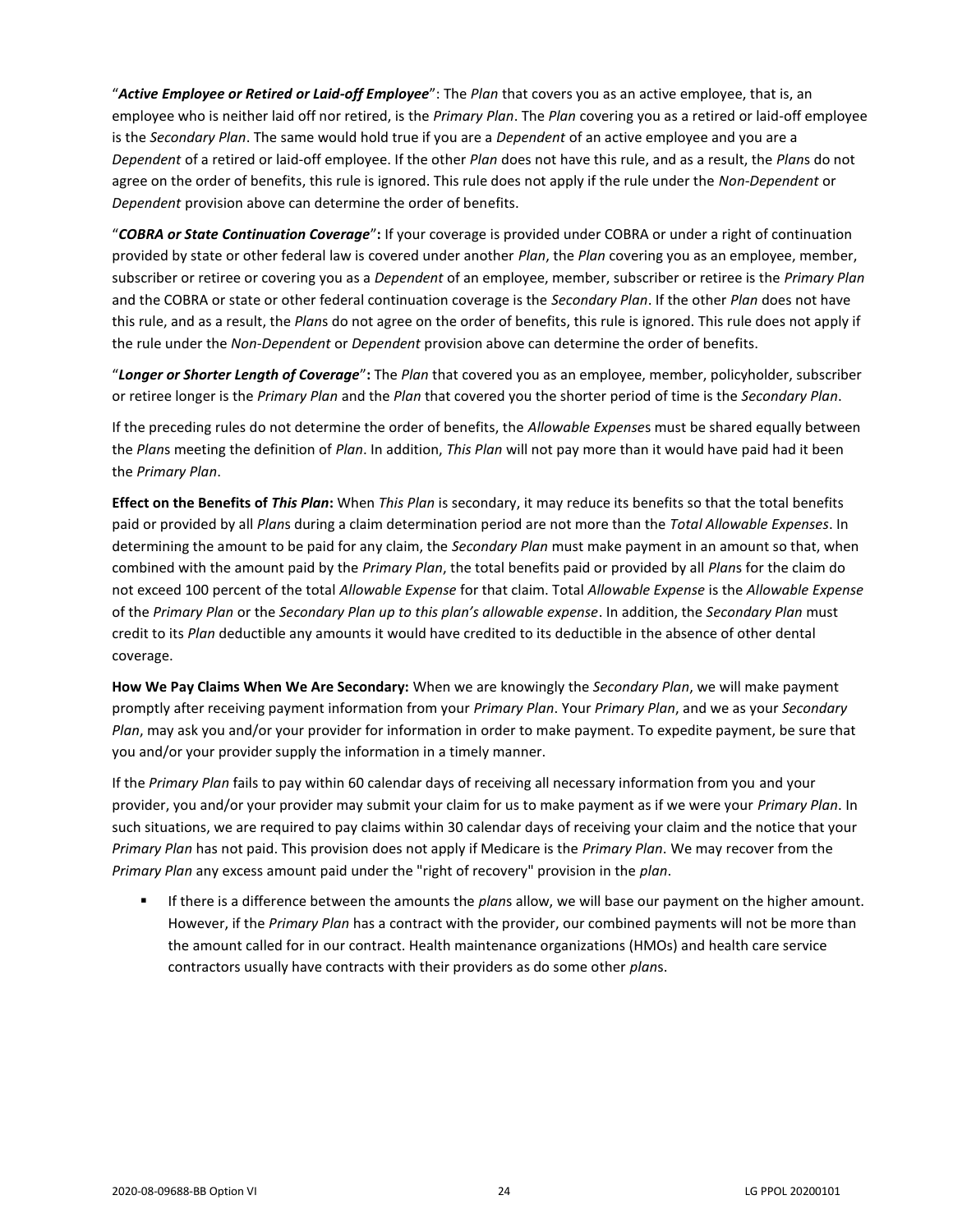▪ We will determine our payment by subtracting the amount paid by the *Primary Plan* from the amount we would have paid if we had been primary. We must make payment in an amount so that, when combined with the amount paid by the *Primary Plan*, the total benefits paid or provided by all *plan*s for the claim does not exceed one hundred percent of the total allowable expense (the highest of the amounts allowed under each Plan involved) for your claim. We are not required to pay an amount in excess of our maximum benefit plus any accrued savings. If your provider negotiates reimbursement amounts with the *plan*(s) for the service provided, your provider may not bill you for any excess amounts once he/she has received payment for the highest of the negotiated amounts. When our deductible is fully credited, we will place any remaining amounts in a savings account to cover future claims which might not otherwise have been paid.

**Right to Receive and Release Needed Information:** Certain facts about dental coverage and services are needed to apply these COB rules and to determine benefits payable under *This Plan* and other *Plan*s. The Company may get the facts it needs from or give them to other organizations or persons for the purpose of applying these rules and determining benefits payable under *This Plan* and other *Plan*s covering you. The Company need not tell, or get the consent of, any person to do this. To claim benefits under *This Plan* you must give the Company any facts it needs to apply those rules and determine benefits payable.

**Facility of Payment:** If payments that should have been made under *This Plan* are made by another *Plan*, the Company has the right, at its discretion, to remit to the other *Plan* the amount the Company determines appropriate to satisfy the intent of this provision. The amounts paid to the other *Plan* are considered benefits paid under *This Plan*. To the extent of such payments, the Company is fully discharged from liability under *This Plan*.

**Right of Recovery:** The Company has the right to recover excess payment whenever it has paid *Allowable Expense*s in excess of the maximum amount of payment necessary to satisfy the intent of this provision. The Company may recover excess payment from any person to whom or for whom payment was made or any other Company or *Plan*s.

**Notice to Covered Persons** If you are covered by more than one health benefit *Plan*, and you do not know which is your *Primary Plan*, you or your provider should contact any one of the health *Plan*s to verify which *Plan* is primary. The health *Plan* you contact is responsible for working with the other health *Plan* to determine which is primary and will let you know within 30 calendar days.

**CAUTION:** All health *Plan*s have timely claim filing requirements. If you, or your provider, fail to submit your claim to a secondary health *Plan* within the *Plan*'s claim filing time limit, the *Plan* can deny the claim. If you experience delays in the processing of your claim by the primary health *Plan*, you or your provider will need to submit your claim to the secondary health *Plan* within its claim filing time limit to prevent a denial of the claim.

To avoid delays in claims processing, if you are covered by more than one *Plan* you should promptly report to your providers and *Plan*s any changes in your coverage.

#### <span id="page-27-0"></span>**Subrogation**

If we pay benefits under this policy, and you are paid by someone else for the same procedures we pay for, we have the right to recover what we paid from the excess received by you, after full compensation for your loss is received. Any legal fees for recovery will be pro-rated between the parties based on the percentage of the recovery received. You have to sign and deliver to us any documents relating to the recovery that we reasonably request.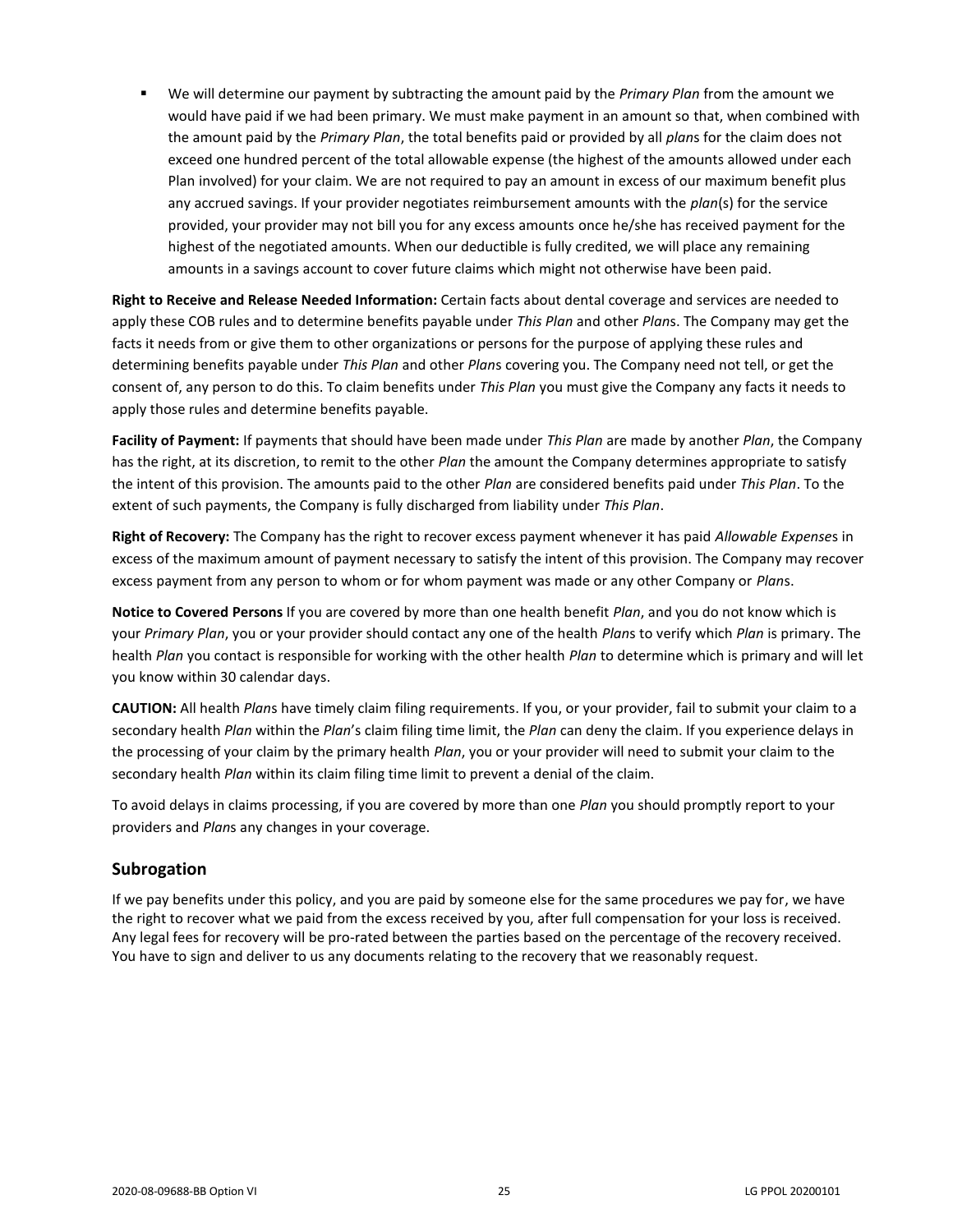#### **Section F - Resources**

#### <span id="page-28-1"></span><span id="page-28-0"></span>**Frequently Asked Questions about Your Dental Benefits**

#### **What is a Delta Dental "Participating Dentist"?**

A Delta Dental Participating Dentist is a dentist who has signed an agreement with Delta Dental stipulating that he or she will provide dental treatment to subscribers and their dependents who are covered by DDWA's group dental care plans. Delta Dental Participating Dentists submit claims directly to DDWA for their patients.

#### **Can I choose my own dentist?**

See the "Choosing a Dentist" section for more information.

#### **How can I obtain a list of Delta Dental Participating Dentists?**

You can obtain a current list of Delta Dental Participating Dentists by going to our website at www.DeltaDentalWA.com. You may also call us at 800-554-1907.

#### **How can I get claim forms?**

You can obtain American Dental Association-approved claim forms from your dentist. You can also obtain a copy of the approved claim form from our website at www.DeltaDentalWA.com or by calling our Customer Service Number at 800- 554-1907. Note: If your dentist is a Delta Dental Participating Dentist, he or she will complete and submit claim forms for you.

#### **What is the mailing address for DDWA claim forms?**

If you see a Delta Dental Participating Dentist, the dental office will submit your claims for you. If your dentist is not a Participating Dentist, it will be up to you to ensure that the dental office submits your claims to Delta Dental of Washington at P.O. Box 75983, Seattle, WA 98175-0983.

#### **Who do I call if I have questions about my dental plan?**

If you have questions about your dental benefits, call DDWA's Customer Service Department at 800-554-1907. Questions can also be addressed via e-mail at CService@DeltaDentalWA.com.

#### **Does DDWA cover tooth colored filings on my back teeth?**

It is your group's choice to cover posterior composite fillings (tooth colored fillings on your back teeth), or only allow posterior amalgam fillings (silver fillings on your back teeth). Please see the "Benefits Covered by Your Plan" section to determine which election your Group has made. You may also log on to the "MySmile® Personal Benefits Center" on our website, www.DeltaDentalWA.com, or call us at 800-554-1907 for assistance in determining whether or not your Plan covers posterior composite fillings.

#### **Do I have to get an "estimate" before having dental treatment done?**

You are not required to get an estimate before having treatment, but you may wish to do so. You may ask your dentist to complete and submit a request for an estimate, called a Confirmation of Treatment and Cost. The estimate will provide you with estimated cost for your procedure, but is not a guarantee of payment.

#### **Who is Delta Dental?**

Delta Dental Plans Association is a national organization made up of local, nonprofit Delta Dental plans that provide dental benefits coverage. DDWA is a member of the Delta Dental Plans Association.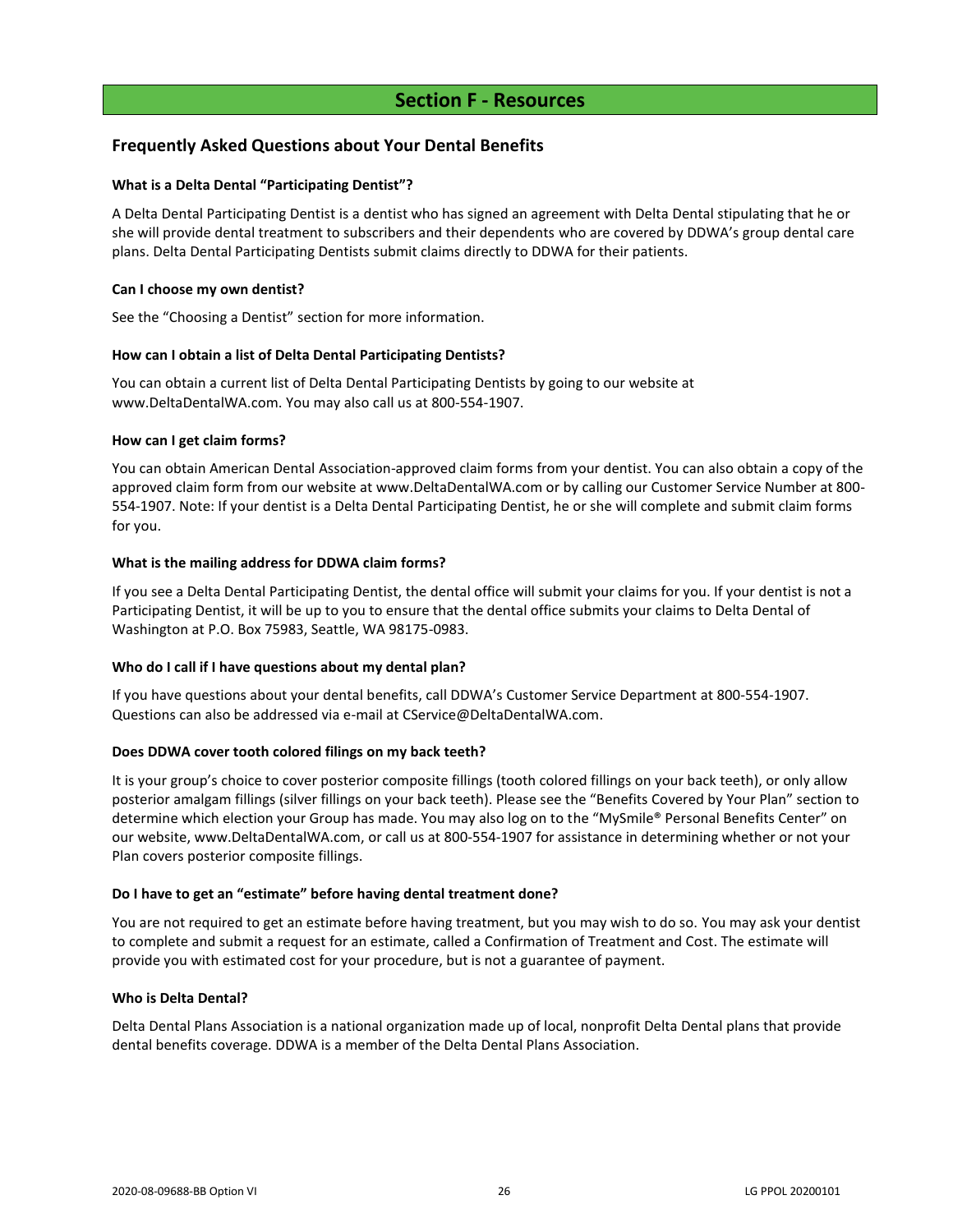#### <span id="page-29-0"></span>**Glossary**

#### **Alveolar**

Pertaining to the ridge, crest or process of bone that projects from the upper and lower jaw and supports the roots of the teeth.

#### **Amalgam**

A mostly silver filling often used to restore decayed teeth.

#### **Apicoectomy**

Surgery on the root of the tooth.

#### **Appeal**

An oral or written communication by a subscriber or their authorized representative requesting the reconsideration of the resolution of a previously submitted complaint or, in the case of claim determination, the determination to deny, modify, reduce, or terminate payment, coverage authorization, or provision of health care services or benefits.

#### **Bitewing X-ray**

An X-ray picture that shows, simultaneously, the portions of the upper and lower back teeth that extend above the gum line, as well as a portion of the roots and supporting structures of these teeth.

#### **Bridge**

Also known as a fixed partial denture. See "Fixed Partial Denture".

#### **Certificate of Coverage**

The benefits booklet which describes in summary form the essential features of the contract coverage, and to or for whom the benefits hereunder are payable.

#### **Caries**

Decay. A disease process initiated by bacterially produced acids on the tooth surface.

#### **Complaint**

An oral or written report by a subscriber or authorized representative regarding dissatisfaction with customer service or the availability of a health service.

#### **Comprehensive Oral Evaluation**

Typically used by a general dentist and/or specialist when evaluating a patient comprehensively. It is a thorough evaluation and recording of the extraoral and intraoral hard and soft tissues.

#### **Contract**

This agreement between DDWA and Group. The Contract constitutes the entire Contract between the parties and supersedes any prior agreement, understanding or negotiation between the parties.

#### **Coping**

A thin thimble of a crown with no anatomic features. It is placed on teeth prior to the placement of either an overdenture or a large span bridge. The purpose of a coping is to allow the removal and modification of the bridge without requiring a major remake of the bridgework, if the tooth is lost.

#### **Covered Dental Benefits**

Those dental services that are covered under this Contract, subject to the limitations set forth in Benefits Covered by Your Plan.

#### **Crown**

A restoration that replaces the entire surface of the visible portion of tooth.

#### **DDWA**

Delta Dental of Washington, a nonprofit corporation incorporated in Washington State. DDWA is a member of the Delta Dental Plans Association.

#### **Delivery Date**

The date a prosthetic appliance is permanently cemented into place.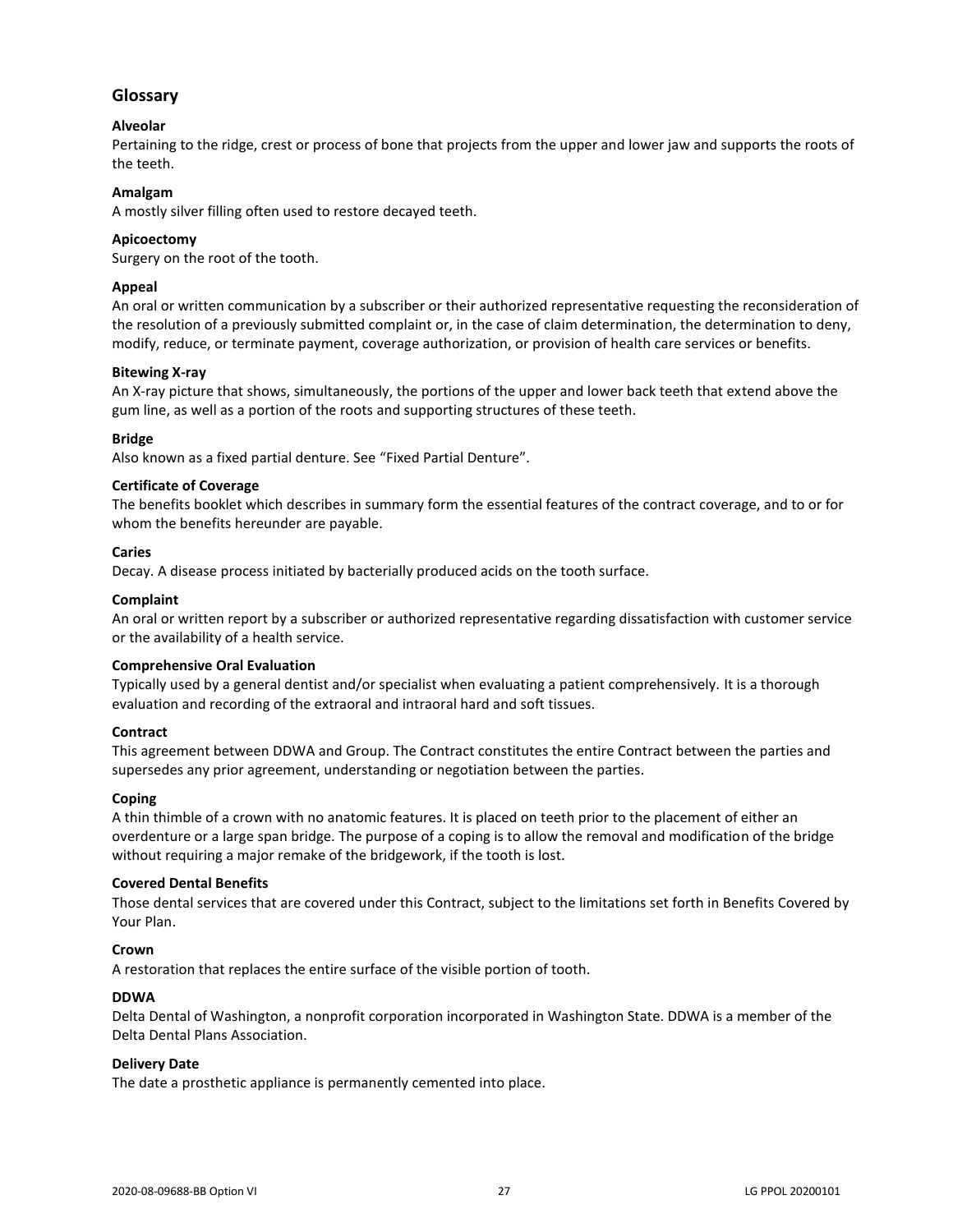#### **Delta Dental**

Delta Dental Plans Association, which is a nationwide nonprofit organization of health care service plans, which offers a range of group dental benefit plans.

#### **Delta Dental PPO Dentist**

A Participating Dentist who has agreed to render services and receive payment in accordance with the terms and conditions of a written Delta Dental PPO agreement, which includes looking solely to Delta Dental for payment for covered services.

#### **Delta Dental Participating Dentist**

A licensed dentist who has agreed to render services and receive payment in accordance with the terms and conditions of a written agreement between Delta Dental and such Dentist, which includes looking solely to Delta Dental for payment for covered services.

#### **Dentist**

A licensed dentist legally authorized to practice dentistry at the time and in the place services are performed. This Plan provides for covered services only if those services are performed by or under direction of a licensed Dentist or other Licensed Professional operating within the scope of their license.

#### **Denture**

A removable prosthesis that replaces missing teeth. A complete (or "full") denture replaces all of the upper or lower teeth. A partial denture replaces one to several missing upper or lower teeth.

#### **Eligibility Date**

The date on which an Eligible Person becomes eligible to enroll in the Plan.

#### **Eligible Dependent**

Any dependent of an Eligible Employee who meets the conditions of eligibility set forth in "Dependent Eligibility and Enrollment."

#### **Eligible Employee**

Any employee who meets the conditions of eligibility set forth in "Employee Eligibility and Enrollment.

#### **Eligible Person**

An Eligible Employee or an Eligible Dependent.

#### **Emergency Dental Condition**

The emergent and acute onset of a symptom or symptoms, including severe pain, that would lead a prudent layperson acting reasonably to believe that a dental condition exists that requires immediate dental attention, if failure to provide dental attention would result in serious impairment to oral functions or serious dysfunction of the mouth or teeth, or would place the person's oral health in serious jeopardy.

#### **Emergency Examination**

Also known as a "limited oral evaluation – problem focused." Otherwise covered dental care services medically necessary to evaluate and treat an Emergency Dental Condition.

#### **Endodontics**

The diagnosis and treatment of dental diseases, including root canal treatment, affecting dental nerves and blood vessels.

#### **Enrolled Dependent, Enrolled Employee, Enrolled Person**

Any Eligible Dependent, Eligible Employee or Eligible Person, as applicable, who has completed the enrollment process and for whom Group has submitted the monthly Premium to DDWA.

#### **Exclusions**

Those dental services that are not contract benefits set forth in your "Benefits Covered by Your Plan" section and all other services not specifically included as a Covered Dental Benefit set forth in Benefits Covered by Your Plan.

#### **Filed Fees**

Approved fees that participating Delta Dental Participating Dentists have agreed to accept as the total fees for the specific services performed.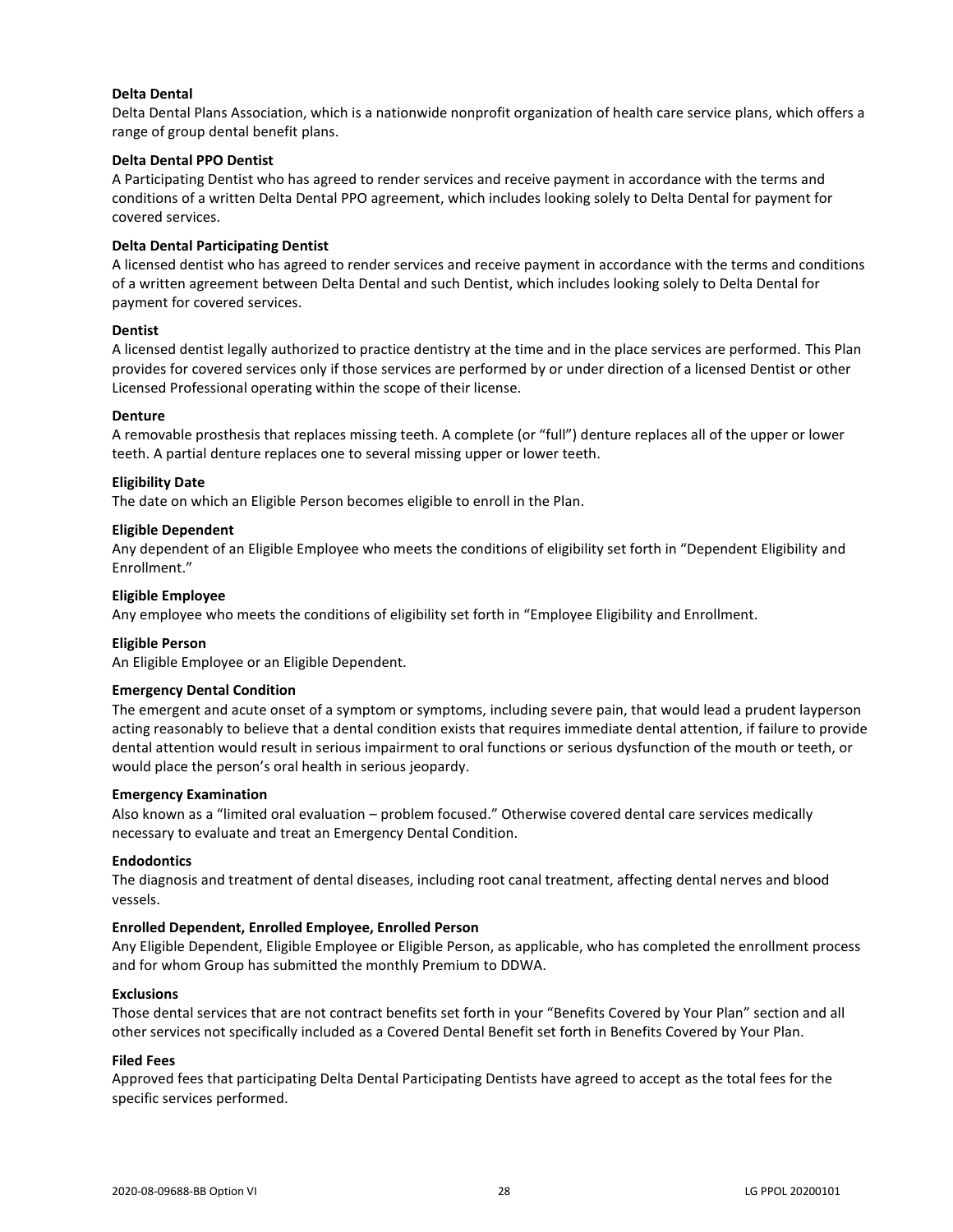#### **Filled Resin**

Tooth colored plastic materials that contain varying amounts of special glass like particles that add strength and wear resistance.

#### **Fixed Partial Denture**

A replacement for a missing tooth or teeth. The fixed partial denture consists of the artificial tooth (pontic) and attachments to the adjoining abutment teeth (retainers). They are cemented (fixed) in place and therefore are not removable.

#### **Fluoride**

A chemical agent used to strengthen teeth to prevent cavities.

#### **Fluoride Varnish**

A fluoride treatment contained in a varnish base that is applied to the teeth to reduce acid damage from the bacteria that causes tooth decay. It remains on the teeth longer than regular fluoride and is typically more effective than other fluoride delivery systems.

#### **General Anesthesia**

A drug or gas that produces unconsciousness and insensibility to pain.

#### **Group**

The employer or entity that is contracting for the dental benefits described in this benefit booklet for its employees.

#### **Implant**

A device specifically designed to be placed surgically within the jawbone as a means of providing an anchor for an artificial tooth or denture.

#### **Inlay**

A dental filling shaped to the form of a cavity and then inserted and secured with cement.

#### **Intraoral X-rays Complete Series (including bitewings)**

A series of radiographs which display the tooth and coronal portions of all the teeth in the mouth.

#### **Intravenous (I.V.) Sedation**

A form of sedation whereby the patient experiences a lowered level of consciousness, but is still awake and can respond.

#### **Licensed Professional**

An individual legally authorized to perform services as defined in his or her license. Licensed professionals include, but are not limited to, denturist, hygienist and radiology technician. Benefits under this Contract will not be denied for any health care service performed by a registered nurse licensed to practice under chapter 18.88 RCW, if first, the service performed was within the lawful scope of such nurse's license, and second, this contract would have provided benefits if such service had been performed by a doctor of medicine licensed to practice under chapter 18.71 RCW.

#### **Lifetime Maximum**

The maximum amount DDWA will pay in the specified covered dental benefit class for an insured individual during the time that individual is on this Plan or any other Plan offered by this Employer.

#### **Limitations**

An exception or condition of coverage for a particular Covered Dental Benefit.

#### **Localized Delivery of Antimicrobial Agents**

Treating isolated areas of advanced gum disease by placing antibiotics or other germ-killing drugs into the gum pocket. This therapy is viewed as an alternative to gum surgery when conditions are favorable.

#### **Maximum Allowable Fees**

The maximum dollar amount that will be allowed toward the reimbursement for any service provided for a covered dental benefit.

#### **Nightguard**

See "Occlusal-guard."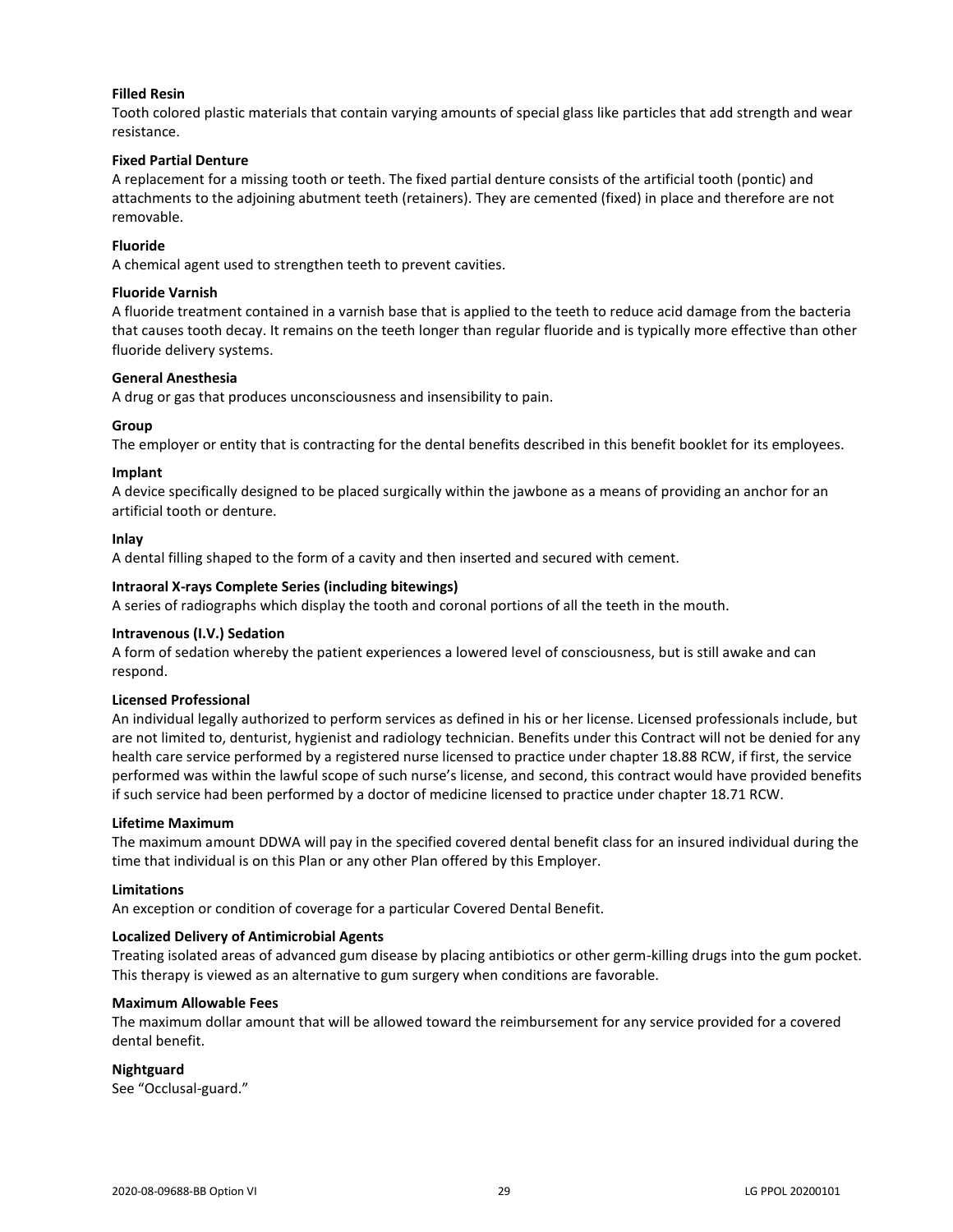#### **Non-Participating Dentist**

A licensed dentist who has not agreed to render services and receive payment in accordance with the terms and conditions of a written Member Dentist Agreement between a member of the Delta Dental Plans Association and such Dentist.

#### **Not a paid Covered Dental Benefit**

Any dental procedure that, under some circumstances, would be covered by DDWA, but is not covered under other conditions. Examples are listed in the "Benefits Covered by Your Plan" section.

#### **Occlusal Adjustment**

Modification of the occluding surfaces of opposing teeth to develop harmonious relationships between the teeth themselves and neuromuscular mechanism, the temporomandibular joints and the structure supporting the teeth.

#### **Occlusal-Guard**

A removable dental appliance – sometimes called a nightguard – that is designed to minimize the effects of gnashing or grinding of the teeth (bruxism). An occlusal-guard (nightguard) is typically used at night.

#### **Onlay**

A restoration of the contact surface of the tooth that covers the entire surface.

#### **Open Enrollment Period**

The annual period in which subscribers can select benefits plans and add or delete Eligible Dependents.

#### **Orthodontics**

Diagnosis, prevention, and treatment of irregularities in tooth and jaw alignment and function, frequently involving braces.

#### **Overdenture**

A removable denture constructed over existing natural teeth or implanted studs.

#### **Palliative Treatment**

Services provided for emergency relief of dental pain.

#### **Panoramic X-ray**

An X-ray, taken from outside the mouth that shows the upper and lower teeth and the associated structures in a single picture.

#### **Participating Plan**

Delta Dental of Washington, and any other member of the Delta Dental Plans Association with which Delta Dental contracts to assist in administering the benefits described in this Benefits Booklet.

#### **Payment Level**

The applicable percentage of Maximum Allowable Fees for Covered Dental Benefits that shall be paid by DDWA as set forth in the Summary of Benefits and Reimbursement Levels sections of this Benefits Booklet.

#### **Periodic Oral Evaluation – (Routine Examination)**

An evaluation performed on a patient of record to determine any changes in the patient's dental and medical health status following a previous comprehensive or periodic evaluation.

#### **Periodontics**

The diagnosis, prevention, and treatment of diseases of gums and the bone that supports teeth.

#### **Plan**

The dental benefits as provided and described in this Benefits Booklet and its accompanying Contract. Any other booklet or contract that provides dental benefits and meets the definition of a "Plan" in the "Coordination of Benefits" section of the Certificate of Coverage is a Plan for the purpose of coordination of benefits.

#### **Pocket Depth**

An internal measurement from the top of the gum tissue to its attachment on the root of a tooth.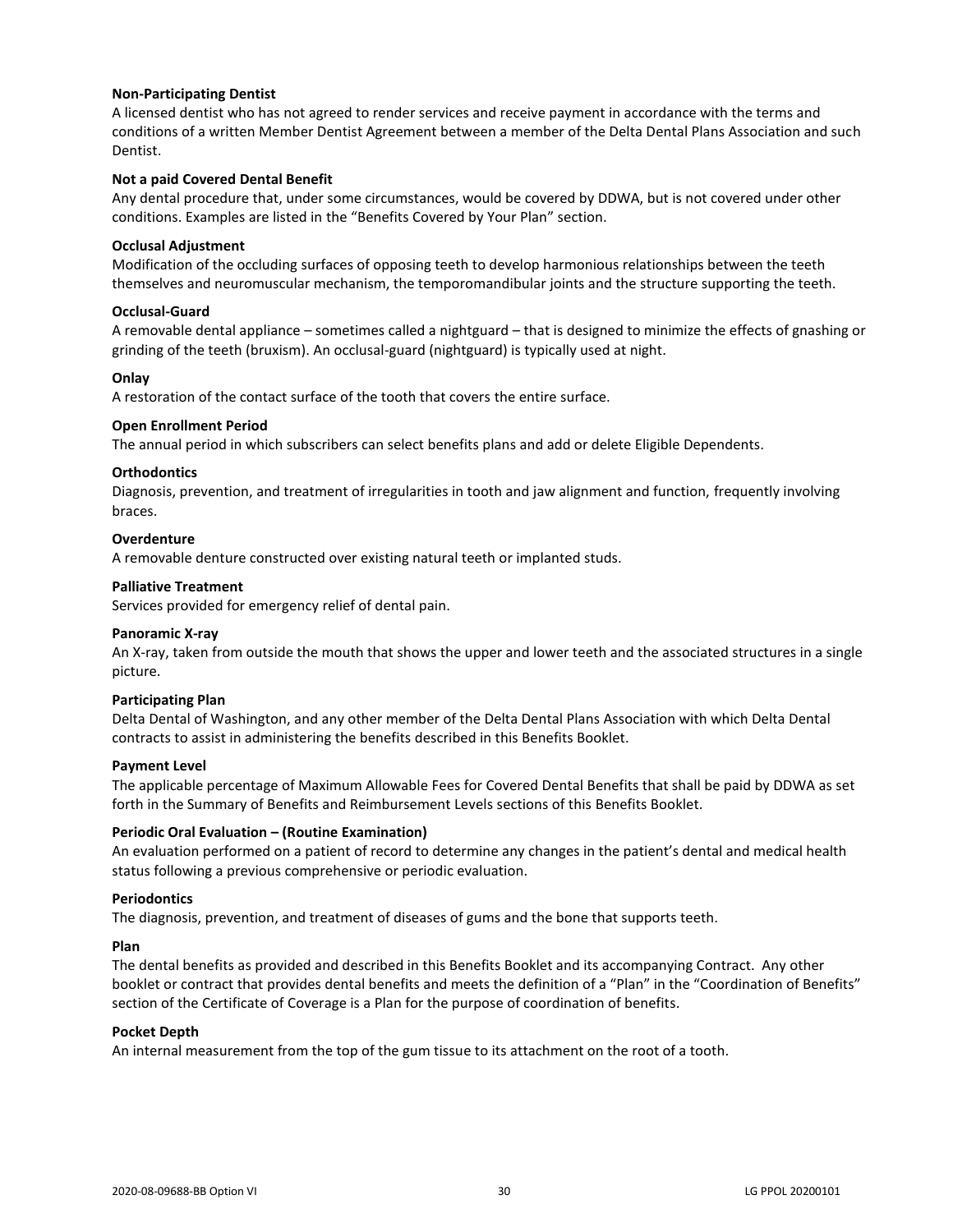#### **Premium**

The monthly amount payable to DDWA by Group, and/or by an Enrolled Employee to Group, as designated in the Contract.

#### **Prophylaxis**

Cleaning and polishing of teeth.

#### **Prosthodontics**

The replacement of missing teeth by artificial means such as bridges and dentures.

#### **Pulpotomy**

The removal of nerve tissue from the crown portion of a tooth.

#### **Qualified Medical Child Support Order (QMCSO)**

An order issued by a court under which an employee must provide medical coverage for a dependent child. QMSCO's are often issued, for example, following a divorce or legal separation.

#### **Resin-Based Composite**

A tooth colored filling, made of a combination of materials, used to restore teeth.

#### **Restorative**

Replacing portions of lost or diseased tooth structures with a filling or crown to restore proper dental function.

#### **Root Planing**

A procedure done to smooth roughened root surfaces.

#### **Sealants**

A material applied to teeth to seal surface irregularities and prevent tooth decay.

#### **Seat Date**

The date a crown, veneer, inlay, or onlay is permanently cemented into place on the tooth.

#### **Specialist**

A licensed dentist who has successfully completed an educational program accredited by the Commission of Dental Accreditation, two or more years in length, as specified by the Council on Dental Education or holds a diploma from an American Dental Association recognized certifying board.

#### **Temporomandibular Joint**

The joint just ahead of the ear, upon which the lower jaw swings open and shut, and can also slide forward.

#### **Veneer**

A layer of tooth-colored material, usually porcelain or acrylic resin, attached to the surface by direct fusion, cementation, or mechanical retention.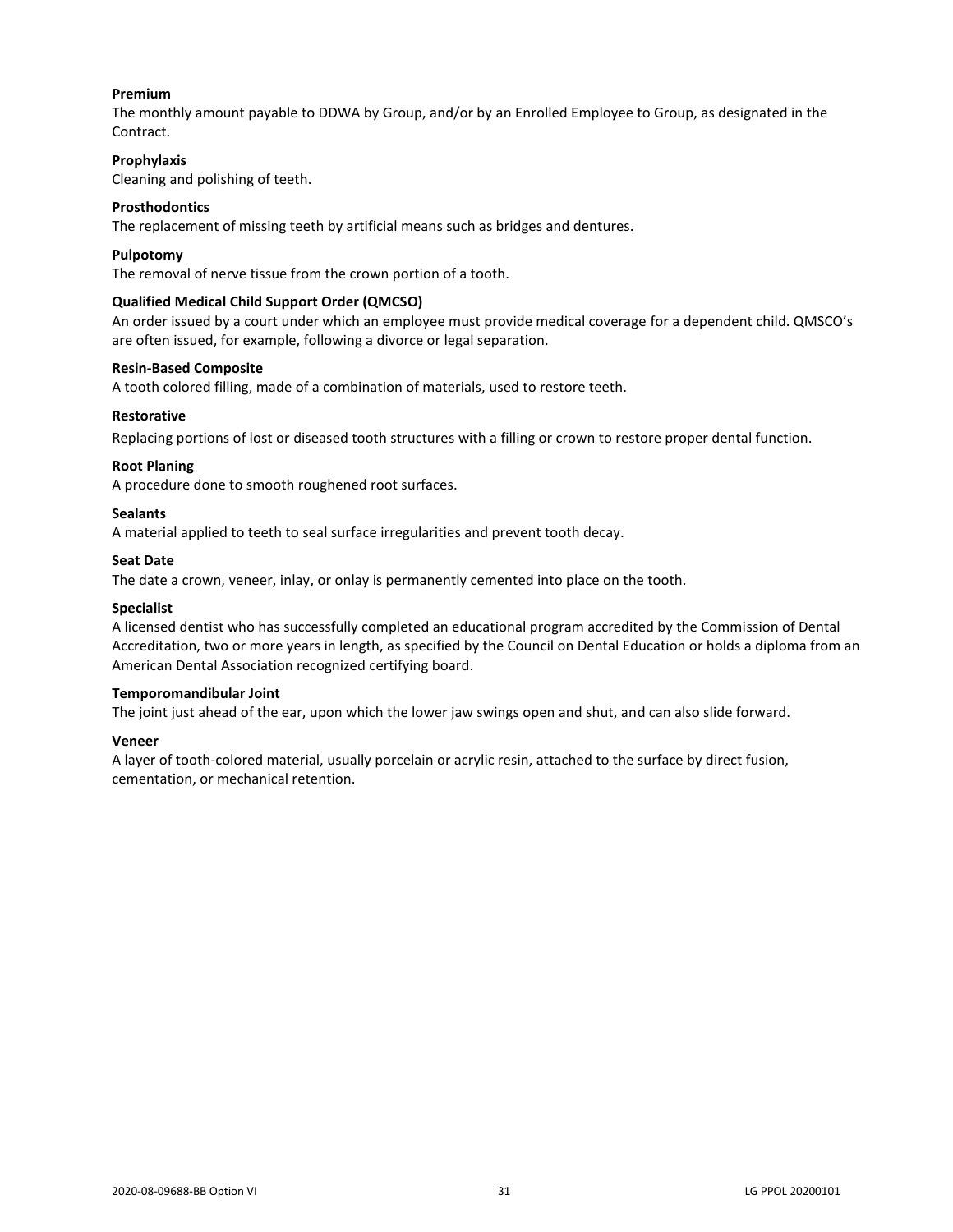#### <span id="page-34-0"></span>**Nondiscrimination and Language Assistance Services**

Delta Dental of Washington complies with applicable Federal civil rights laws and does not discriminate on the basis of race, color, national origin, age, disability, or sex.

Delta Dental of Washington does not exclude people or treat them differently because of race, color, national origin, age, disability, or sex.

Delta Dental of Washington:

We will provide free aids and services to people with disabilities to assist in communicating effectively with DDWA staff, such as:

- ◆ Qualified sign language interpreters
- Written information in other formats (large print, audio, accessible electronic formats, other formats)

We will provide free language and services to assist in communicating effectively with DDWA staff for people whose primary language is not English, such as:

- Qualified interpreters
- $\bullet$  Information written in other languages

If you need these services, contact Delta Dental of Washington's Customer Service at: 800-554-1907. If you need translation or interpreter assistance at your dental provider's office, please contact their staff. The cost for translations and interpreter services for communication between you and your provider are not covered by DDWA.

If you believe that Delta Dental of Washington has failed to provide these services or discriminated in another way on the basis of race, color, national origin, age, disability, or sex, you can file a grievance with our Compliance/Privacy Officer who may be reached as follows: PO Box 75983 Seattle, WA 98175, Ph: 800-554-1907, TTY: 800-833-6384, Fx: 206 729-5512 or by email at: [Compliance@DeltaDentalWA.com.](mailto:Compliance@DeltaDentalWA.com) You can file a grievance in person or by mail, fax or email. If you need help filing a grievance, our Compliance/Privacy Officer is available to help you. You can also file a civil rights complaint with the U.S. Department of Health and Human Services, Office for Civil Rights electronically through the Office for Civil Rights Complaint Portal, available a[t https://ocrportal.hhs.gov/ocr/portal/lobby.jsf,](https://ocrportal.hhs.gov/ocr/portal/lobby.jsf) or by mail or phone at: U.S. Department of Health and Human Services, 200 Independence Avenue SW., Room 509F, HHH Building, Washington DC 20201, 800-868-1019, 800-537-7697 (TDD). Complaint forms are available at [http://www.hhs.gov/ocr/office/file/index.html.](http://www.hhs.gov/ocr/office/file/index.html)

| <b>Taglines</b>                                                                                                                                                                                                                                      |
|------------------------------------------------------------------------------------------------------------------------------------------------------------------------------------------------------------------------------------------------------|
| <b>Amharic</b>                                                                                                                                                                                                                                       |
| እርስዎ፣ ወይም ሌላ እየረዱት ያለ ሰው፣ ስለ Delta Dental of Washington ጥያቄ ካላችሁ፣ በራሳችሁ ቋንቋ ያለምንም ክፍያ<br>እርዳታ እና መረጃ የማማኘት መብት አላችሁ። ከአስተርጓሚ <i>ጋ</i> ር ለማውራት፣ በ 800-554-1907 ይደውሉ።                                                                                  |
| <b>Arabic</b>                                                                                                                                                                                                                                        |
| إذا كانت لديك أو لدى أي شخص آخر تساعده أسئلة حول Delta Dental of Washington، فلك الحق في طلب المساعدة والمعلومات بلغتك<br>دون أن تتحمل أي تكلفة. للتحدث إلى مترجم، يُرجى الاتصال على الرقم 290-554-800.                                              |
| <b>Cambodian (Mon-Khmer)</b>                                                                                                                                                                                                                         |
| ប្រសិនបើអ្នក ឬនរណាម្នាក់ដែលអ្នកកំពុងជួយ មានសំណួរអំពីកម្មវិធី Delta Dental of Washington អ្នកមានសិទ្ធិ<br>ទទួលបានជំនួយ និងព័ត៌មានជាភាសារបស់អ្នកដោយឥតគិតថ្លៃ។ ដើម្បីនិយាយទៅកាន់អ្នកបកប្រែ<br>សូមទូរស័ក្កទៅលេខ 800-554-1907។                            |
| <b>Chinese</b>                                                                                                                                                                                                                                       |
| 如果您或您正在帮助的人对 Delta Dental of Washington 有任何疑问,您有权免费以您的语言获得帮助和信                                                                                                                                                                                       |
| 息。要想联系翻译员,请致电 800-554-1907。                                                                                                                                                                                                                          |
| Cushite (Oromo)                                                                                                                                                                                                                                      |
| Ati yookaan namni ati gargaaraa jirtu waa'ee Delta Dental of Washington gaaffilee yoo qabaattan kaffaltii malee<br>afaan keetiin gargaarsaa fi odeeffannoo argachuu ni dandeessa. Nama afaan sii hiiku dubbisuuf lakk. 800-554-<br>1907tiin bilbili. |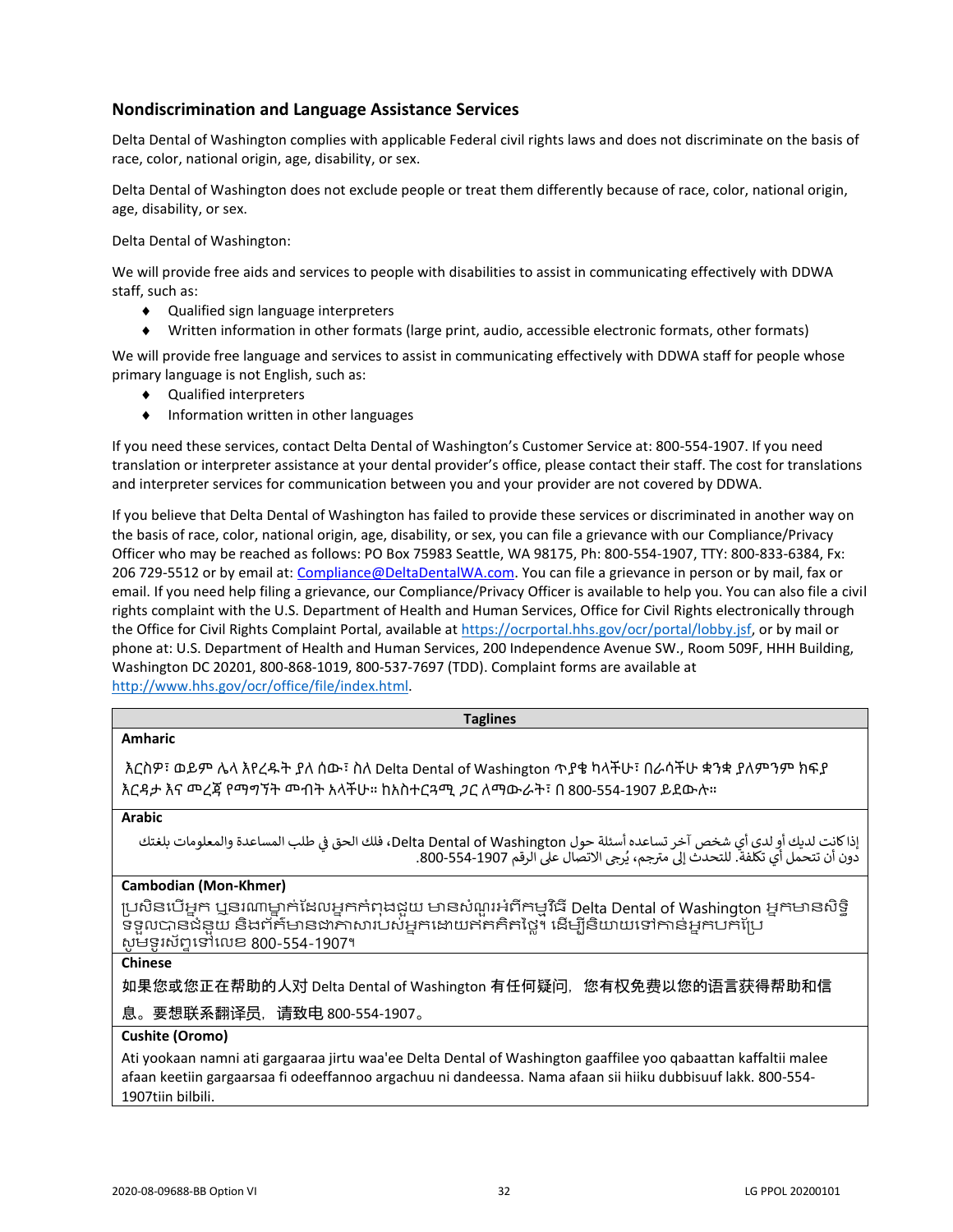#### **Taglines**

#### **French**

Si vous, ou quelqu'un à qui vous apportez votre aide, avez des questions à propos de Delta Dental of Washington, vous avez le droit d'obtenir gratuitement de l'aide et des informations dans votre langue. Pour parler à un interprète, appelez le 800-554-1907.

#### **German**

Falls Sie oder jemand, dem Sie helfen, Fragen zu Delta Dental of Washington haben, sind Sie berechtigt, kostenlos Hilfe und Informationen in Ihrer Sprache zu erhalten. Um mit einem Dolmetscher zu sprechen, rufen Sie bitte die Nummer 800-554-1907 an.

#### **Japanese**

ご本人様、またはお客様の身寄りの方でも Delta Dental of Washington についてご質問がございましたら、 ご希望の言語でサポートを受けたり、情報を入手したりすることができます。料金はかかりません。通訳 とお話される場合 800-554-1907 までお電話ください。

#### **Korean**

귀하 또는 귀하가 돕고 있는 누군가에게 Delta Dental of Washington 에 대한 질문이 있을 경우, 귀하는 무료로 귀하의 언어로 도움을 제공받을 권리가 있습니다. 통역사와 통화를 원하시면 800-554-1907 로 전화하십시오.

#### **Laotian**

ຖ້າທ່ານ ຫຼື ບຸກຄົນໃດໜຶ່ງທີ່ທ່ານກໍາລັງໃຫ້ການຊ່ວຍເຫຼືອມີຄໍາຖາມກ່ຽວກັບ Delta Dental of Washington, ທ່ານມີສິດໄດ້ຮັບຄວາມຊ່ວຍເຫຼືອ ແລະ ຂໍ້ມູນເປັນພາສາຂອງທ່ານໂດຍບໍ່ເສຍຄ່າ. ເພື່ອລິມກັບຜູ້ແປພາສາ, ໂທ 800-554-1907.

#### **Persian (Farsi)**

دارد، این حق را دارید که اطلاعات مورد نیازتان را به Delta Dental of Washingtonاگر شما، یا شخصی که به وی کمک می کنید، سؤالی دربارهی جم شفایه، با شماره زبان خود و بدون هیچ هزینهای دریافتکنید. تماس بگرتید. 800-554-1907 جهت صحبت با یک مت <sup>ر</sup>

#### **Punjabi**

ਜੇ ਤੁਹਾਡੇ ਜਾਂ ਜਿਸ ਦੀ ਤੁਸੀਂ ਸਹਾਇਤਾ ਕਰ ਰਹੇ ਹੋ ਉਸ ਦੇ, Delta Dental of Washington ਬਾਰੇ ਕੋਈ ਪ੍ਰਸ਼ਨ ਹਨ, ਤਾਂ ਤੁਹਾਨੂੰ ਬਿਨਾਂ ਕਿਸੇ ਕੀਮਤ ਦੇ ਆਪਣੀ ਭਾਸ਼ਾ ਵਿਚ ਸਹਾਇਤਾ ਅਤੇ ਜਾਣਕਾਰੀ ਪ੍ਰਾਪਤ ਕਰਨ ਦਾ ਅਧਿਕਾਰ ਹੈ। ਦੁਭਾਸ਼ੀਏ ਨਾਲ ਗੱਲ ਕਰਨ ਲਈ, 800-554-1907 'ਤੇ ਕਾਲ ਕਰੋ।

#### **Romanian**

Dacă dumneavoastră sau o persoană pe care o asistați aveți întrebări despre Delta Dental of Washington, aveți dreptul de a obține gratuit ajutor și informații în limba dumneavoastră. Pentru a vorbi cu un interpret, sunați la 800- 554-1907.

#### **Russian**

Если у Вас или у лица, которому Вы помогаете, имеются вопросы относительно Delta Dental of Washington, то Вы имеете право на получение бесплатной помощи и информации на Вашем языке. Чтобы поговорить с переводчиком, позвоните по номеру 800-554-1907.

#### **Serbo-Croatian**

Ako vi, ili osoba kojoj pomažete, imate pitanja o kompaniji Delta Dental of Washington, imate pravo da potražite besplatnu pomoć i informacije na svom jeziku. Pozovite 800-554-1907 da razgovarate s prevodiocem.

#### **Spanish**

Si usted, o alguien a quien usted está ayudando, tiene preguntas acerca de Delta Dental of Washington, tiene derecho a obtener ayuda e información en su idioma sin costo alguno. Para hablar con un intérprete, llame al 800- 554-1907.

#### **Sudan (Fulfulde)**

To onon, mala mo je on mballata, don mari emmmolji do Delta Dental of Washington, on mari jarfuye keɓɓugo wallende be matinolji be wolde moɗon mere. Ngam wolwugo be lornowo, ewne 800-554-1907.

#### **Tagalog**

Kung ikaw, o isang taong tinutulungan mo, ay may mga katanungan tungkol sa Delta Dental of Washington, mayroon kang karapatan humingi ng tulong at impormasyon sa iyong wika nang walang bayad. Upang makipag-usap sa isang tagasalin-wika, tumawag sa 800-554-1907.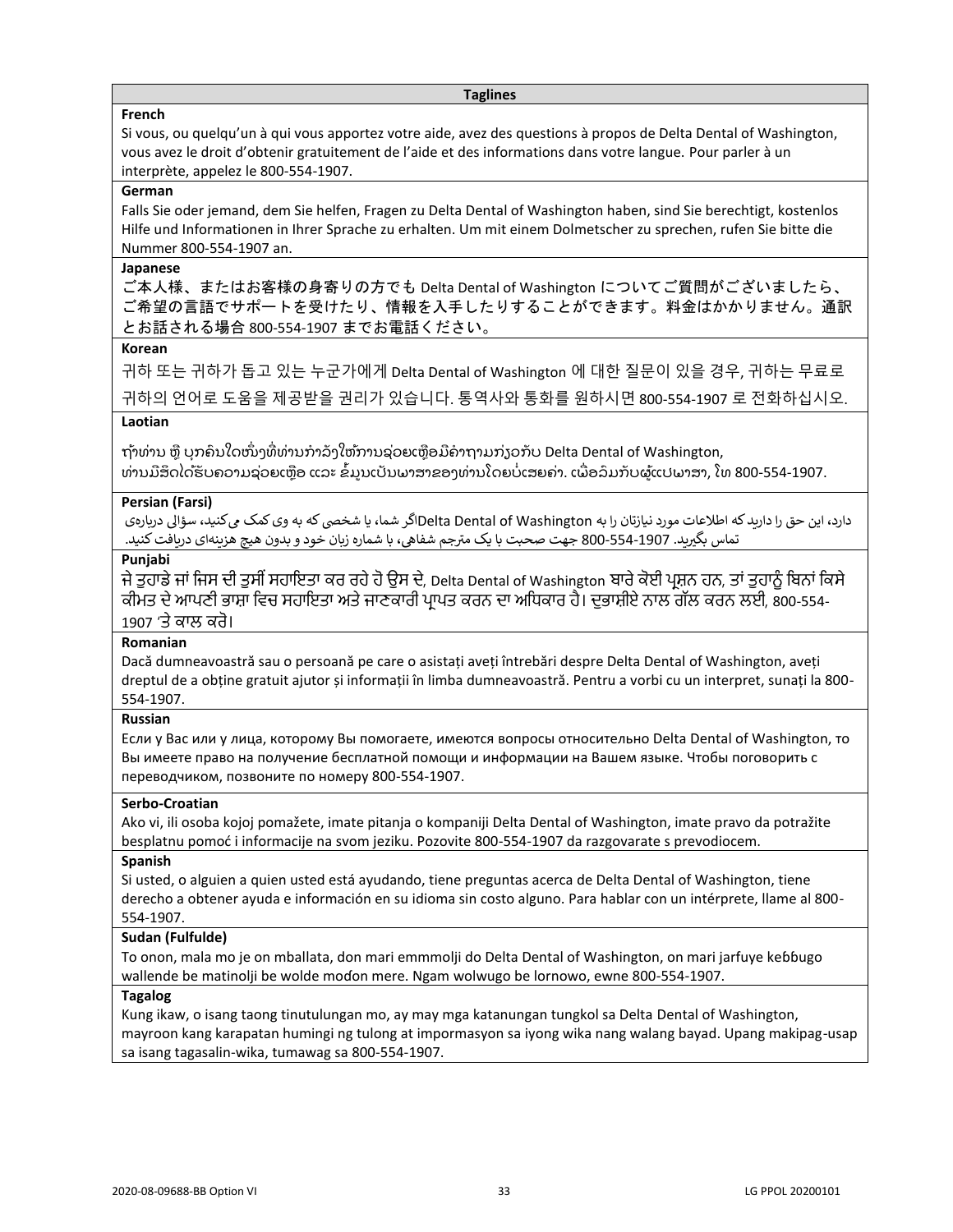#### **Taglines**

#### **Ukrainian**

Якщо у Вас або у когось, кому Ви допомагаєте, є запитання щодо Delta Dental of Washington, Ви маєте право безкоштовно отримати допомогу та інформацію Вашою мовою. Щоб поговорити з перекладачем, телефонуйте за номером 800-554-1907.

#### **Vietnamese**

Nếu quý vị, hoặc ai đó mà quý vị đang giúp đỡ, có thắc mắc về Delta Dental of Washington, quý vị có quyền được nhận trợ giúp và thông tin bằng ngôn ngữ của mình miễn phí. Để nói chuyện với thông dịch viên, hãy gọi 800-554- 1907.